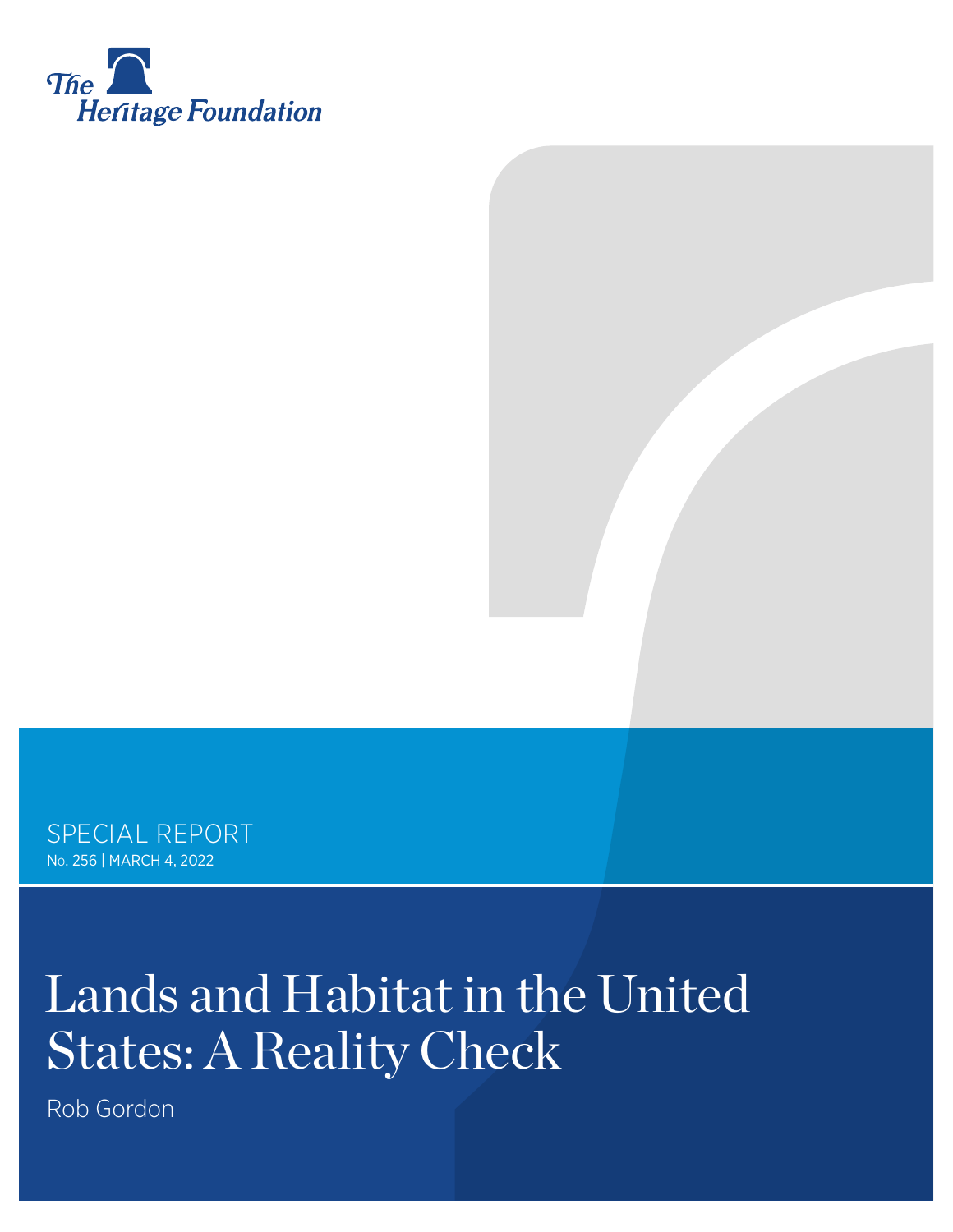

# Lands and Habitat in the United States: A Reality Check

*Rob Gordon*

**SPECIAL REPORT**

No. 256 | March 4, 2022 INSTITUTE FOR ECONOMIC FREEDOM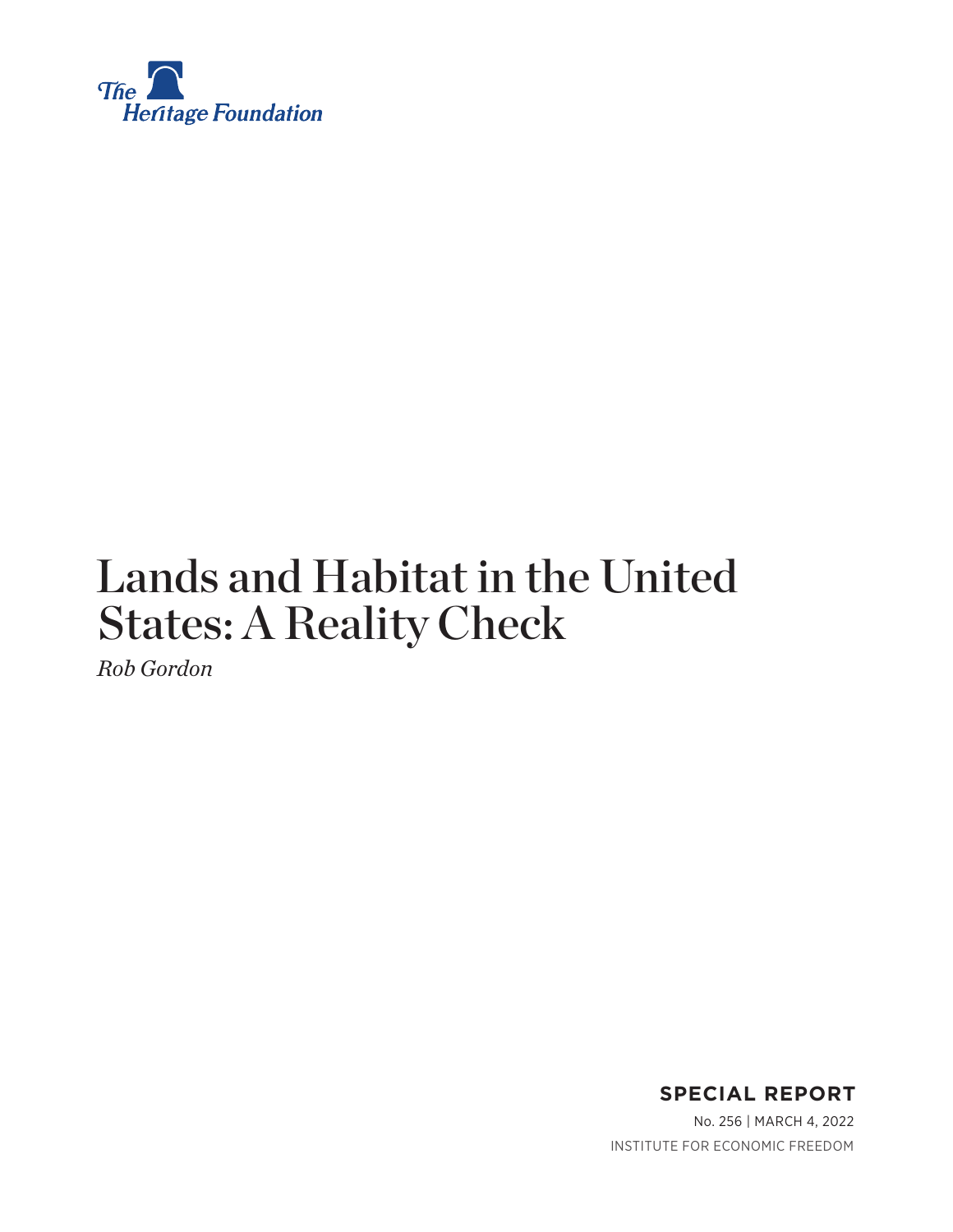# About the Author

Rob Gordon writes and speaks on conservation and has worked on natural resource issues for think tanks including The Heritage Foundation, as professional staff and Subcommittee Staff Director for the U.S. House of Representatives' Committee on Natural Resources, as Deputy Assistant Secretary of Policy and Environmental Management at the Department of the Interior, Senior Advisor to the Director of the U.S. Geological Survey and as a member of the Commonwealth of Virginia's Board of Conservation and Recreation.

This paper, in its entirety, can be found at **http://report.heritage.org/sr256**

The Heritage Foundation | 214 Massachusetts Avenue, NE | Washington, DC 20002 | (202) 546-4400 | heritage.org

Nothing written here is to be construed as necessarily reflecting the views of The Heritage Foundation or as an attempt to aid or hinder the passage of any bill before Congress.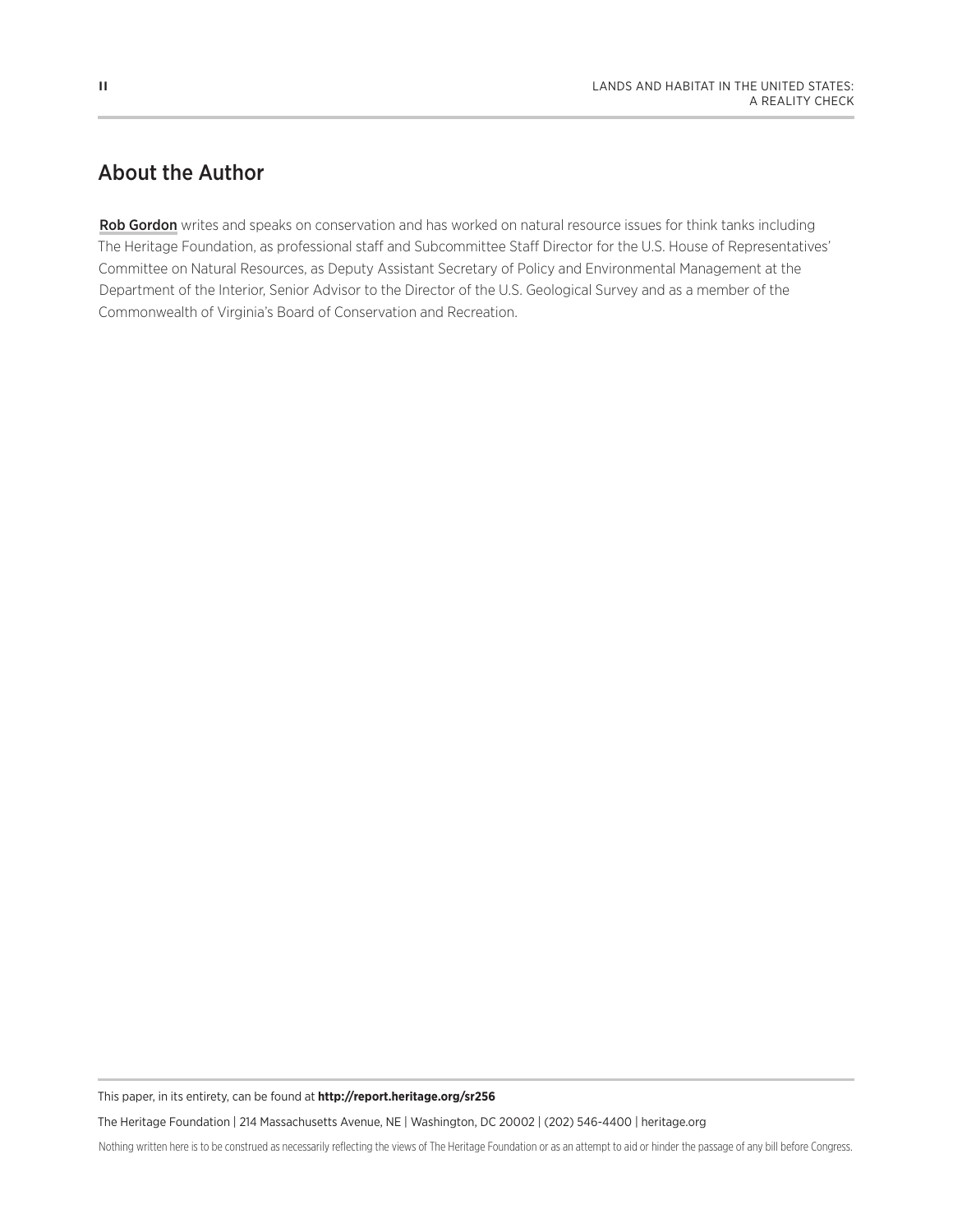# Lands and Habitat in the United States: A Reality Check

*Rob Gordon*

ontrary to the familiar, agenda-driven narrative, development or<br>conversion of natural landscapes to agricultural and urban use in<br>the United States is not rapidly growing, nor are all U.S. species *conversion of natural landscapes to agricultural and urban use in the United States is not rapidly growing, nor are all U.S. species generally becoming ever more endangered. Left unchallenged, misinformation regarding the environment provides undue support for those who wish to impose wrong-headed, economically harmful polices upon an already enormous government estate, to enlarge it even further, and to impose economically destructive and burdensome regimes on those private lands that escape. Americans should be generally optimistic about the state of our lands and wildlife.*

# I. Introduction

For too long, the environmental left has pushed a narrative that undeveloped land and wildlife are disappearing. This narrative has justified programs that expand government land ownership and the regulation of natural resources. The current Administration's "30 by 30" proposal—that 30 percent of the nation's land be conserved by 2030 to protect biodiversity—is a good example.

However, the reality regarding U.S. lands, habitat, and wildlife is encouraging, with many positive trends. Using actual data, this *Special Report* will show:

• Forests, grasslands, range, and other lands in a generally natural state are not disappearing to development at an alarming rate, and urban sprawl is not a threat at the national level.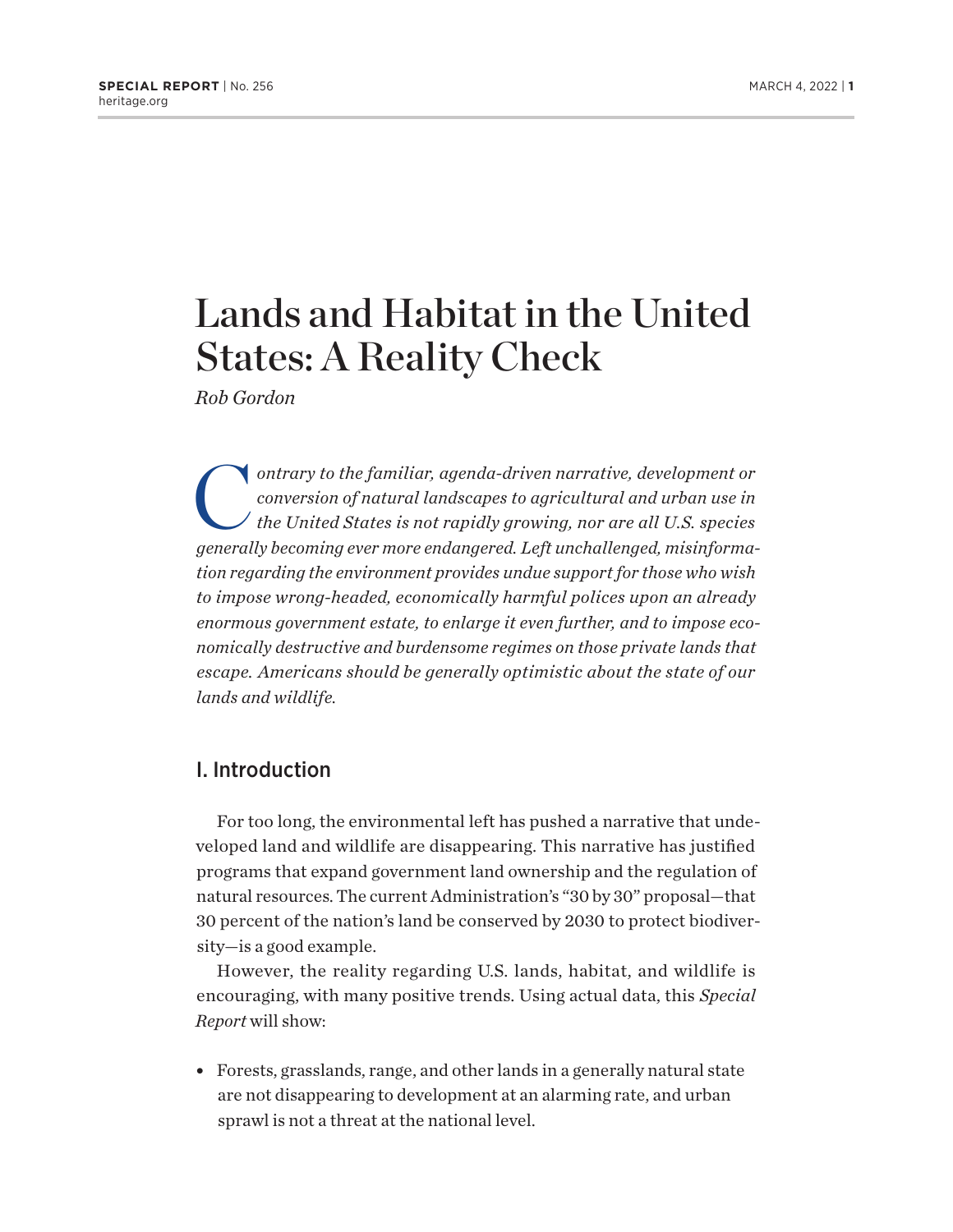- <span id="page-4-0"></span>• Government, predominantly federal, already owns over a third of the nation, and the federal government has regulatory powers that apply to likely hundreds of millions of acres of private lands. Additionally, private lands provide hundreds of millions of acres of habitat without necessarily being removed from tax rolls and often contribute to the economy. There is no reason to expect these private lands to be developed on a massive scale.
- Many species have increased in population and range within the last century, indicating the availability of habitat and, for carnivores, the availability of prey necessary to support them.

This report serves as a detailed but concise primer for understanding land-use trends, land ownership, and management regimes, and it provides some information on wildlife populations as an indicator of habitat availability. The data provided here stand in stark contrast to what one typically hears in discussions of many environmental policies including the current Administration's 30 by 30 proposal, which will also be addressed. While the Administration's proposal is promoted as directed to threats to biodiversity and climate, the latter is not within the scope of this report.

# II. 30 by 30

The Administration's 30 by 30 proposal is a perfect example of the need for policymakers to have additional context and baseline data to be used as a measure of conservation and land-use policies.

A campaign to get nations to commit to protecting 30 percent of their land by 2030 gained momentum just prior to the 2020 U.S. presidential election. A National Geographic press release notes that "key world leaders announced their support for the science based target to protect 30% of the planet by 2030…days before a United Nations Biodiversity Summit—where Heads of State will lay down their proposals to curb biodiversity loss before next year's 15th Conference of the Parties to the Convention on Biological Diversity meeting in Kunming, China.["1](#page-44-0)

The "United Nations Summit on Biodiversity: Urgent Action on Biodiversity for Sustainable Development" was convened in September 2020[.2](#page-44-0) The summit website states:

The main direct causes and impacts of biodiversity loss and ecosystem degradation are well known…. The underlying causes include consumption and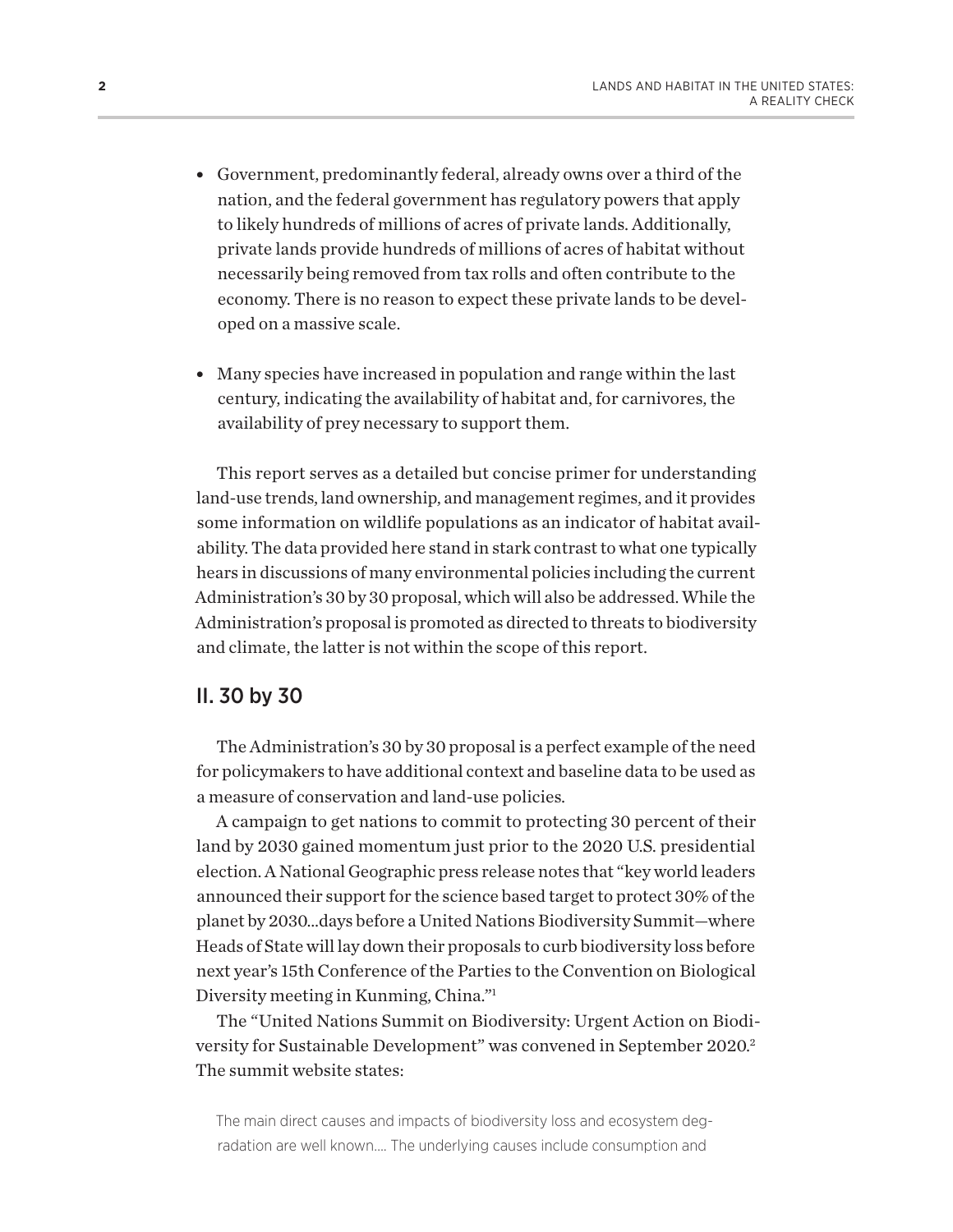<span id="page-5-0"></span>production patterns, human population dynamics, trade, and the use of technology, which are all affected by societal values, inequality, and behaviors. Although sustainable production practices exist, our food systems are currently the single biggest underlying source of decline in nature, responsible for three-quarters of deforestation.[3](#page-44-0)

# Within a week of the Biden Administration assuming power, ambitious action came in the form of Executive Order 14008, *Tackling the Climate Crisis at Home and Abroad*, which states:

We must listen to science—and act.... It is the policy of my Administration to organize and deploy the full capacity of its agencies to combat the climate crisis to implement a Government-wide approach that…conserves our lands, waters, and biodiversity.[4](#page-44-0)

Under the section titled *Conserving Our Nation's Land and Waters*, the executive order calls for the Secretary of the Interior to prepare a report "recommending steps the United States should take, working with State, local, Tribal, and territorial governments, agricultural and forest landowners, fishermen, and other key stakeholders, to achieve the goal of conserving at least 30 percent of our lands and waters by 2030."[5](#page-44-0)

An accompanying Department of the Interior press release states, "Approximately 60% of land in the continental U.S. is in a natural state, but we are losing a football field worth of it every 30 seconds.… The U.S. Geological Survey reports that only 12% of lands are permanently protected."[6](#page-44-0)

These statements are intended to buttress the Administration's dramatic policy adoption, but without additional context they do little more than provoke an emotive response. Are only 12 percent of the nation's natural lands protected, and is a football field of land in a natural state lost every 30 seconds?

# III. Land Use in the United States

Land-use trends do not support claims that natural lands in the United States are disappearing at an alarming rate or portend of an ecological disaster. These trends are discernable through satellite imagery.

Landsat, a joint effort of the National Aeronautics and Space Administration (NASA) and the U.S. Geological Survey (USGS), is a series of satellites that has acquired images of the earth's land surface, producing the world's longest continuously acquired collection of space-based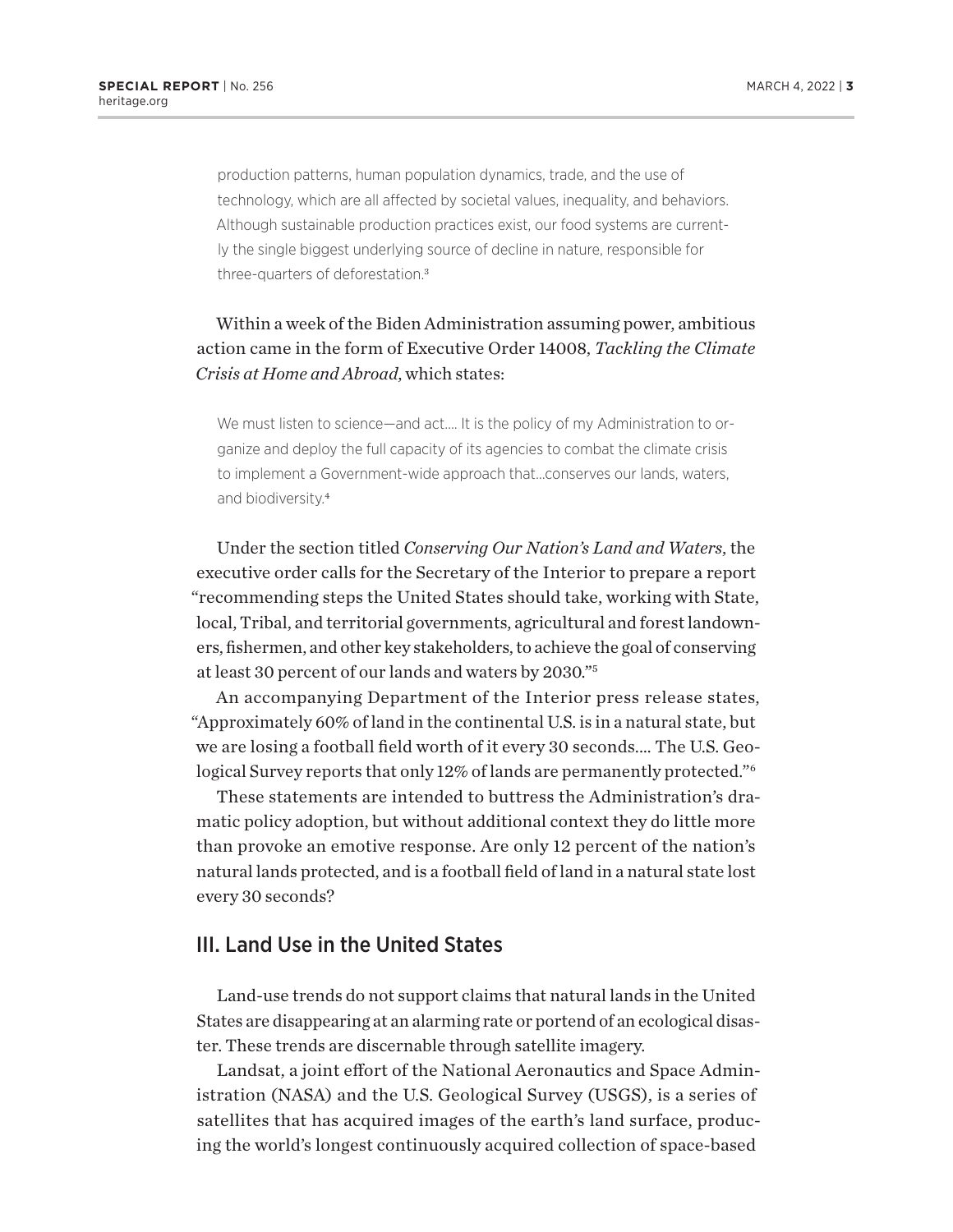<span id="page-6-0"></span>moderate-resolution land remote-sensing data.[7](#page-44-0) The National Land Cover Database (NLCD) has been created and continually expanded using these Landsat images and supplementary data.<sup>8</sup>

# Conterminous United States (48 States)

Using data from the NLCD, USGS, and other researchers recently published an assessment of the land cover change patterns from 2001 to 2016 for the 48 conterminous U.S states.<sup>[9](#page-44-0)</sup> The analysis divides the area of the conterminous United States among land cover classes that are depicted for 2016 in Table 1.

The agricultural land classes (cropland and pasture and hay) combined account for 22.5 percent, and all the development land classes combined account for only 5.3 percent. The combined area of the remaining classes over 70 percent—is, with some exception, composed of a variety of generally natural landscapes. On some of these lands, human-related activity—such as cattle grazing, timber harvest, or, on a small fraction, surface mining—is taking place, but generally these areas are more reflective of natural processes than intensive management.

Land change is constantly occurring as a result of both natural and human activities. The rate of change can be immediately apparent or so slow that it is more difficult to observe. For example, natural grassland may transition to shrub/scrub that is eventually succeeded by climax forest. At the other end of the cycle, forest cover may change back to grassland following fires, loss to insects or disease, or timber harvest. Agricultural use may change pasture to cultivated crop or to shrub/scrub if farming is abandoned, fields are idled, or land is entered into easements, or it may be developed. A unit of land may change from one land cover class to another over time.

However, as can be seen in the accompanying graphic and table, between 2001 and 2016, the land area within each land cover class remained rather stable. Forest cover decreased the most in absolute terms, and developed land increased the most on a percentile basis. Each of the classes showed some change between 2001 and 2016, with the sole exception of a small area of permanent ice and snow that remained a constant 198.5 square miles over the decade and a half[.10](#page-44-0) The authors reported no land cover change for the vast majority of remaining land—about 92 percent—from 2001 to 2016.[11](#page-44-0) (See Chart 1.)

Of the 7.6 percent where change was observed, nearly half involved forest change driven by harvest, fire, disease, and pests resulting in an overall forest decline.[12](#page-44-0) "The bulk of this change," covering an area somewhat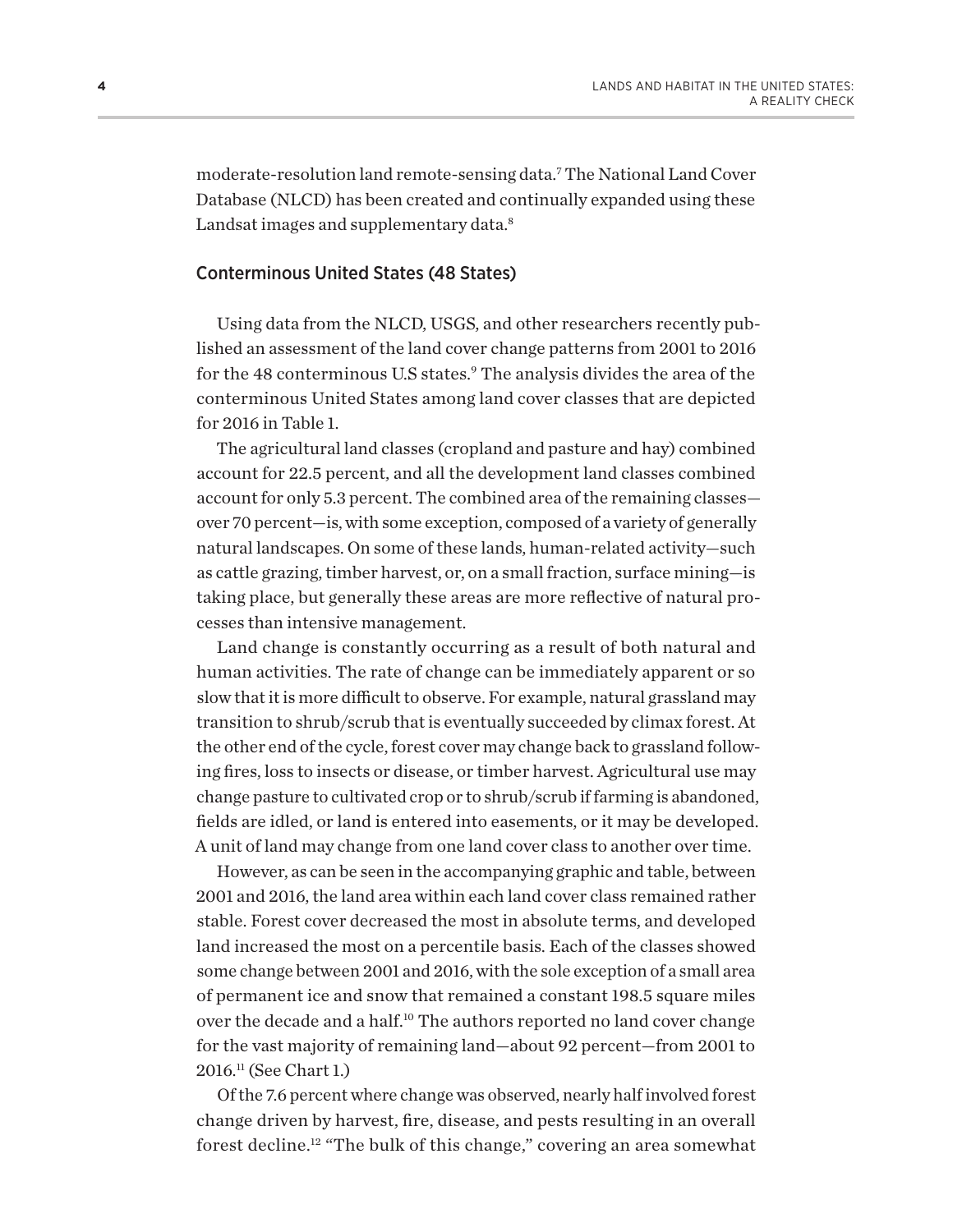#### TABLE 1

# **Breakdown of U.S. Land in 48 Conterminous States**

|                             | <b>Area in Square</b><br><b>Kilometers</b> | <b>Share of</b><br><b>U.S. Total</b> |
|-----------------------------|--------------------------------------------|--------------------------------------|
| <b>Forest</b>               | 1,973,760                                  | 24.43%                               |
| <b>Conifer Forest</b>       | 923,780                                    | 11.43%                               |
| Deciduous Forest            | 756,813                                    | 9.37%                                |
| <b>Mixed Forest</b>         | 293,167                                    | 3.63%                                |
| Shrub/Scrub                 | 1,760,135                                  | 21.78%                               |
| <b>Cultivated Crops</b>     | 1,313,114                                  | 16.25%                               |
| <b>Grassland Herbaceous</b> | 1,118,412                                  | 13.84%                               |
| Pasture, Hay                | 507,568                                    | 6.28%                                |
| <b>Wetlands</b>             | 471,433                                    | 5.83%                                |
| Woody Wetlands              | 352,719                                    | 4.37%                                |
| Herbaceous Wetlands         | 118,714                                    | 1.47%                                |
| <b>Developed</b>            | 428,575                                    | 5.30%                                |
| Open Space                  | 232,276                                    | 2.87%                                |
| Low Intensity               | 119,756                                    | 1.48%                                |
| Medium Intensity            | 56,283                                     | 0.70%                                |
| High Intensity              | 20,260                                     | 0.25%                                |
| <b>Open Water</b>           | 423,670                                    | 5.24%                                |
| <b>Barren Land</b>          | 82,897                                     | 1.03%                                |
| <b>Perennial Ice/Snow</b>   | 514                                        | 0.01%                                |
| <b>TOTAL</b>                | 8,080,078                                  | 100.00%                              |

#### NOTES:

- Shrub and Scrub: Areas dominated by shrubs, less than 5 meters tall with shrub canopy typically greater than 20 percent of total vegetation. This class includes true shrubs, young trees in an early successional stage, and trees stunted from environmental conditions.
- Grassland Herbaceous: Areas dominated by gramanoid or herbaceous vegetation, generally greater than 80 percent of total vegetation. These areas are not subject to intensive management such as tilling but can be utilized for grazing.
- Barren Land: Areas of bedrock, desert pavement, scarps, talus, slides, volcanic material, glacial debris, sand dunes, strip mines, gravel pits, and other accumulations of earthen material.
- Developed Land, Open Space: Less than 20% impervious surface.
- Developed Land, Low Intensity: 20%-49% impervious surface.
- Developed Land, Medium Intensity: 50%–79% impervious surface.
- Developed Land, High Intensity: 80%+ impervious surface.

SOURCE: Collin Homer et al., "Conterminous United States Land Cover Change Patterns 2001–2016 from the 2016 National Land Cover Database," *ISPRS Journal of Photogrammetry and Remote Sensing*, Vol. 162 (2020), pp. 184–199, https://www.sciencedirect.com/science/article/pii/S0924271620300587 (accessed April 12, 2021).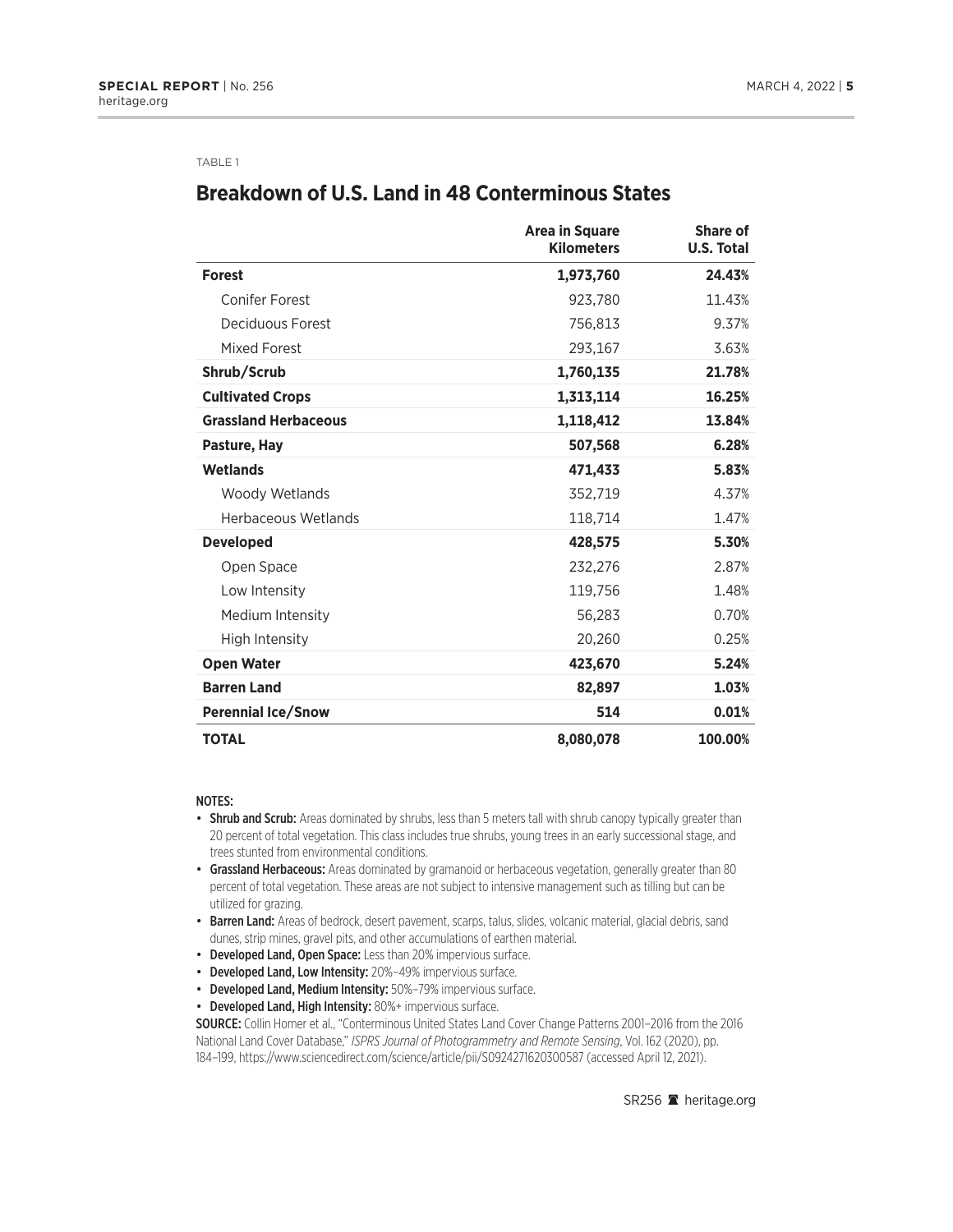8

#### <span id="page-8-0"></span>CHART 1

# **Changes to Composition of U.S. Lands Since 2001**

# Open Water Developed Perennial Ice/Snow and Barren Land  $\frac{1}{10}$

For the 48 conterminous states

0 2 4 6 Forest Crops, Pasture, Hay Shrub/Scrub Grassland Herbaceous Forest Crops, Pasture, Hay Shrub/Scrub Grassland Herbaceous Wetland Open Water Developed Barren Land Perennial Ice/Snow 2,037,298 1,815,904 1,755,623 1,092,991 471,015 424,962 399,950 81,820 514 2,013,534 1,807,896 1,764,682 1,115,338 472,426 423,241 399,950 82,497 514 1,994,319 1,806,057 1,758,856 1,129,833 472,783 422,740 413,561 81,416 514 1,982,771 1,807,145 1,766,856 1,131,729 471,367 424,108 413,561 82,026 514 1,977,935 1,807,454 1,752,378 1,140,488 467,884 429,541 422,489 81,394 514 1,983,387 1,814,167 1,756,432 1,125,422 470,551 424,784 422,489 82,332 514 1,973,760 1,820,682 1,760,135 1,118,412 471,433 423,670 428,575 82,897 514 Wetland -IN SQUARE KILOMETERS **2001 2004 2006 2008 2011 2013 2016 2001 2004 2006 2008 2011 2013 2016**

SOURCE: Collin Homer et al., "Conterminous United States Land Cover Change Patterns 2001–2016 from the 2016 National Land Cover Database," *ISPRS Journal of Photogrammetry and Remote Sensing,* Vol. 162 (2020), pp. 184–199, https://www.sciencedirect.com/science/article/pii/S0924271620300587 (accessed April 12, 2021).

SR256 **a** heritage.org

smaller than West Virginia, "is because of forest harvest and regrowth… with much of the rest coming from stand-replacing forest fires primarily in the West.["13](#page-44-0)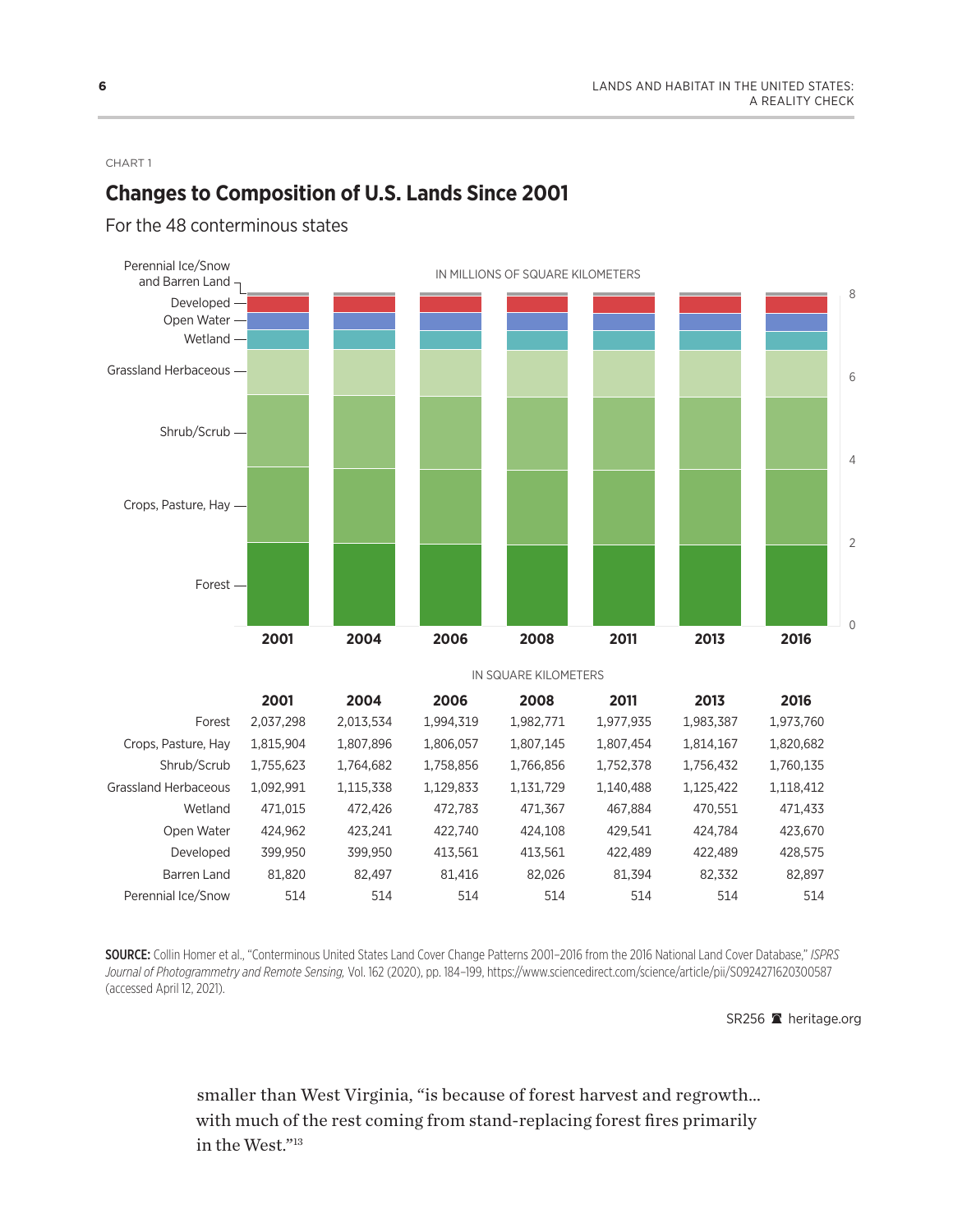# <span id="page-9-0"></span>Alaska and Hawaii

Separate land cover data for Hawaii and Alaska show that only a small percentage of land is developed and intensively managed for agriculture in the two states. In Hawaii, developed land classes and agricultural land cover account for 6.7 percent and 4.8 percent, respectively.<sup>14</sup> The remaining 88.4 percent is accounted for by shrubland, forest, grassland, open water, and other generally natural land covers[.15](#page-44-0) Only 0.08 percent of Alaska is developed, with just another 0.02 percent in agricultural land cover.<sup>16</sup> This leaves almost 99.9 percent of Alaska, which accounts for about 16 percent of total U.S. land, in generally natural landscapes.[17](#page-44-0) To give some sense of just how immense and "untouched" Alaska is, the land area of Connecticut, which is over 60 percent forested, would fit into Alaska over 117 times, even though it has 45 percent more roadway (total lane miles) and almost five times the population of Alaska.<sup>18</sup>

#### Developed Areas and "Urban Sprawl"

Development, referred to in some cases as "urban sprawl," is not a national threat. In 2016 only 5.3 percent of the conterminous United States fell within one of the four developed land classes, leaving almost 95 percent of the lower 48 states for agricultural covers, forests, and other generally natural settings.[19](#page-44-0)

The developed land classes are differentiated from one another by the percentage of impervious surface, which includes "constructed surfaces such as buildings, roads, parking lots, brick, asphalt, and concrete.["20](#page-44-0) The greater the man-made impervious surface area inhibiting plant growth, the more intense the development is considered. The four developed land categories are:

- 1. "Developed open space" (< 20 percent),
- 2. "Developed low intensity" (20–49 percent),
- 3. "Developed medium intensity" (50–79 percent), and
- 4. "Developed high intensity" (80-100 percent).<sup>[21](#page-44-0)</sup>

As depicted in Chart 2, over half (54 percent) of all developed land in the conterminous United States is developed open space,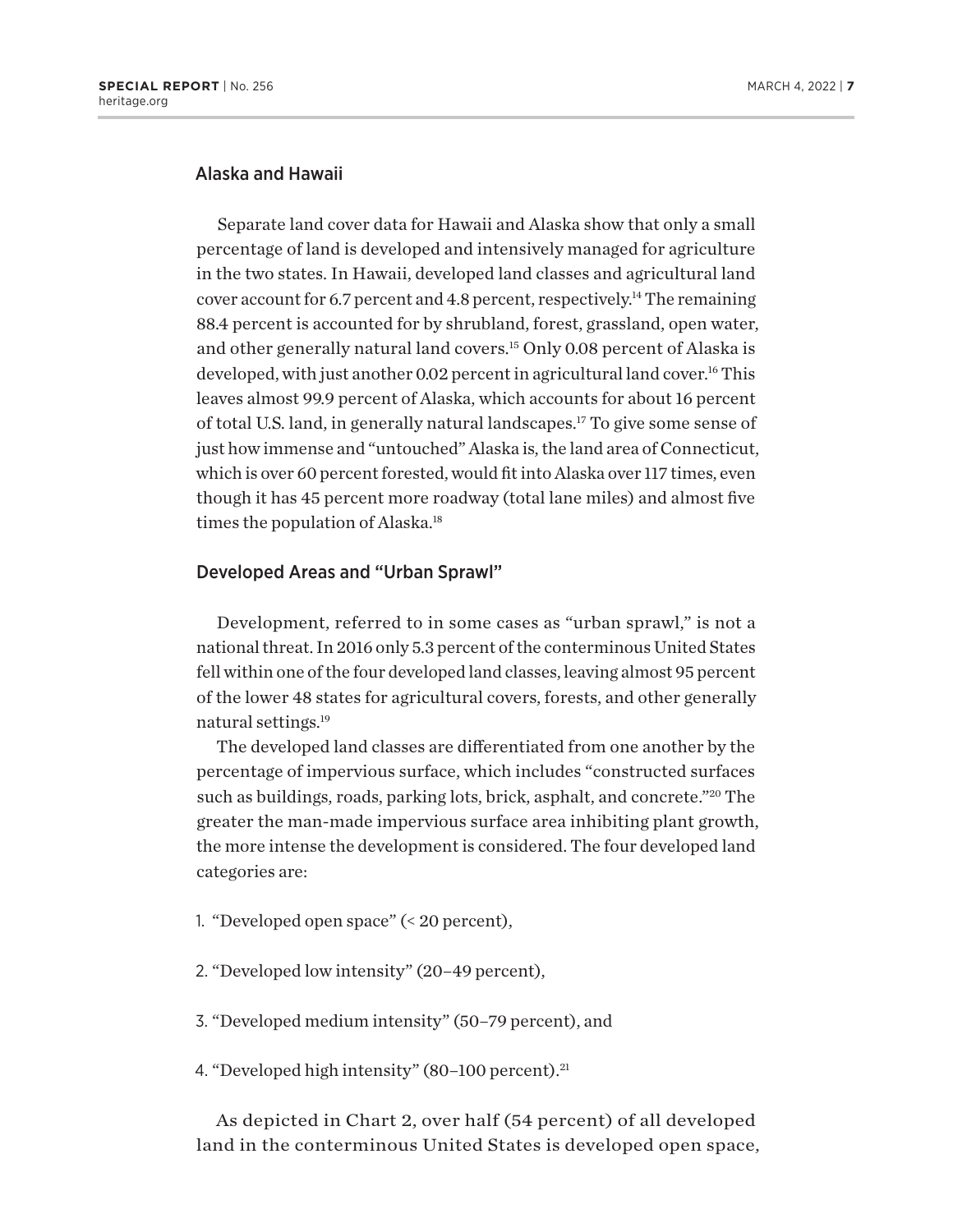#### CHART 2



# **Five Percent of U.S. Land in Lower 48 States Is Developed**

#### NOTES:

- Shrub/Scrub: Areas dominated by shrubs, less than 5 meters tall with shrub canopy typically greater than 20 percent of total vegetation. This class includes true shrubs, young trees in an early successional stage, and trees stunted from environmental conditions.
- Grassland Herbaceous: Areas dominated by gramanoid or herbaceous vegetation, generally greater than 80 percent of total vegetation. These areas are not subject to intensive management such as tilling but can be utilized for grazing.
- Barren Land: Areas of bedrock, desert pavement, scarps, talus, slides, volcanic material, glacial debris, sand dunes, strip mines, gravel pits, and other accumulations of earthen material.
- Developed Land, Open Space: Less than 20% impervious surface.
- Developed Land, Low Intensity: 20%–49% impervious surface.
- Developed Land, Medium Intensity: 50%–79% impervious surface.
- Developed Land, High Intensity: 80%+ impervious surface.

SOURCE: Collin Homer et al., "Conterminous United States Land Cover Change Patterns 2001–2016 from the 2016 National Land Cover Database," *ISPRS Journal of Photogrammetry and Remote Sensing,* Vol. 162 (2020), pp. 184–199, https://www.sciencedirect.com/science/article/pii/S0924271620300587 (accessed April 12, 2021).

SR256 <sup>a</sup> heritage.org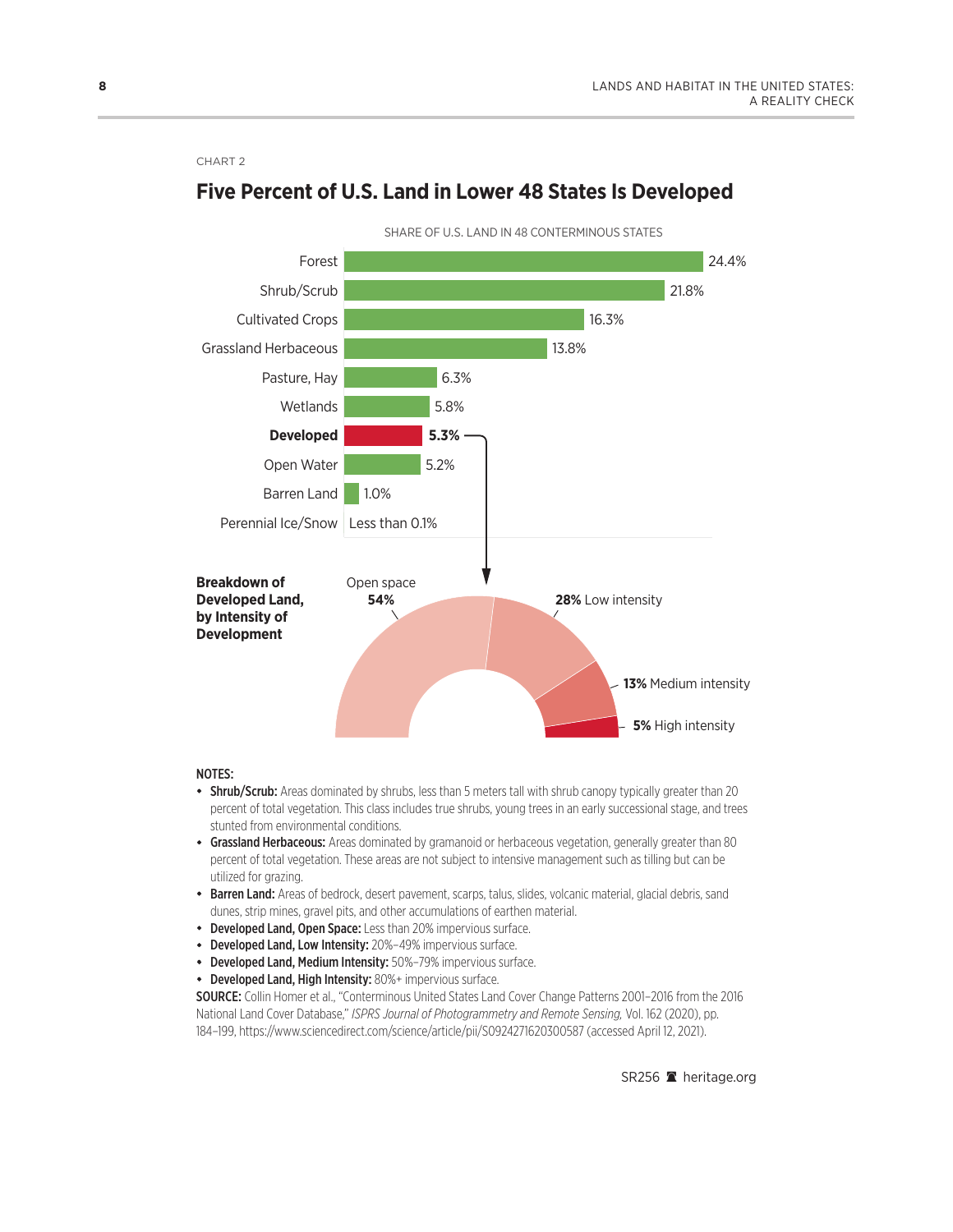<span id="page-11-0"></span>which the USGS states most commonly includes "large-lot single-family housing units, parks, golf courses, and vegetation planted in developed settings for recreation, erosion control, or aesthetic purposes."[22](#page-44-0)

In the decade-and-a-half between 2001 and 2016, all developed land classes combined increased as a percentage of the conterminous 48 states by just 0.3 percent.<sup>23</sup> At this rate, it would take another four decades for developed areas to encompass about another 1 percent of the conterminous United States. While some of these acres may be "lost" from the Biden Administration's perspective, for others these lands now have neighborhoods, schools, grocery stores, churches, or places of work. Further, for the 2001–2016 period, the "overall trend is a declining rate of urbanization, suggesting that such factors as the 2008 global recession may have dampened urban growth.["24](#page-44-0) High-intensity developed land, where 80 percent or more of the land area is impervious, took up an additional 0.05 percent of the conterminous United States in the 2001–2016 period and accounts for just one-quarter of 1 percent of the lower 48.[25](#page-45-0)

#### Forest Land

When the United Nations states that "our food systems [are] currently the single biggest underlying source of decline in nature, responsible for three-quarters of deforestation,"[26](#page-45-0) it is either not speaking about the United States or is misinformed.

According to the U.S. Forest Service's (USFS's) report on sustainable forests, total U.S. forest area "currently amounts to 751 million acres, or about one-third of the Nation's total land area. Since the beginning of the past century, the size of this inventory has been relatively stable, and the forests it represents remain largely intact. This stability is in spite of a nearly three-fold increase in population over the same period and is in marked contrast with many countries where wide scale deforestation remains a pressing concern[.27](#page-45-0) For the conterminous United States, 2016 NLCD data indicate that deciduous, conifer, and mixed forests account for just under a quarter of the land.<sup>28</sup>

It is estimated that about a third of some 1 billion acres of forest cover was converted to agricultural land beginning with European settlement until about 1900, with most of this occurring before the Civil War and ending a century ago.[29](#page-45-0) By the mid-1800s, Connecticut, Massachusetts, Rhode Island, and Vermont had been reduced to about 35 percent forest cover and New Hampshire to about 50 percent[.30](#page-45-0)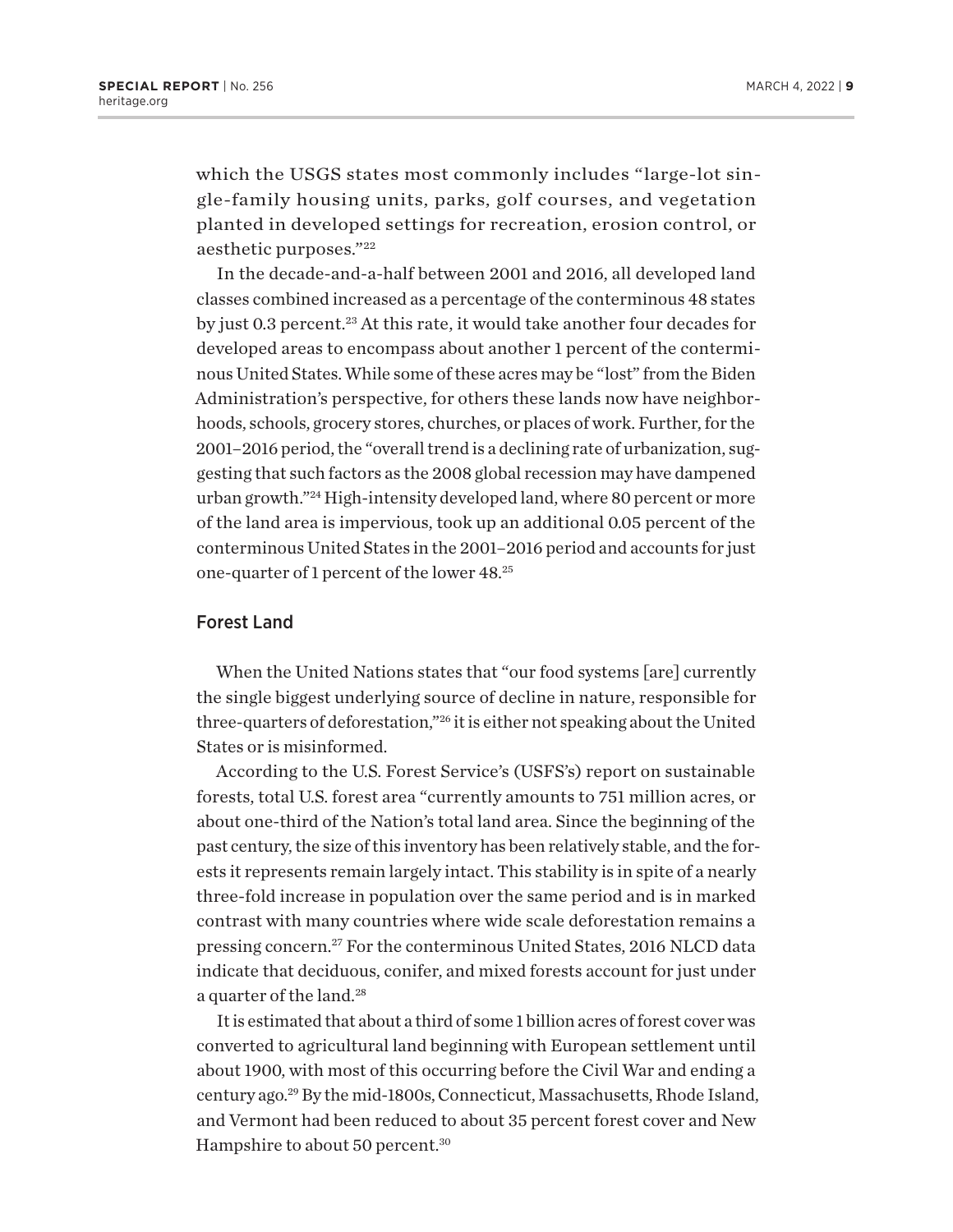<span id="page-12-0"></span>However, vast areas that had been denuded of forest cover, often marginally productive agricultural land that was abandoned, have been reclaimed by forest. As reported in *The Atlantic* 25 years ago, "less than two centuries later, despite great increases in the state's population, 90 percent of New Hampshire is covered by forest. Vermont was 35 percent woods in 1850 and is 80 percent today, and even Massachusetts, Connecticut, and Rhode Island have seen woodlands rebound to the point where they cover nearly three-fifths of southern New England."[31](#page-45-0) When Natural Resources Conservation Service (NRCS) categories of forest land and "Special Use Lands"—the majority of which is park and wildlife land—are combined, the data show Maine, Vermont, and New Hampshire with about 90 percent, 86 percent, and 84 percent forest cover in 2012, respectively[.32](#page-45-0) This spectacular regeneration is a testament to the fact that, in general, renewable natural resources are resilient and dynamic.

NRCS data for the near four decades from 1982 to 2017 also show that nonfederal forests grew from about 412 million acres to 417 million acres.<sup>[33](#page-45-0)</sup> These forests include not only state and other government forests but also private forests that, according to the USFS, account for 56 percent of U.S. forests and, in 2007, provided 92 percent of the timber harvest.<sup>[34](#page-45-0)</sup>

In addition to a significant amount of forest land being regenerated and the amount of forest cover stabilizing, for the near-half-century period from 1953 to 2002, the proportion of forests where an average stand of trees is 10 inches in diameter or greater in the three USFS conterminous regions (North, South and West) increased.[35](#page-45-0) While the proportion of forest in different diameter size classes can vary with harvest, more recent data show that in the southern states—where 80 percent to over 90 percent of forests are privately owned, with the exception of Florida (63 percent), and where most timber comes from—growth has exceeded removals by 34 percent to 70 percent[.36](#page-45-0)

#### Agricultural Land

The U.N.'s warning about large-scale forest land conversions to agricultural land does not apply to the United States, either. NLCD data for the 2001–2016 period shows that the number of acres dedicated to agricultural uses (cropland, and hay and pasture combined) was basically flat, with 449 million acres in 2001 and 450 million acres in 2016[.37](#page-45-0) Different analysis by the NRCS for the longer period from 1982 to 2017 shows that cropland and pasture combined declined from about 552 million acres to 489 million acres.<sup>38</sup> It should be noted that these figures do not reflect livestock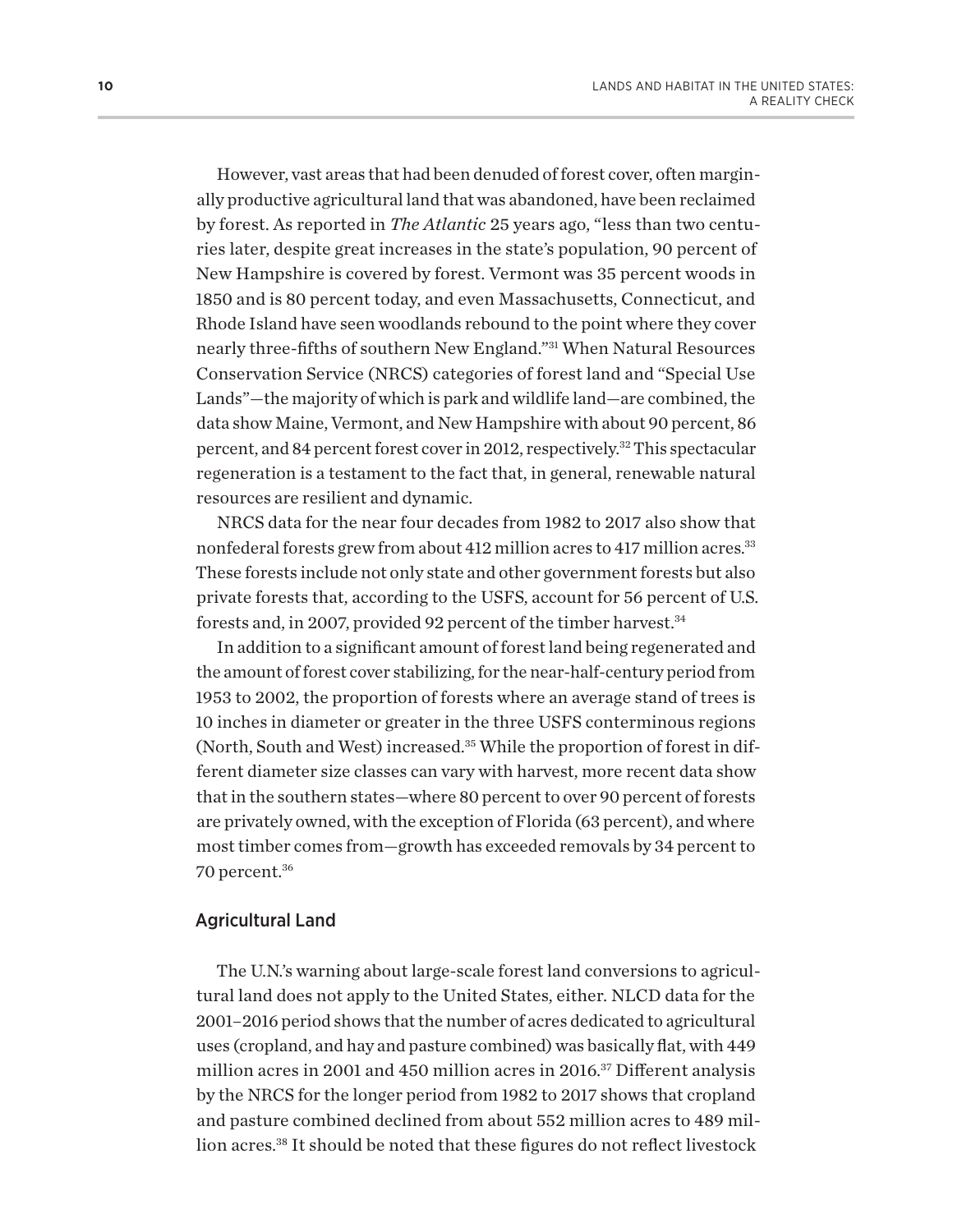<span id="page-13-0"></span>grazing that occurs on NRCS rangelands or NLCD land cover classes such as "grassland/herbaceous," but these land cover classes are generally "not subject to intensive management" because of grazing.<sup>39</sup>

Greater agricultural productivity has meant less deforestation. While conversion of forest cover to agricultural use occurred on a large scale from colonial times into the first part of the 20th century, American farmers have been able to feed a population that more than tripled to over 330 million and export \$150 billion worth of agricultural products in 2020 without converting more forest land[.40](#page-45-0) In fact, over the past 75 years, while using less land, farmers almost tripled farm output, and by 2019, Americans spent a historically low percentage of their disposable income on total food.<sup>41</sup>

NASA has pictures to prove just how productive American agriculture is. NASA scientists used satellites to measure the amount of light plants emitted during photosynthesis when plants take in and convert carbon dioxide into food and release oxygen as a byproduct. The light, bioluminescence, which is invisible to the naked eye, can be used to estimate plant productivity. NASA scientists found that the during the Northern Hemisphere's growing season, the Midwest region of the United States boasts more photosynthetic activity than any other spot on earth.<sup>42</sup> In fact, data showed that fluorescence from the Corn Belt, which extends from Ohio to Nebraska and Kansas, peaks in July at levels 40 percent greater than those observed in the Amazon, which is often referred to as "the lungs of the Earth."[43](#page-45-0) The remarkable productivity of modern agriculture evidences that the learning curve is green. As arts and science and technology advance, farmers learn how to get more from less.

## Wetlands

While the area of wetlands fluctuated with variables such as precipitation, NLCD data show little change to wetlands extent from 2001 to 2016, with 116.4 million acres and 116.5 million acres, respectively.<sup>44</sup> NRCS data, though measured differently, report 111.4 million acres for 1992 and 111.2 million acres in 2017[.45](#page-45-0)

# IV. Government Land Ownership, Federal Regulations, and Designations

Consideration of land-use and conservation policies, in general—and 30 by 30, in particular—requires establishing some basic facts about the extensive land ownership by government in the United States. Additionally,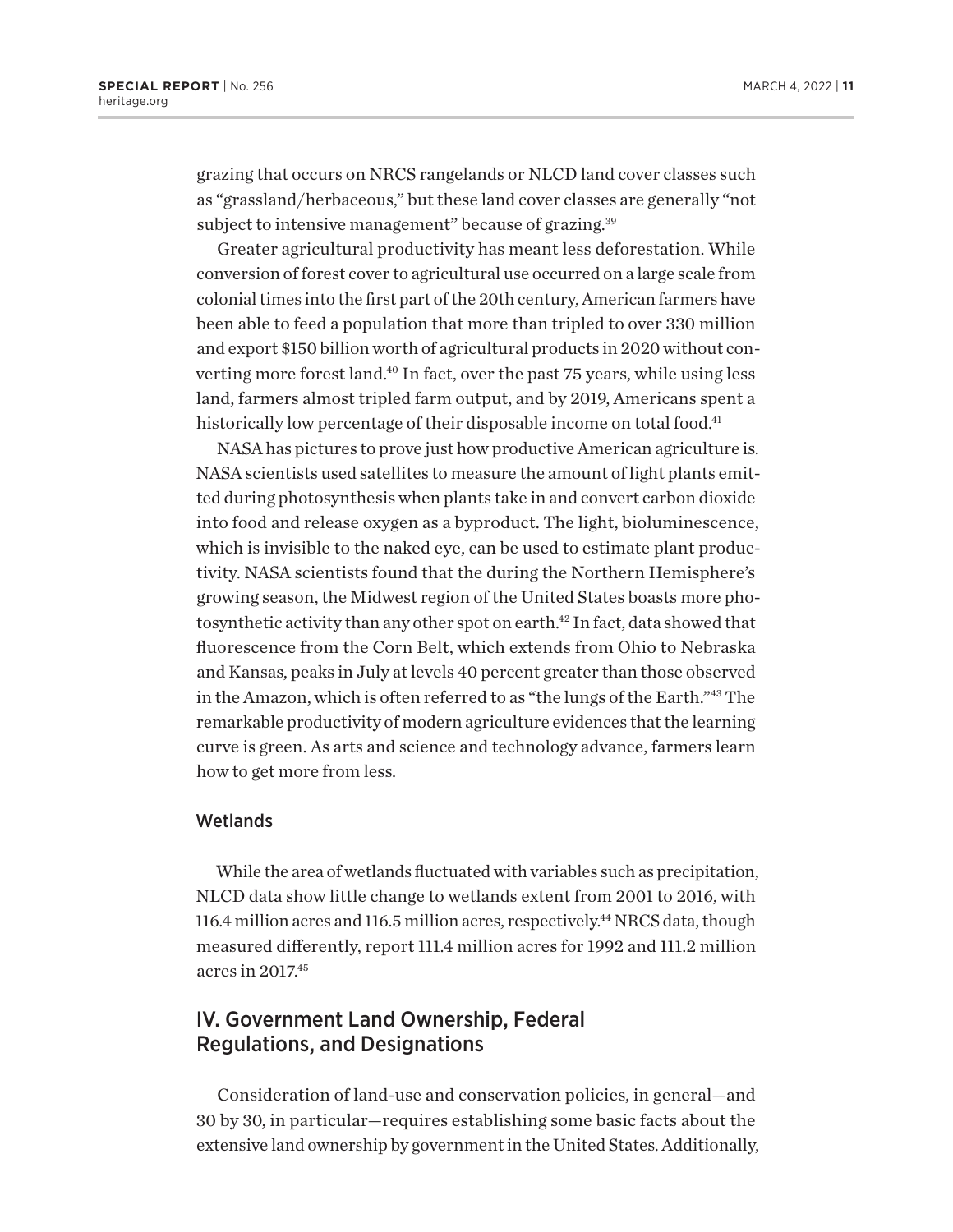<span id="page-14-0"></span>it is important to have an idea of the more important federal management regimes affecting those lands as well as some of the natural resource regulations and conservation designations that can apply to government land or private property.

### Government Ownership

Government, predominantly federal, owns over a third of the nation.<sup>46</sup> This does not include some 57.2 million acres of mineral rights held by the Bureau of Land Management (BLM) beneath private or other nonfederal property.<sup>47</sup>

The USGS's Protected Areas Database (PAD-US) is "America's official national inventory of U.S. terrestrial and marine protected areas that are dedicated to the preservation of biological diversity and to other natural, recreation and cultural uses, managed for these purposes through legal or other effective means."[48](#page-45-0) PAD-US data includes not only federal land, but also state, county, municipal, and other government lands, as well as some private lands, such as those held by nongovernmental organizations (NGOs) that have conservation easements. This land is addressed in Appendix 1.<sup>49</sup>

The data reveal that the federal government is a massive landowner, with the four largest land-holding agencies, in order, being BLM, USFS, National Park Service (NPS), and U.S. Fish and Wildlife Service (USFWS). According to the USGS, together these agencies are charged with managing 973,000 square miles, a quarter of the nation.<sup>50</sup> With other federal agencies such as the Department of Defense, Army Corps of Engineers, and Department of Energy included, the USGS figure rises to over a million square miles, about 27 percent of the United States[.51](#page-45-0) When USGS figures for state, regional, local, and other government entities are added, the square miles swell to more than 1.3 million, almost 36 percent of the United States—an area larger than India.[52](#page-46-0)

Additional land holdings of note include American Indian lands that take up an area larger than the combined lands of California and Maryland and NGO-held easements totaling an area larger than the lands of Maryland and Vermont combined. There may be a significant area of easements that have not been integrated into these figures.<sup>53</sup>

### Federal Management Regimes, Regulations, and Designations

Also relevant are the many different environmental regulatory regimes that can affect governmental and private land as well as the designation programs related to land use and conservation, in general, and 30 by 30, in particular. Appendix 2 provides some metrics for these programs.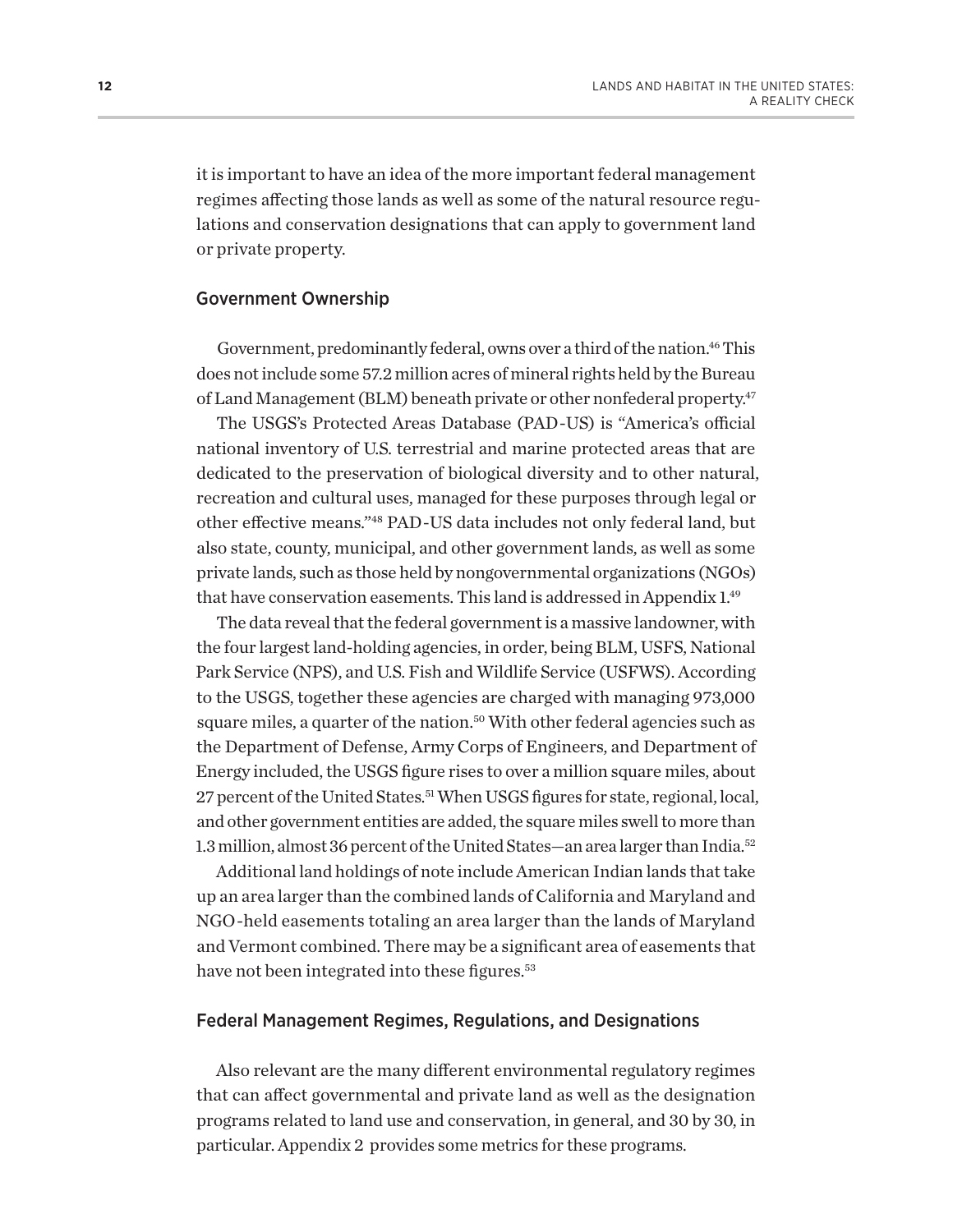<span id="page-15-0"></span>Worthy of particular note are the vast areas designated as critical habitat under the Endangered Species Act (ESA)—from over 110 million acres to over 250 million acres depending on counting method—and wetland acreage of a similar extent that is potentially subject to wetlands regulations.<sup>54</sup> With regard to the ESA, even if private or public lands are not designated as critical habitat, activities on them may still be subject to prohibitions against the "take" of a listed species.<sup>[55](#page-46-0)</sup>

Some designations, such as Wild and Scenic Rivers, can have regulatory consequences, while others may not. However, even federal "non-regulatory" designated properties may be subject to additional reviews if there is a nexus to a federal action on the property or, indirectly, if states, counties, or local governments have laws related to such properties.[56](#page-46-0)

There are also extensive international land designations. They include World Heritage Areas, Wetlands of International Significance, and U.N. biosphere reserves. Lands with these designations are also included in the World Database on Protected Areas (WDPA), a joint effort of the U.N. Environmental Programme and the International Union for the Conservation of Nature (IUCN) that is similar to the PAD-US. The WPDA also includes records of other U.S. lands from the PAD-US that the USGS assigned a sufficiently high ranking known as a GAP status code. As the U.N. Environmental Programme explains, "Protected areas from the PAD-US that meet the IUCN definition are incorporated into the…WDPA… on an annual basis with ad-hoc updates completed as necessary. Areas which do not meet the IUCN definition of a protected area are removed by USGS before data are submitted."[57](#page-46-0)

Appendices 1 and 2 clearly demonstrate that government owns a vast amount of the nation, already has an expansive regulatory reach onto private lands, and is tracking designated properties for various reasons.

# V. Habitat for Wildlife

Conservation of land ensures that there is adequate habitat to support wildlife, a primary mission of the largest U.S. land-holding agencies. Laws such as the ESA were enacted to conserve endangered species, and regulations such as those governing wetlands were adopted in large part because of wetlands' value as habitat. The USGS explains that "detailed information about the conservation status of our country's protected areas is crucial to improving our understanding of how well we are protecting the animals and plants that inhabit those areas."[58](#page-46-0)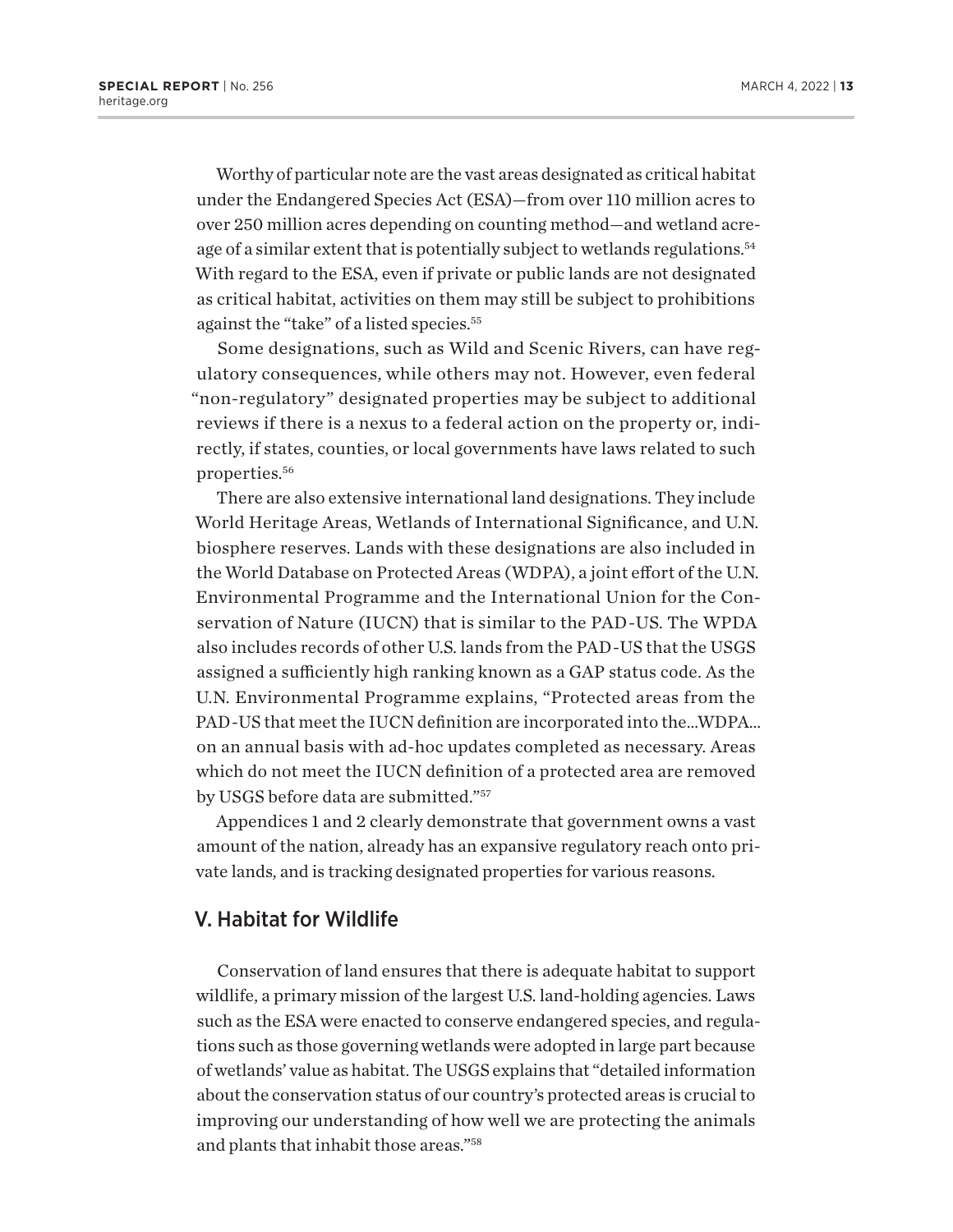<span id="page-16-0"></span>However, the vast area of the United States and the fact that so much of it currently provides habitat—in combination with the nation's biodiversity—makes it impossible to determine the status of all these species. Often proponents of various conservation policies cite statistics such as species estimated to be vulnerable or endangered. There are, for example, some 94 federally endangered U.S. insects, of which 20 are beetles.<sup>59</sup> The significance, however, of 20 out of perhaps 30,000 kinds of beetle in North America being declared federally endangered is unclear.<sup>60</sup>

Similarly, pre-colonial ranges and guesstimated populations for wildlife from that time are compared with more recently estimated populations and ranges, implying a straight-line—and usually miserable—trajectory. These grim numbers are then compared to statistics on habitat alteration or the growth of the nation's economy or population and presented as evidence of the need for urgent action. Again, the reality is much better than the popular misconception: Many species have increased in number, including many larger carnivores and ungulates (hooved mammals), indicating availability of habitat and prey.

# An oft-cited example of this approach is *Range Contractions of North American Carnivores and Ungulates*. [61](#page-46-0)

Rather than report the area of an animal's current range as a percentage of its historical range, the authors report a species' "area of persistence.["62](#page-46-0) A table legend indicates that this measure is the percentage of the species' historical range that is currently occupied. It excludes any areas into which the species has expanded beyond its historical range. The paper then focuses on just those species that the authors calculate to have range contractions of 20 percent or more.<sup>63</sup>

When all the species are considered and range expansions included in the calculation, however, 37 of the 43 species occupy 50 percent or more of their historical ranges. For well over half of the species, the current range is at least 75 percent of the historical range. For almost half of the species, the current range is equal to or greater than the historical range.<sup>64</sup> (See Chart 3.)

The authors state, "We are aware that species ranges are dynamic and that there may have been contractions and expansions between the two time periods we considered. We stress that this study was conducted on a relatively coarse scale and that we examined broad changes."[65](#page-46-0) This caveat seeks to inoculate the authors from the fact that their grim characterization can conceal changes in the rate of decline as well as trend direction for many species.

One such species is *Puma concolor*, popularly known as the mountain lion or cougar. It has one of the largest range requirements among North Amer-ican mammals, generally 200 square kilometers or more for a single male.<sup>[66](#page-46-0)</sup>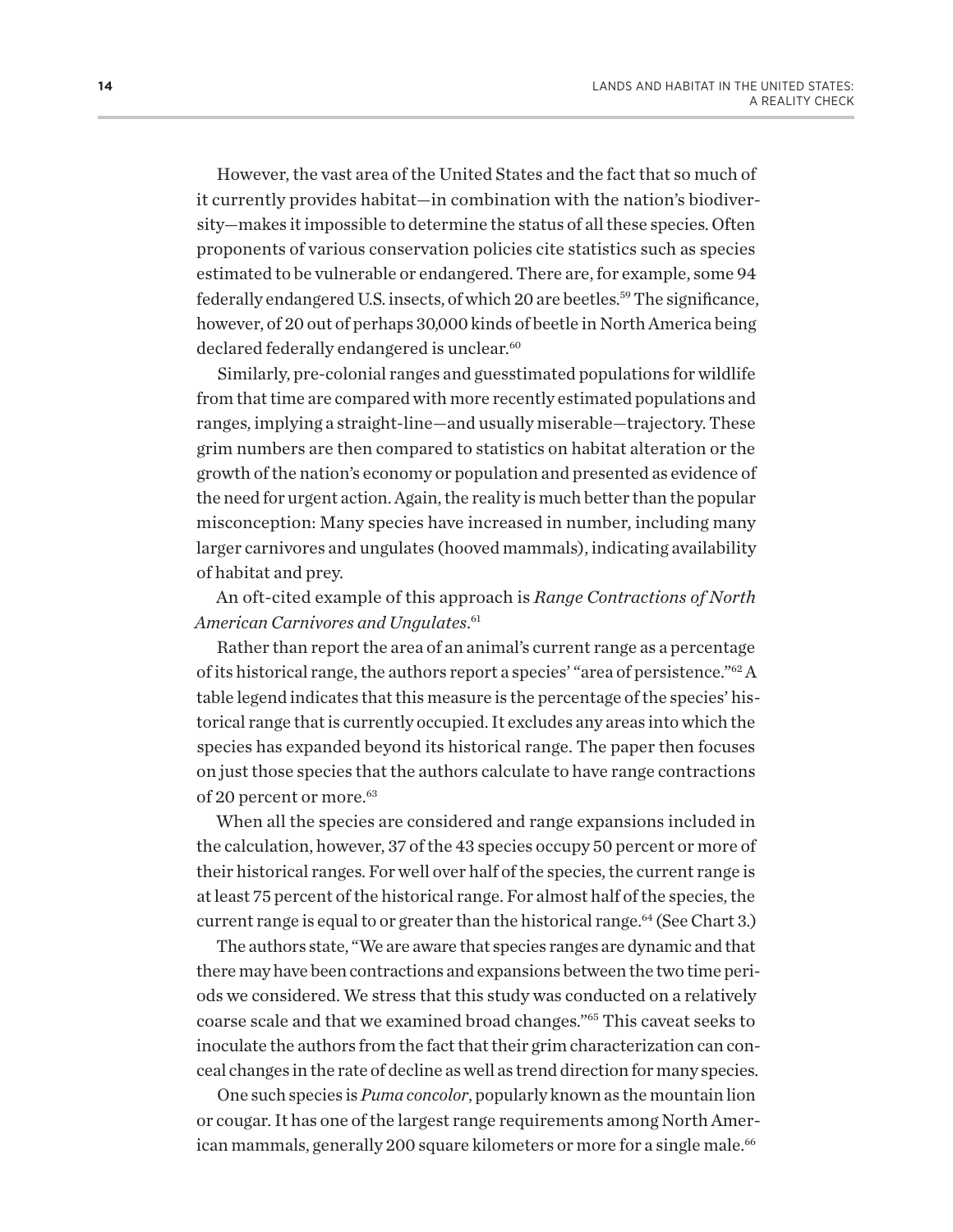#### CHART 3

# **Area of Current Habitat Compared to Historic Habitat for Selected Mammals**



SOURCE: Andrea S. Laliberte and William J. Ripple, "Range Contractions of North American Carnivores and Ungulates," *BioScience*, Vol. 54, No. 2, February 2004, pp. 123–138, https://academic.oup.com/bioscience/article/54/2/123/255016 (accessed April 12, 2021).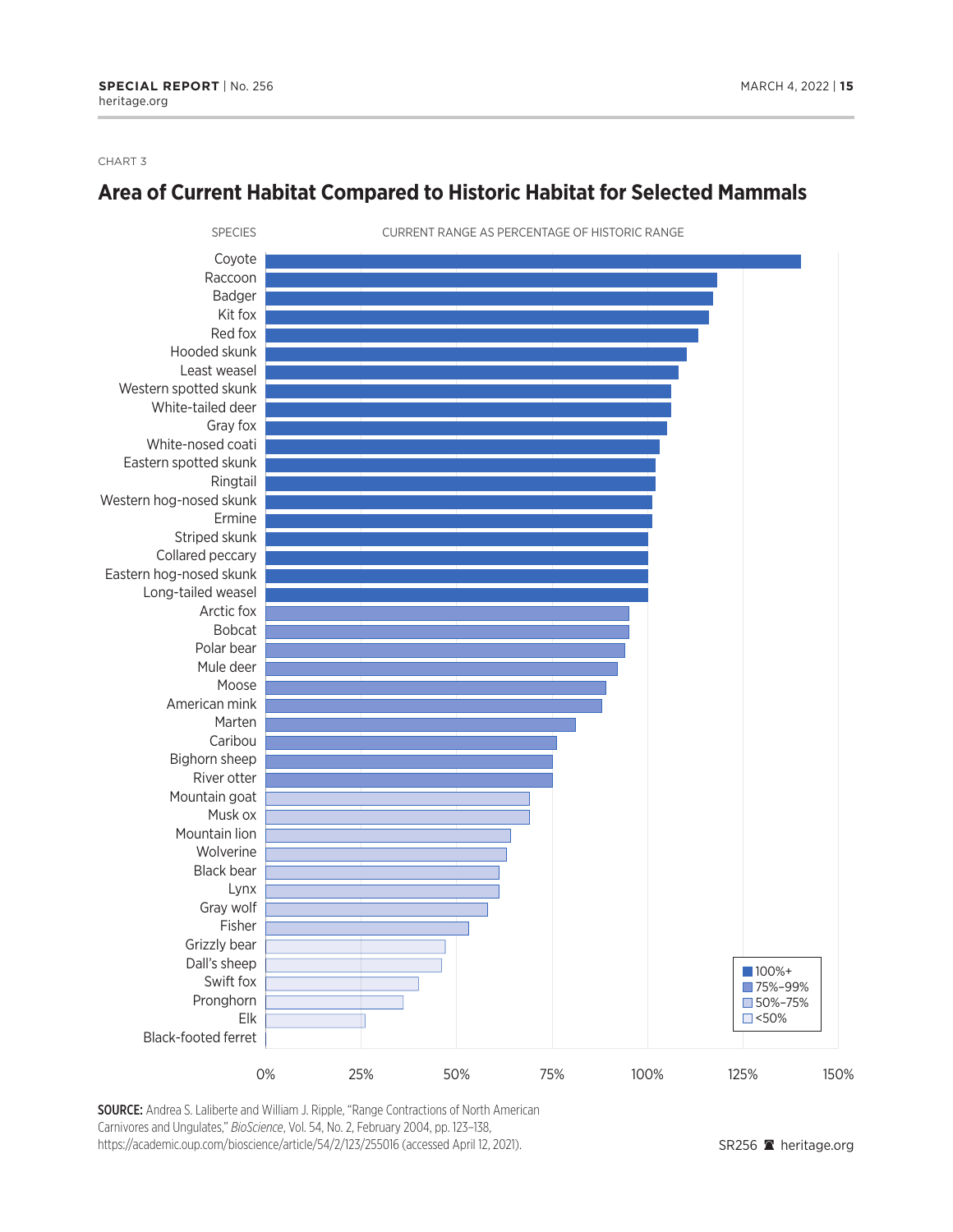<span id="page-18-0"></span>NatureServe reported the total U.S. mountain lion population as 15,000 in 1976[.67](#page-46-0) Although the population estimate cited by NatureServe was four decades old when it was reviewed in 2016, the record affirms a global conservation ranking of G5 and an equivalent national conservation ranking of N5.[68](#page-46-0) A G5 ranking means the species is at very low risk of extinction or collapse due to a very extensive range, abundant populations or occurrences, and little or no concern from decline or threats. It is the best ranking NatureServe has to offer.<sup>69</sup>

The actual mountain lion population today is likely substantially larger. A 2017 Humane Society report provides state agency population estimates that, when aggregated, range from almost 30,000 to almost 40,000.[70](#page-46-0) This excludes mountain lions in Wyoming and Texas as estimates were reportedly unavailable but the report does provide an estimated adult population potential for these states derived by multi-plying potential habitat by a density figure.<sup>[71](#page-46-0)</sup> These population potential estimates may be off, as, for example, density of mountain lions likely varies significantly across Texas and Wyoming. However, using the report's figures yields an additional 9,569 mountain lions.<sup>[72](#page-46-0)</sup> While aggregating state population estimates from different years, derived with different methodologies that may vary in which mountain lions are counted clearly yields a rough estimation, a reasonable estimate for the U.S. mountain lion population today is at least double the number cited by NatureServe, perhaps substantially more.

A growing mountain lion population has likely contributed to the species dispersing eastward. At least 10 state agencies outside the big cat's current range have verified multiple observations.<sup>73</sup> Some observations have included female mountain lions that generally do not disperse as far as males do but are essential for the establishment of new resident populations.[74](#page-47-0)

Without providing such context, many in the public arena present a much more pessimistic view of the mountain lion's conservation status. For example, "educational resources" from the National Wildlife Federation state that mountain lion populations are "far lower than they were historically. While there are still several thousand mountain lions in the wild, their population has significantly decreased from their historical population due to unsustainable hunting, habitat destruction, and conflicts with livestock."[75](#page-47-0) Of course, mountain lion numbers are lower than what they were historically. How could the cat have the same population it did in pre-colonial times? The reality is that there are now 332 million Americans who need food, fiber, and energy, as well as a place to live, and who provide others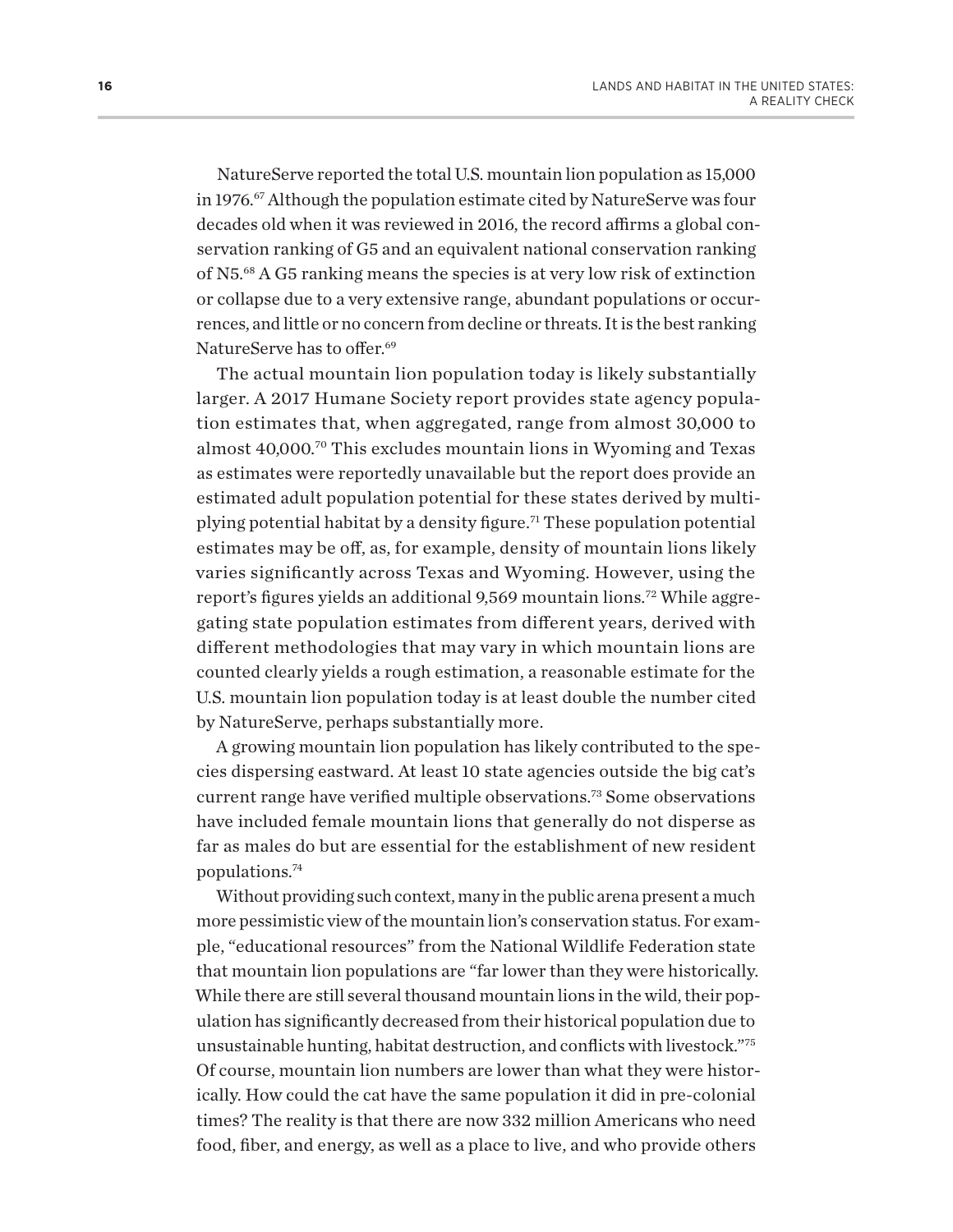<span id="page-19-0"></span>around the world with food and other goods they need. That requires using land, and some of the land use will be incompatible with or detrimental to mountain lions. However, despite the U.N. statement placing modern ills on conversion of forests to agricultural fields as well as partially on the doorstep of technology, the good news is that increasingly efficient natural resource management has enabled not only the nation's population and economy to grow but also the number of mountain lions and to substantially more than "a few thousand."

## More Than Just Mountain Lions<sup>[76](#page-47-0)</sup>

As with the mountain lion, the period from the late 1800s to the beginning decades of the 1900s was the low point for many U.S. wildlife species.

Low populations followed centuries of sustenance hunting, market hunting with boat-mounted punt guns that kill a hundred waterfowl at a time, trainloads of dear carcasses shipped to the cities, and innumerable campaigns to reduce or eliminate "nuisance" species that were considered threats and competitors.<sup>[77](#page-47-0)</sup> Things had been rough enough that according to the NPS, "Poachers, squatters, woodcutters, and vandals ravaged Yellowstone," and the Secretary of the Interior had to call on the U.S. Army, which "took charge of Yellowstone," guarding the major attractions, evicting troublemakers, and patrolling the vast interior.[78](#page-47-0)

Back East, a survey of southern forests showed that by 1919, 92 million acres had most of their trees removed[.79](#page-47-0) One of the contributing factors was likely a series of laws Congress passed in the mid-1800s that granted swamp and overflow lands to states and established a century-long federal promotion of reclaiming (draining) wetlands.<sup>[80](#page-47-0)</sup>

Large-scale deforestation and the accompanying massive wildfires and erosion prompted the creation of the National Park System. Eventually, even dirt had hit a low and got its own agency. The "national menace" of soil erosion was so severe that winds carried clouds of dust from the plains states to the East Coast, prompting establishment of the Soil Conservation Service.<sup>81</sup> The Taylor Grazing Act was adopted in part to address over-grazing[.82](#page-47-0) Numerous large federal and state tree nurseries were established, and the Civilian Conservation Corps planted over 3 billion trees.<sup>83</sup> Wildlife refuges were created and scads of fish hatcheries were built.<sup>84</sup> While all this occurred, the USFS, the NPS, the USFWS, and, later, the BLM, as well as numerous similar state agencies, had been created and were eventually charged with managing hundreds of millions of acres under various conservation regimes.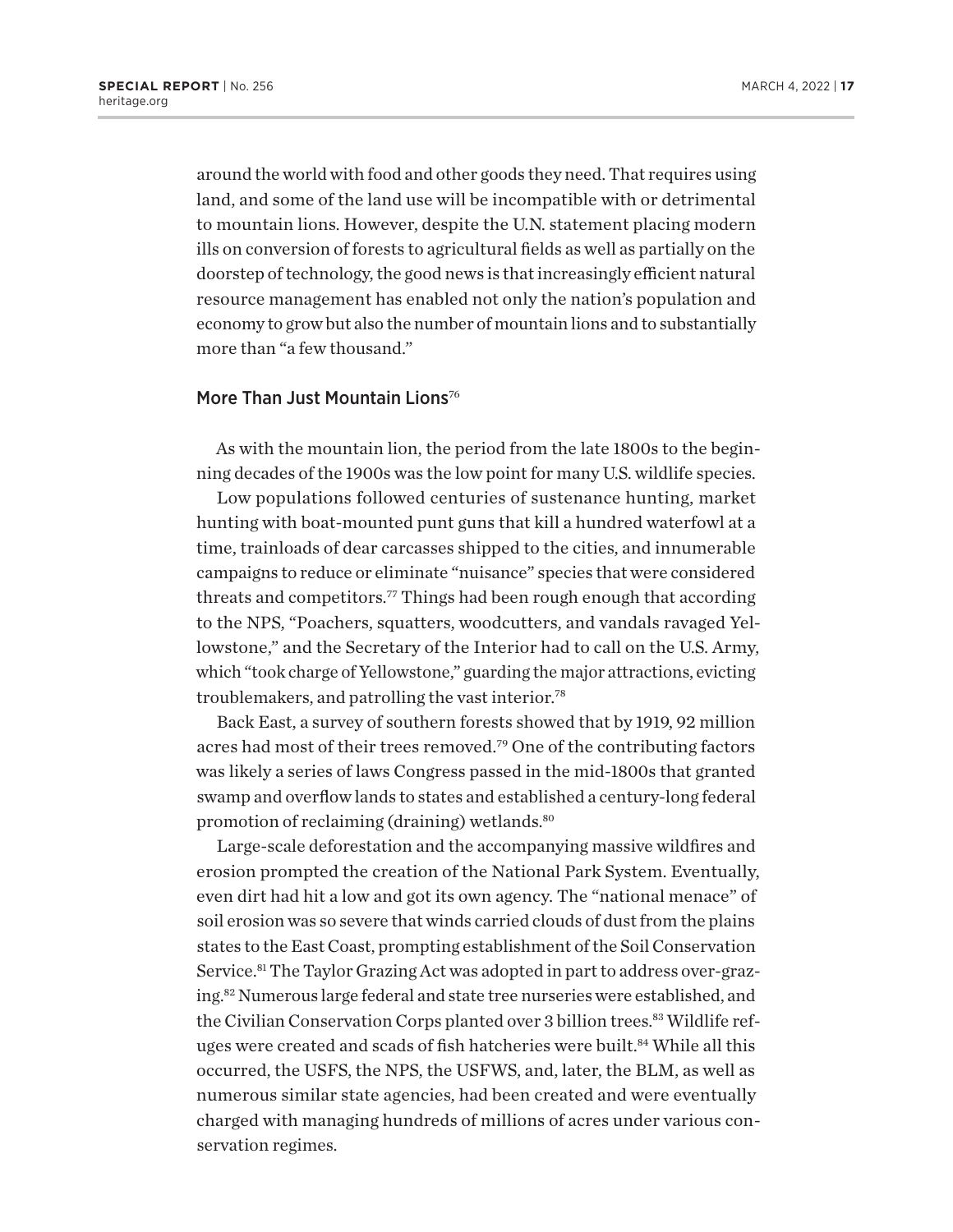<span id="page-20-0"></span>With large-scale efforts, trial and error, cultural changes, advances in arts and sciences, and economic growth—along with nature's resilient and dynamic characteristics—things got much better.

Conversion of forest to agriculture land leveled out. Efficiency increases provided more food and shelter without substantially harvesting larger areas. Use of wood for fuel declined, as did use of draft animals that require allocation of land to hay. For these and other reasons, marginally productive lands became available for wildlife habitat or other uses. Economic growth fueled the growth of cities, towns, and suburbs that would eventually account for little more than 5 percent of the landmass of the lower 48 and virtually nothing in Alaska.

With new conservation laws, overhunting stopped. State and fish game agencies began campaigns to conserve, restore, and manage wildlife populations with funding coming from hunters and fishermen paying excise taxes under the Pittman–Robertson and Dingell–Johnson Acts that continue to provide funding to this day.[85](#page-47-0)

During this period, the conservation movement was born, as were innumerable private efforts, from the purchase of Hawk Mountain in Pennsylvania as a private refuge to conserve birds of prey where they had once been slaughtered to the purchase of Sea Lion Caves in Oregon, an important refuge for Stellar sea lions, which the private owners had to protect at gunpoint.<sup>86</sup> Both continue to provide valuable habitat to this day. In quintessential de Tocquevillian tradition, private organizations such as the American Bison Society and Ducks Unlimited were created by those interested in the welfare of those species.<sup>87</sup> More would eventually follow.<sup>[88](#page-47-0)</sup>

Equally if not more important for many wildlife species, substantial cultural changes took place. The proportion of the population that farmed, hunted, or fished for their sustenance declined dramatically. Moreover, broad and often indiscriminate efforts to eliminate those species perceived as dangerous and efforts to eradicate or reduce those species that present or were perceived to present a threat to livestock, poultry, crops, or to the populations of "desirable" game and fish also declined. It is difficult to comprehend the massive impact these activities had on wildlife populations or the similarly dramatic impact that ending them has had, but it was clearly profound.

As a consequence of such changes, as mountain lions expand eastward, they will find not only habitat including regenerated forests but also an abundance of their favorite prey: deer. Numerous other predator and prey species have also dramatically increased in population, following often rock-bottom numbers, and have recolonized former habitat or expanded their ranges.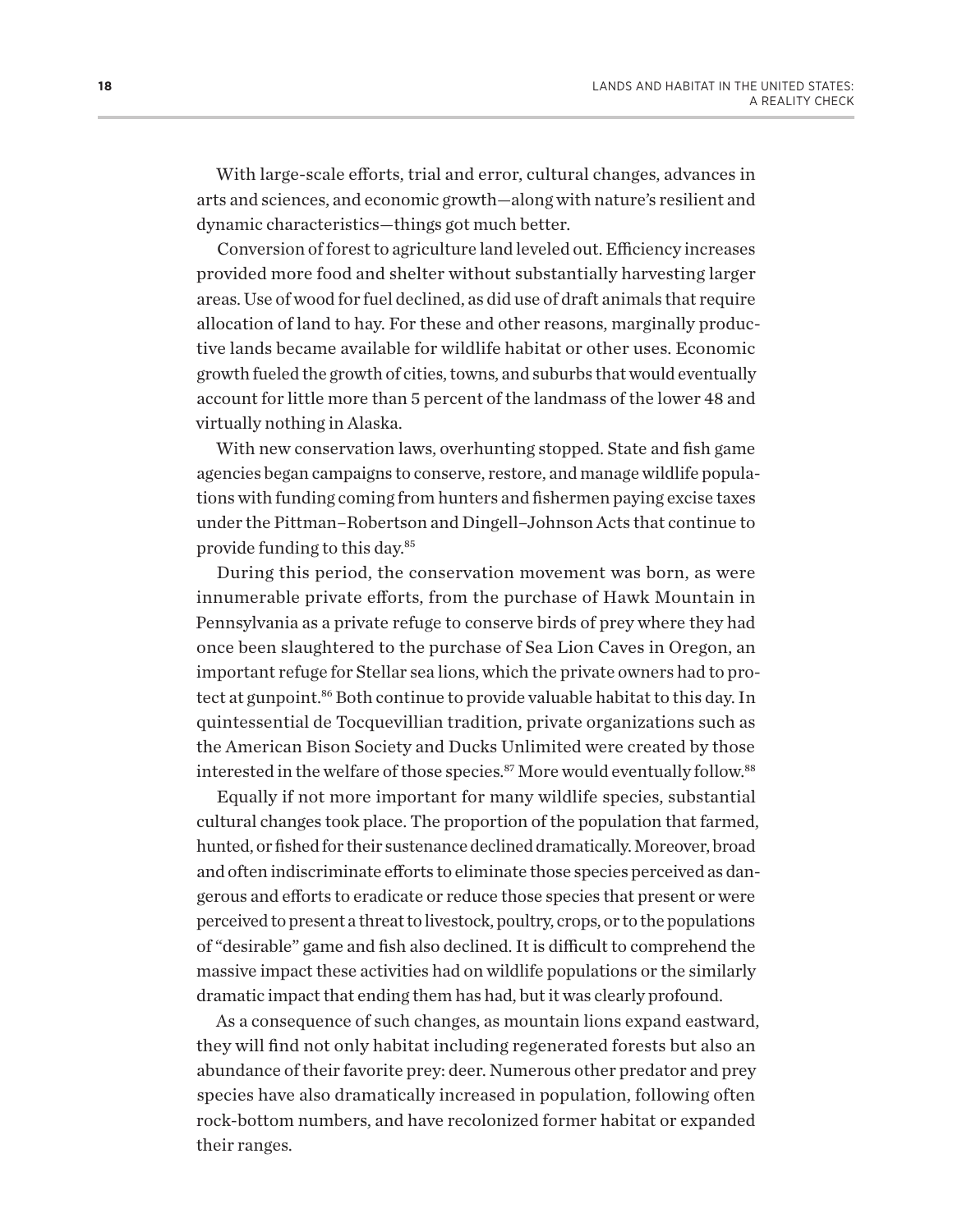The accompanying table (Appendix Table 1 available by hyperlink) includes all native North American ungulates and mammalian predators: canids, felines, ursids (bears), mustelids (members of the weasel family), mephitids (skunks), and procyonids (raccoons and allies) that were included in the aforementioned paper on range contractions. Also included are additional predators—sea otters; island foxes; red wolves; jaguars; ocelots; and the pinnipeds (seals, sea lions, and walruses); some of the other medium-sized terrestrial mammals (armadillos, beavers, opossums, porcupines, woodchucks); birds of prey (eagles, hawks, falcons, owls, etc.); waterfowl that are commonly hunted members of the familyAnatidae; a few additional larger bird species that are hunted; and a few large reptiles that are on the federal endangered species list. These animals are, with few exceptions, full species, which is a less subjective taxonomic unit than subspecies.

In many instances, the table includes changes in the estimated populations of a species since earlier last century or, in some cases, the late 1800s. Upon review of these species, a much more positive picture for U.S. wildlife emerges. The improvements attest to the basic requirements of suitable habitat and, for predators, sufficient prey. Some species—such as the red fox, javelina, armadillo, and opossum—have continued range expansions that began long ago, while still others—such as the coyote, raccoon, and snow goose—have proven highly adaptable to the altered landscape and are expanding. Additionally, many of these species are considered game species (for example, almost all the ungulates and waterfowl) and are therefore subject to the additional population pressure of hunting and/or trapping, yet many have exhibited growing populations. And the numbers are dramatic, with elk, pronghorn, white-tailed and mule deer, musk oxen, black bears, bobcats, red foxes, otters, beavers, northern elephant and gray seals, wild turkeys, red-tailed hawks, merlins, wood ducks, sandhill cranes, trumpeter swans, and many other species increasing substantially—doubling, tripling, or even more. Many of these species were depleted to mere thousands and now number in the hundreds of thousands, a million, or more.

#### Indicators of Available Habitat

Many of these species have substantial habitat requirements. If these species are increasing, their habitats are likely available for many other species that may not be as well monitored or the specific focus of conservation measures. Many smaller, less popular, or less charismatic animals are habitat generalists and essentially ride the habitat coattails of larger, more popular species. While some animals are "narrow endemics," areas of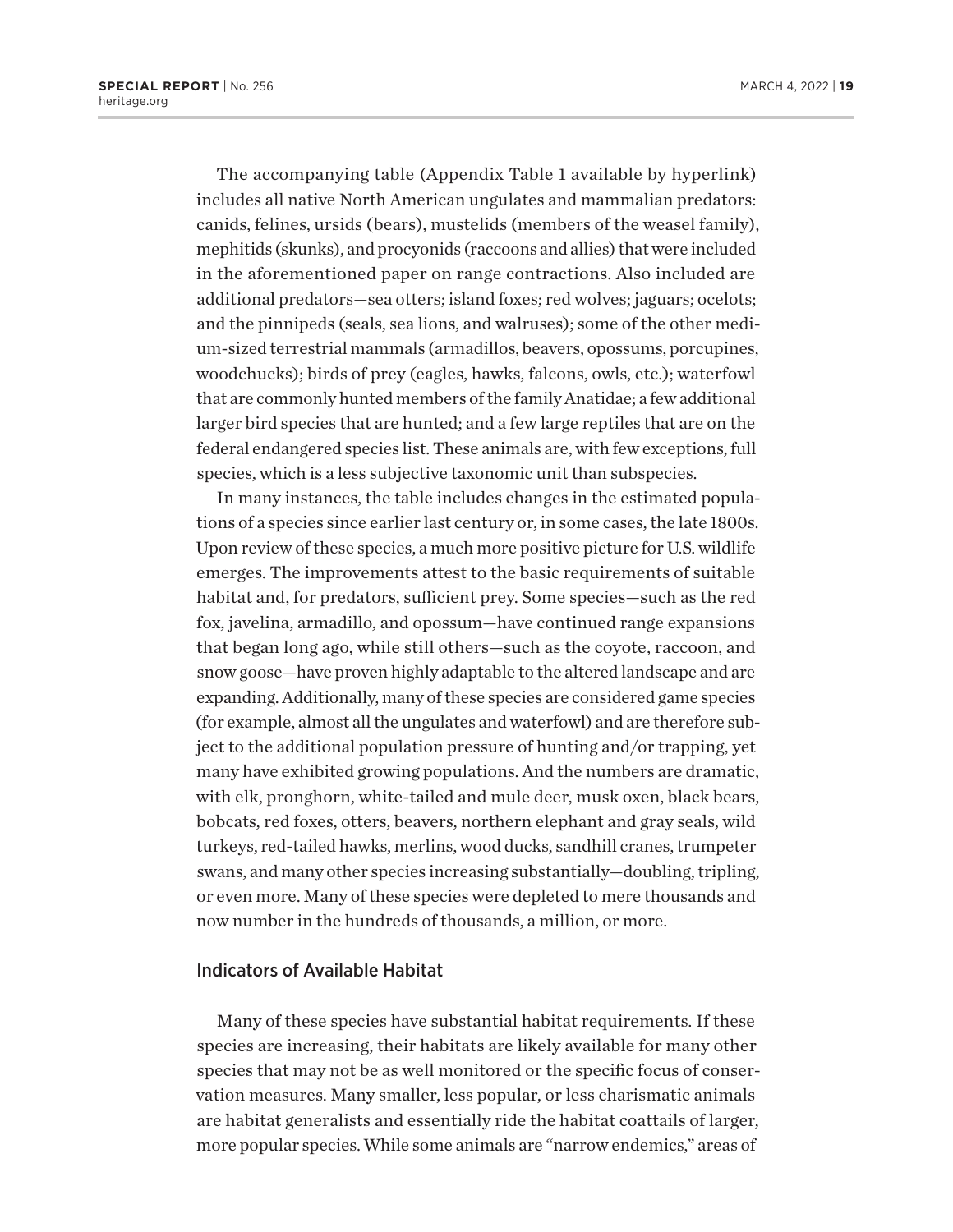<span id="page-22-0"></span>habitat large enough to support large species likely have a variety of features, many of which are likely to be supportive of some species requiring more precise ecological niches.

## Estimating Wildlife Populations

Estimating wildlife populations is challenging for many species. For example, CNN reported in 2008 that "researchers feared only around 50,000 Western lowland gorillas left worldwide" until they found an estimated 125,000 Western lowland gorillas, "double the number of the endangered primates thought to survive worldwide.["89](#page-47-0) If 125,000 gorillas can evade detection, it raises questions about just how reliable population assessments of a particular insect or cryptic salamander can be[.90](#page-48-0) As wildlife can be difficult to track, species thought extinct or absent from parts of their range are often rediscovered, as was the case with black-footed ferrets on a Wyoming ranch, sea otters in a cove on the California coast, trumpeter swans in Alaska and an isolated bison herd in Canada.<sup>[91](#page-48-0)</sup> In fact, the rediscovery of species incorrectly believed to have gone extinct occurs enough for some to refer to rediscovered animals and plants as "Lazarus" species, and there are 180 listed on Wikipedia's Lazarus species page.[92](#page-48-0) The popular game species and some of the high-profile endangered species, many of which are included in Appendix 3, are, however, generally the focus of surveys that are more rigorous than average. Consequently, as a group, there are likely more reliable population estimates for many of the species listed in the table than for many reportedly "vulnerable" species for which there may be scant data.<sup>93</sup>

## Biodiversity Loss: "Endangered Species" in Context

In public discussion of habitat and biodiversity, the term *species* is typically being used in a legal rather than a biological sense, and as such, it may encompass subspecies, varieties, or distinct population segments (DPS), important context that is often omitted.<sup>94</sup> With each division of a species into subspecies or DPSs, the population (and likely the range) is, by definition, reduced, and therefore any perceived threat to it is magnified. This not only affects perceptions of how wildlife is faring but may also increase the number of animals added to the endangered list that otherwise would not be. The result may be the poor allocation of conservation resources.<sup>[95](#page-48-0)</sup>

For example, the federally endangered Sonoran pronghorn was determined to be a pronghorn subspecies based on the smaller size and paler color of a single specimen, while the pronghorn as a species has swelled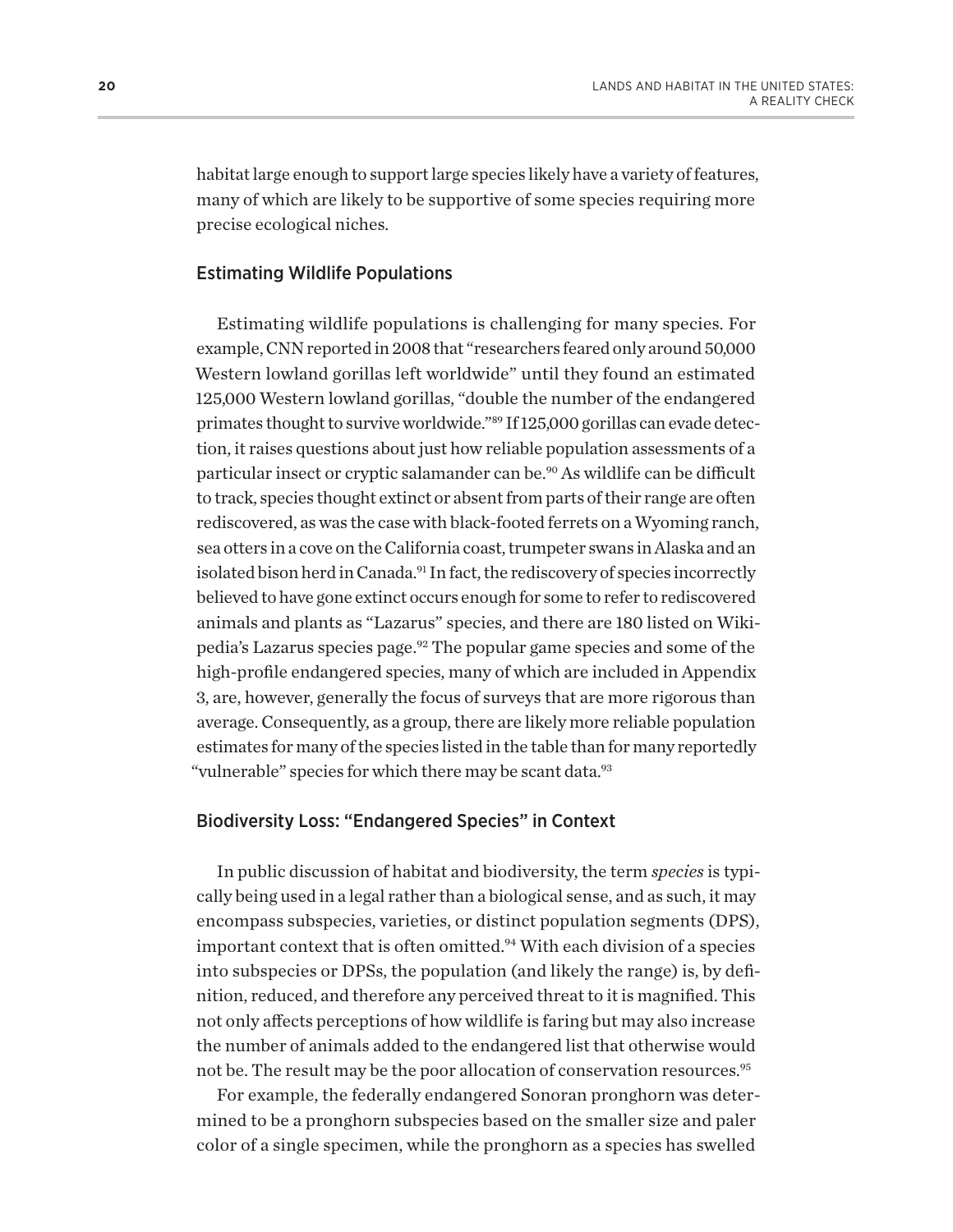<span id="page-23-0"></span>from about 10,000 to around 1 million over the past century.<sup>96</sup> Similarly, the federally endangered Columbian white-tailed deer is a subset of one subspecies of the roughly 38 subspecies of white-tailed deer that, as a species, have exploded in the United States from perhaps as few as 300,000 to perhaps 30 million or more.<sup>[97](#page-48-0)</sup>

The vast majority of animals included in Appendix 3 are biological species. In comparison, many of the "species" that are included on the U.S. federal endangered species list are actually subspecies or DPSs—the latter being a term with its origins in Congress. Of some 72 different kinds of U.S. mammals on the federal endangered list, 16 percent are accounted for by four subspecies of the same species of mouse and six of 16 subspecies of one species of pocket gopher.[98](#page-48-0) About 70 percent of listed U.S. mammals are subspecies or distinct population segments.<sup>99</sup> As Appendix 3 indicates, the population estimates for many full species, a more objectively defined and therefore relative to subspecies, more reliable taxonomic unit, are generally secure. For example, according to the Integrated Taxonomic Information System, the federally listed Florida panther, wood bison, and Audubon's crested caracara are not valid taxa.[100](#page-48-0) Data from Appendix 3 show that the species to which they belong—the mountain lion, bison, and caracara—have increased in population.

This is likely, at least in part, why Congress limited the listing of DPSs to vertebrates and, perhaps fruitlessly, indicated the provision was to be used sparingly.<sup>101</sup> Simply stating this reality is not to argue that conservation measures should not be applied below the species level (for example, the Florida panther). It is, however, axiomatic that full biological species are above subspecies and DPSs in taxonomic hierarchy and, other factors being equal, higher taxonomic units are generally more important to conservation. The validity of subspecies or varieties is generally more subject to debate. This should be borne in mind when discussing various conservation challenges.

#### Reason for Optimism, Always Challenges

Recognizing that many species have generally had stable or growing populations is not to assert that there are not real and continuing challenges in wildlife conservation. Moose, for example, are suffering from brainworm, a parasite, while deer in general are susceptible to a prion causing Chronic Wasting Disease.[102](#page-48-0)Wildlife managers and researchers seeking to reintroduce federally endangered black-footed ferrets are struggling, frighteningly, with protecting the small carnivores from devastating outbreaks of sylvatic plague transmitted by fleas that feast on the ferret's prey, prairie dogs. The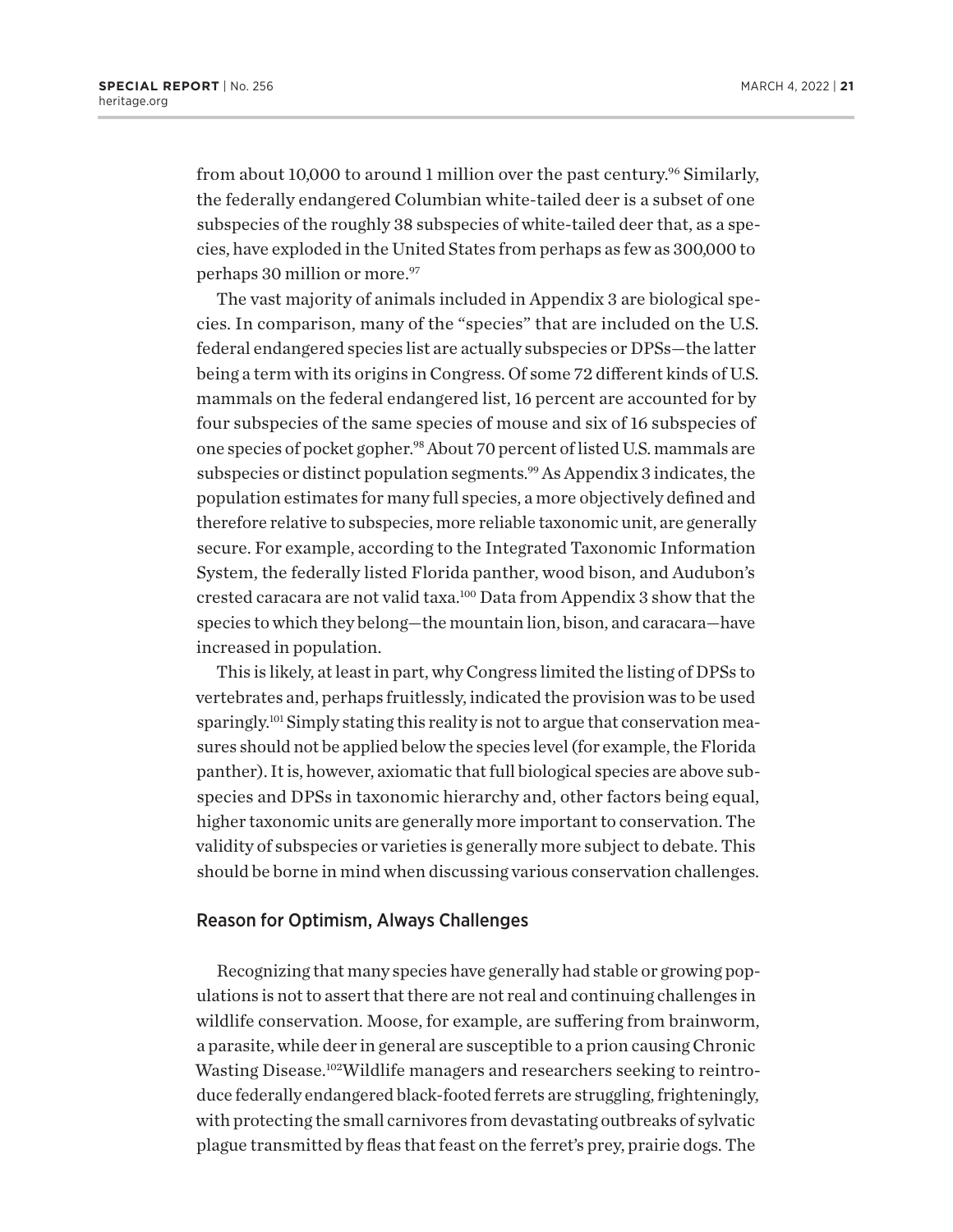<span id="page-24-0"></span>bacterium causing the disease and wreaking havoc on prairie dog colonies and the ferret is the same bacterium that causes bubonic and pneumonic plague in humans[.103](#page-48-0) There are and have always been significant challenges in wildlife conservation, as nature is not static and cannot be managed as an unchanging museum piece.

At any given point, some species are likely to be increasing while others may be stable and still others are decreasing given natural phenomenon and cyclical events and habitat changes or other events occurring naturally or at the hands of humans. Some biologists today are focused on threats like "edge effects" to and "fragmentation" of wildlife habitat. The edge of one habitat—for example, a forest—may not support as many of a particular species as denser, interior parts. Fragmentation of habitat—for example, development that separates a forest into two non-contiguous "fragments" may also reduce value the remaining habitat to some species.

It is important to keep in perspective, however, that a hundred years ago or so, in many places there was less wildlife to affect or even habitat to fragment. It is clear that over roughly the past century there have been dramatic improvements in the status of many U.S. species and, consequently, there is reason to be optimistic about biodiversity in the United States. Much of what was done over a half century ago has worked. Wildlife, like so many other renewable natural resources, is generally resilient and dynamic. Clearly, one of if not the major reason so many of the species on Appendix 3 have increased in number is simply because we stopped intentionally eradicating them or harvesting them on such a massive scale.

# VI. The Context and Ambiguity of 30 by 30

Even if the Administration's figure of a football field "lost" every 30 seconds is true, at that rate it would take over eight centuries to "lose" it all (not including Alaska and Hawaii).<sup>104</sup> The United States would have to more than double the land in agricultural covers—while it has been declining—or increase the land developed since colonial times more than ten-fold. There is absolutely nothing that supports such a projection. Using this figure without context to scare people, including youth, is misleading and cruel.

With respect to the claim that only 12 percent of the United States is protected, it depends upon how one measures, but the 12 percent figure excludes, for example, 73 percent of national forest lands—an area substantially larger than the lands of France.<sup>105</sup> Understanding the 12 percent figure requires some discussion of the source: The USGS's US-PADUS[.106](#page-48-0)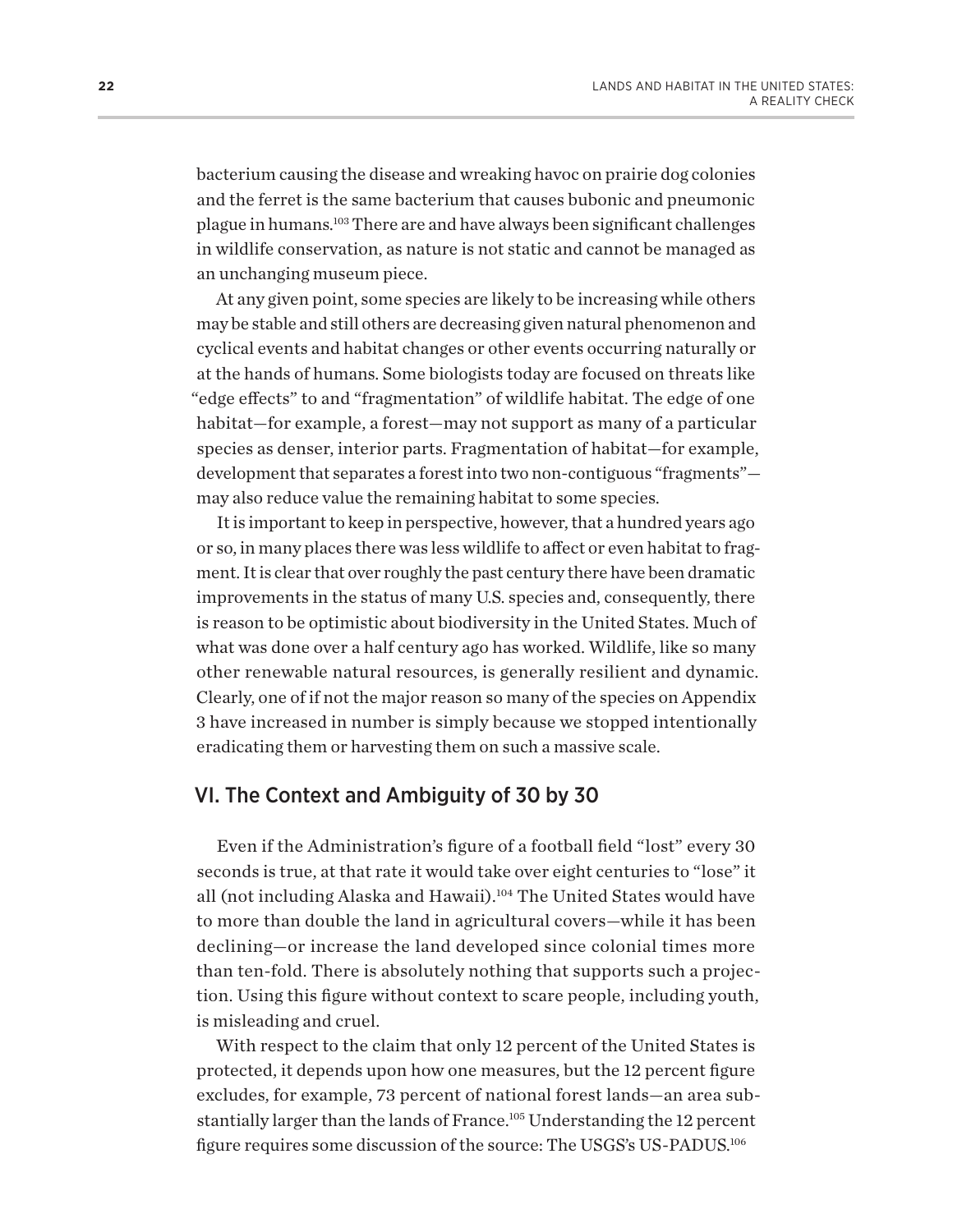<span id="page-25-0"></span>The PAD-US assigns land units a Gap Analysis Project (GAP) status code of 1 through 4, with 1 being the most "protected." The ranking scheme incorporates the assumption "that retention of natural land cover is of prime importance to maintaining biodiversity.["107](#page-48-0) Consequently, the agency considers "management that allows or mimics natural disturbance regimes, such as fire, will maintain biodiversity better than land units that suppress disturbance.["108](#page-48-0) The USGS defined *natural land cover* "simplistically as areas not maintained in an unnatural state…by human activities" and "arbitrarily set 5 percent as the maximum amount of a land unit that can be managed in an unnatural state" if the land unit is to be accorded the highest protected area ranking[.109](#page-48-0) The USGS states that "other status ranks allow human disturbance to varying degrees."<sup>[110](#page-48-0)</sup>

The agency discerns what it terms "management intent" from documents, interviews, or "local knowledge as resources allow.["111](#page-48-0) This includes whether "low anthropogenic disturbance, renewable resource use, or high levels of human visitation" or "resource extraction, military exercises, or developed or motorized recreation" will be prohibited. It also includes whether any such activities will exceed the arbitrary 5 percent threshold and if the management is intended to be permanent.<sup>112</sup> The USGS relies on the management documents rather than actual use data to determine land use.[113](#page-48-0) The agency then filters the gathered information through a 10-step dichotomous key to determine and assign a GAP status. If the "management intent is unknown" for the land—as would be the case for almost all private property—it is assigned the lowest protection ranking, a four[.114](#page-48-0)

Following the USGS's process, presumably, even actions in management documents that do not take place could reduce rankings. If a hypothetical forest management plan indicated up to 10,000 acres of a 100,000-acre forest may be available for harvest while in reality only 2,000 acres are so used, the GAP status rank of the entire 100,000-acre forest might still be reduced. As the USGS notes, as the assigned GAP codes "generally reflect the least conservation value relevant for a Designation Type across the nation, it is likely they underestimate management intent to protect biodiversity.["115](#page-48-0)

For perspective, additional context is needed for land that is managed for multiple uses. For example, the Government Accountability Office reported that as of September 2018, authorized mining operations occur on about 1.3 million acres of federal land—about one-half percent of just the BLM's lands—and typically only a portion of the land authorized for mining operations is used for mining.<sup>116</sup> Similarly, while timber harvest on national forests was much greater in times past, the USFS reported that in 2017 only 240,000 acres are annually harvested.<sup>117</sup> This is about a tenth of a percent of the 192 million USFS acres.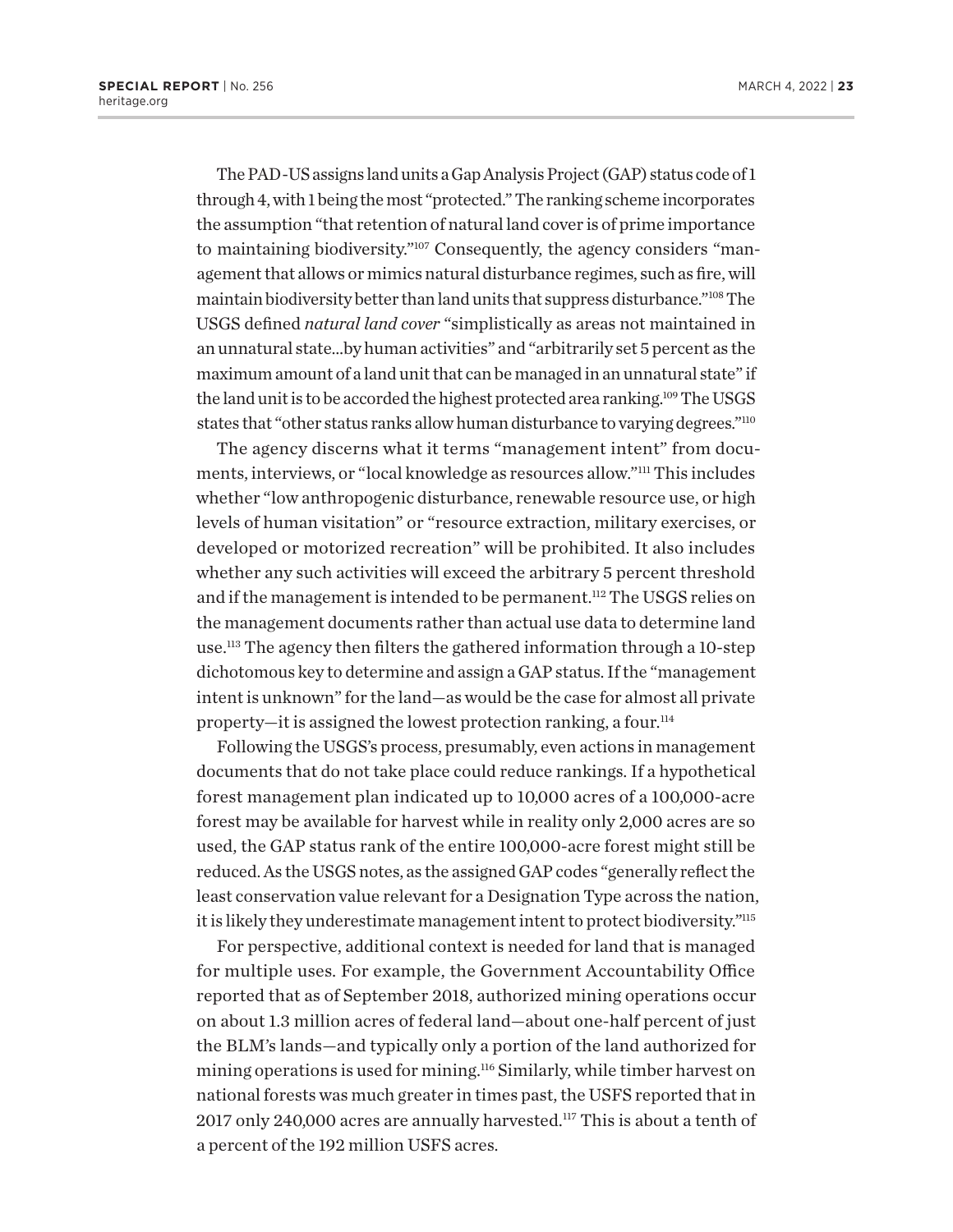<span id="page-26-0"></span>GAP status 1 and 2 lands have corresponding IUCN codes that are used in the U.N. Environmental Programme's database. In the PAD-US map viewer, land ranked GAP 1 or 2 usually has a corresponding IUCN code and a unique U.N. database identifier that will appear in a pop-up window. However, a national forest or BLM unit assigned GAP code 3 does not. The 12 percent figure includes only PAD-US GAP 1 and 2 lands, the lands that are also included in the U.N.'s WDPA.

However, when federal, state, and other GAP 1 through 3 lands are aggregated, the figure reaches 29.9 percent—just 0.01 percent shy of the 30 percent threshold[.118](#page-49-0) Removing GAP 3 lands eliminates 86 percent of the BLM's lands and 73 percent of national forests—hundreds of millions of acres that are subject to the National Environmental Policy Act and other laws and support bears, bobcats, and mountain lions as well as endangered species covered by the ESA[.119](#page-49-0) Additionally, about 50 million acres of state GAP 3 lands and more than 99 percent of all American Indian lands are excluded from consideration, as are over 28 million acres owned by the Army Corps of Engineers and the Departments of Defense and Energy combined, as well as over 100 million acres of state-owned GAP 4 lands managed predominantly by state natural resources departments.[120](#page-49-0) Simply accepting a dichotomous key's output and its "arbitrarily set 5 percent" as the "maximum amount…managed in an unnatural state" or assignment of GAP 4 when "management intent is unknown" relegates hundreds of millions of acres of habitat to some perceived, but not necessarily actual, lesser conservation value.

Advocates of 30 by 30 are well aware that vast GAP 3 areas are excluded from the 12 percent figure. For example, a report from the environmental group Defenders of Wildlife states, "An option for more rapidly reaching or surpassing 30% in some regions includes establishing additional protections on GAP 3 lands…. For example, up to 29.8% of terrestrial…habitats in the U.S. would be protected if regulatory changes to GAP 3 [protected areas] emphasized biodiversity protection over other uses.["121](#page-49-0) In other words, if these hundreds of millions of acres of national forest and BLM land were essentially transformed into wilderness areas, national parks, or some other more restrictive regime, they could be ranked as GAP 1 or 2, be eligible for inclusion in the U.N.'s database, and be considered by 30 by 30 advocates as "protected." It is worth noting that the *User Manual for the World Database on Protected Areas* does not appear to require "emphasiz[ing] biodiversity protection over other uses" for its protected areas. The document states that in "a protected area, conservation must be the primary, *or joint-primary, objective*."[122](#page-49-0)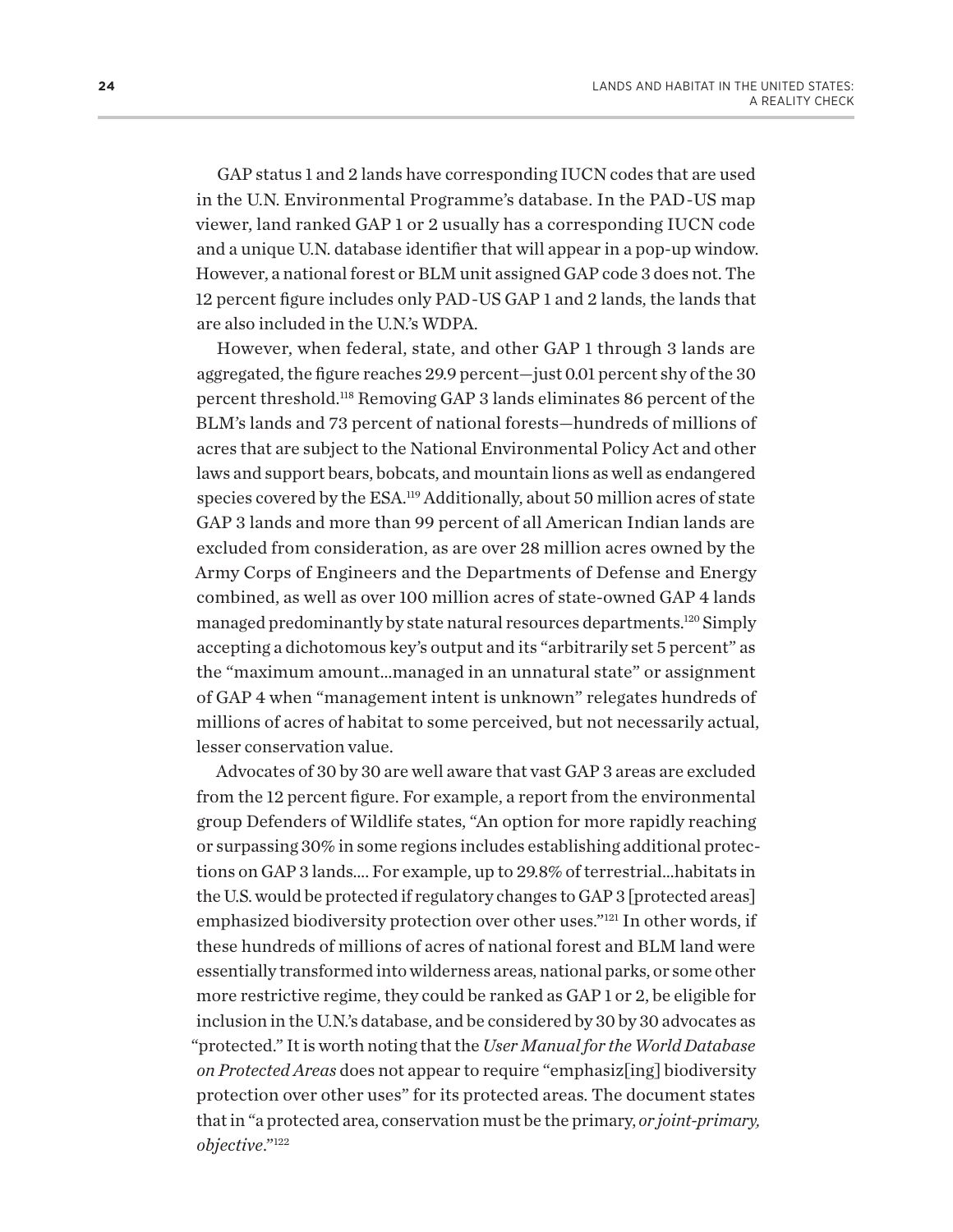## <span id="page-27-0"></span>Private Lands and 30 by 30

Simply imposing even more restrictions on federal lands, however, does not seem to be the intent of all 30 by 30 advocates. As the environmental group's report states, "[t]errestrial areas classified as GAP 4 are, by far, the most extensive in the U.S., but would require more effort and investment from decision-makers to establish biodiversity protections as priorities."[123](#page-49-0) The report describes this land as including "most of the areas of greatest biodiversity and carbon potential" (an estimated ability of an area of land to sequester carbon dioxide through various natural processes).<sup>[124](#page-49-0)</sup>

The GAP 4 lands include the rest of that nation that is "not included in PAD-US database" $-1.453$  million acres.<sup>[125](#page-49-0)</sup> This massive acreage where the "management intent" is largely unknown to the federal government includes farms, ranches, privately owned woodlands, and most other private property as well as American Indian lands—the 64.5 percent of the country not owned by federal, state, or local government. Undoubtedly, "more effort and investment from decision-makers" would be needed to either acquire a substantial portion of this land or establish permanent "biodiversity protections as priorities" upon it. As the Defenders of Wildlife sees it, "private lands lacking formal conservation designations are critically important to addressing biodiversity and climate goals."[126](#page-49-0) More specifically it states:

Current federal conservation incentive programs…are inadequate to address the need. As such, there is a need for significant efforts to advance conservation on private lands in key parts of the country…. In particular, states across the Southeast harbor [have] particularly high levels of biodiversity and very few protected areas. Similarly, key areas for biodiversity in California, the Ozarks and the Edwards Plateau are dominated by private lands. Recent calls for deep investment in private lands conservation to help advance conservation and support farmers and ranchers…need greater attention and quick action.<sup>[127](#page-49-0)</sup>

The report goes on: "The key to operationalizing 30x30 will be planning beyond the numerical target for a protected areas network that can be established in a way that ensures a long-term commitment to biodiversity and climate.["128](#page-49-0) Some have indicated that 30 by 30 is a milepost on the way to a grander goal of 50 percent by 2050.[129](#page-49-0)

The reality is, however, that hundreds of millions of acres of private lands already provide valuable wildlife habitat and are not going to disappear. Four centuries after the pilgrims landed at Plymouth Rock, only 5.3 percent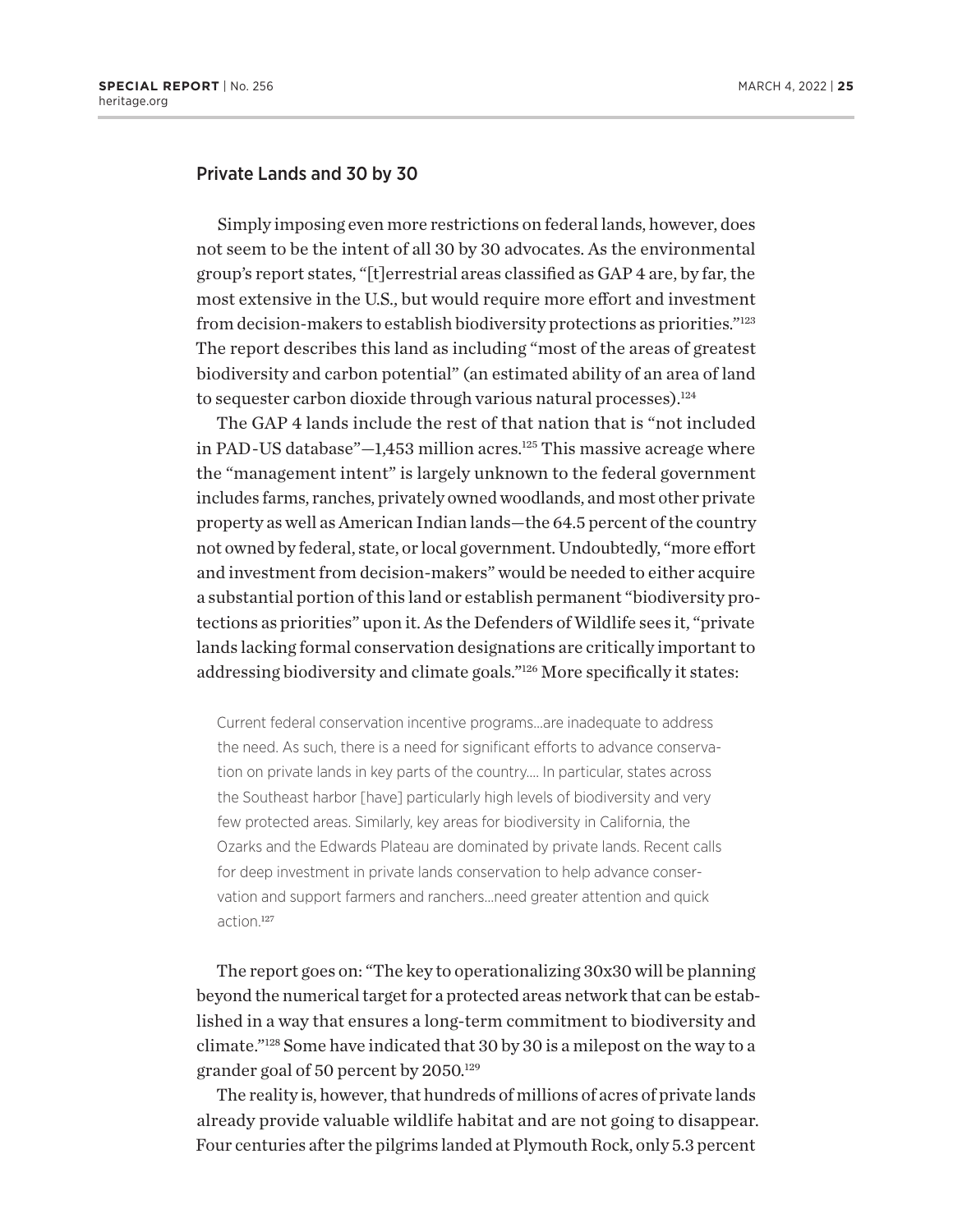<span id="page-28-0"></span>of the nation is developed, and agricultural conversion and deforestation no longer pose national threats to biodiversity. The United States could not develop all that private land if it tried.

#### Implementation of 30 by 30

Pursuant to the Biden Administration executive order, the Secretary of the Interior chaired a task force that released "a preliminary report" entitled *Conserving and Restoring America the Beautiful*. It states that a "commitment to collaboration, support for voluntary and locally led conservation, and honoring of Tribal sovereignty and private property rights… are essential ingredients to building and maintaining broad support, enthusiasm, and trust for this effort."[130](#page-49-0) Much of the language in the report may seem reassuring to those concerned about government expansion, property rights, and economic vitality, but exactly what the report portends is unknowable.

The document reports that, "at its core, President Biden's conservation vision is about doing better for people, for fish and wildlife, and for the planet." With this vague vision, the report then muddies the water on the 30 percent goal: "There is no single metric—including a percentage target—that could fully measure progress toward the fulfillment of those interrelated goals.["131](#page-49-0)

The report does not repeat the language of "only 12 percent protected," but neither does it clarify what lands would or would not be counted toward whatever goal is envisioned. It notes that "the President's challenge specifically emphasizes the notion of 'conservation' of the nation's natural resources…rather than the related but different concept of 'protection' or 'preservation.'" It states that "there were differing views…of how broadly or narrowly to define 'conservation' and how to measure progress toward a 2030 conservation goal."[132](#page-49-0) This statement alone provides policy grounds for including hundreds of millions of acres of working national forests and BLM lands in calculating a 30 percent goal.<sup>133</sup>

While leaving the terms *conserved* and *protected* undefined, the report then recommends that the U.S. government take two complementary steps to measure and report. One appears to be a database, the "American Conservation and Stewardship Atlas," of the "lands and waters that are being managed for conservation and restoration purposes." The other is to produce annual "America the Beautiful updates on the health of nature in America and on the Federal Government's efforts to support locally led conservation and restoration efforts."[134](#page-49-0)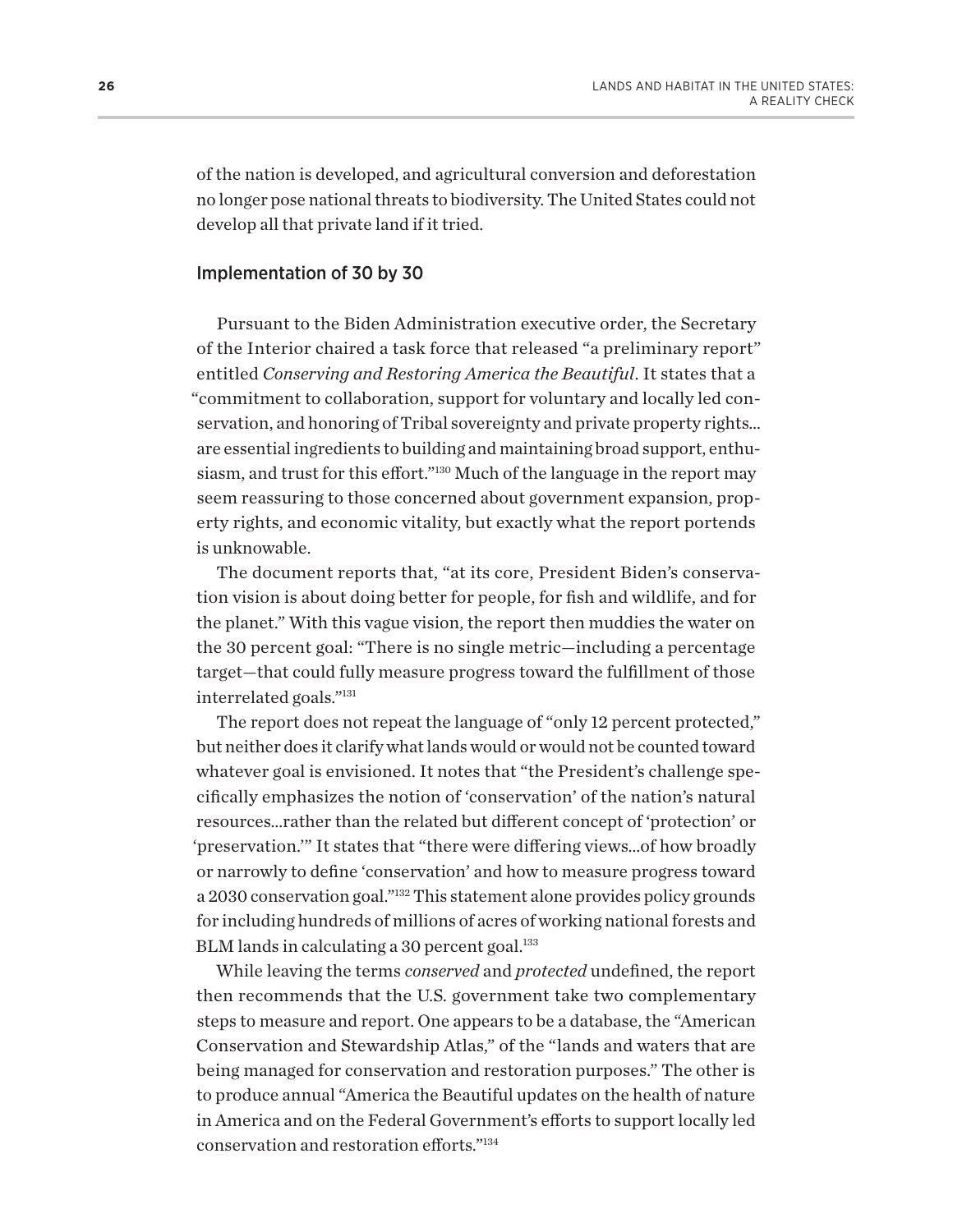<span id="page-29-0"></span>Yet the report states that "there is no single database that could capture the texture and nuance of the economic and social values of every restoration or conservation action" and notes those assembling the data "could consider how to reflect State- and county-presented information, how to capture conservation outcomes on multiple use lands and ocean areas, and how to protect the privacy of landowners, and sensitive or proprietary information."[135](#page-49-0) What this means or what the reports and database will measure differently than what is already in countless federal maps or databases is unclear.[136](#page-49-0)

#### A Report, a Database, and an Ambiguous Goal

How the Administration will meet its 30 percent target if all the BLM and USFS GAP 3 lands are taken out of consideration is unclear. The Administration could seek to transform all federal lands into nothing but parks or wilderness areas, earning the lands a GAP status meriting inclusion in the U.N.'s database. This would be akin to more than quintupling the National Park System, and it would contradict laws governing how some of these lands are to be managed. It would have profound consequences where the federal government is a huge landowner.

Alternatively, the Administration could seek to somehow "conserve" or "protect" around 440 million additional acres—some 18 percent of the United States—that is outside the federal government's current enormous footprint[.137](#page-49-0) Assuming developed areas are removed from consideration, that leaves about 1.145 billion acres of private land that is composed of cropland, pasture, range, and the majority of the nation's forestland[.138](#page-49-0) These lands already easily support hundreds of millions of acres of habitat, including critical habitat, and perhaps 75 percent of the wetlands in the conterminous United States, and they are already subject to numerous federal, state, and local environmental laws and regulations.[139](#page-49-0)

For many of these lands, Congress already provided "approved acquisition boundaries" that are mapped by the USFWS and depict where the agency "has authority to acquire [land and/or water] in whole or in part for inclusion in the National Wildlife Refuge System.["140](#page-49-0) More importantly, this land is part of the complicated and interconnected tapestry that supplies the stuff necessary for existence. Just how a third of private land could meet the standard of "protected" or "conserved" with permanent "biodiversity protections as priorities"—yet still feed, house, and fuel the nation when the relatively smaller level of economic activity on national forest and BLM lands may disqualify them as "protected"—is unclear.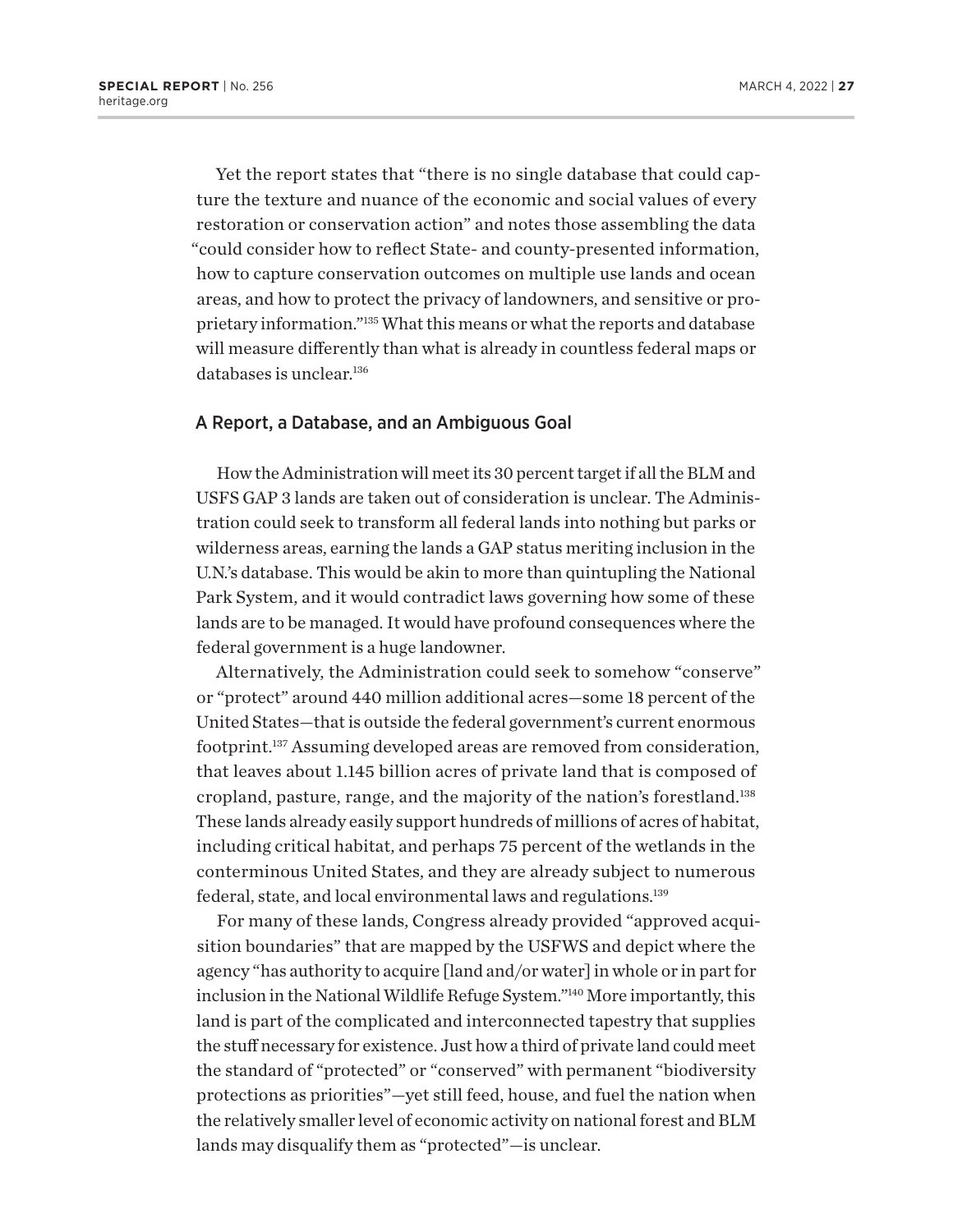<span id="page-30-0"></span>The consequences of the federal government consuming another 18 percent of the nation are hard to even contemplate, as are new or increased requirements for property owners to have land management papers explaining their "management intent" so the federal government may track it. Expanding the regulatory authorities over private lands or the portfolios of land management agencies that the Congressional Research Service reports already have a \$19.38 billion maintenance backlog would seem a factor to consider as well.<sup>[141](#page-49-0)</sup>

# VII. Recommendations

**Reject 30 by 30 as an Ineffective Conservation Tool and Expansion of the Federal Estate.** The notion that United States is losing habitat and wildlife on a grand scale is not supported by the data. More than double the 30 percent target of the conterminous United States is in a generally natural state now. Further, government at all levels already owns over 30 percent of the United States, and, as demonstrated, numerous species of wildlife are doing well. Consequently, an "urgent biodiversity crisis" across the United States is an unfounded basis for the adoption of 30 by 30 policies. Policymakers should reject 30 by 30 as a conservation mechanism and expansion of the federal estate.

**Reform Federal Land-Use Categories and Definitions to Better Describe the Positive Conservation Value of Multiple-Use Lands.** The argument that only 12 percent of U.S. lands are protected is based upon poor assumptions used in the PAD-US database and an effort to conform with definitions used by the U.N. These U.S. definitions should be corrected to recognize that multiple-use national forests and BLM lands are valuable conservation lands, as are many other federal lands. Further, federal ranking that scores private property low just because the government does not know an owner's "management intent" is Orwellian. A simple solution is to not rank private property at all unless a landowner has opted to be included in the database.

**Track New and Re-examine Existing State and Local Land-Management Programs.** State officials should be wary of state and county land-management regulations and landowner-planning requirements—as well as federal grants and similar agreements—that may be used to establish additional controls over private property.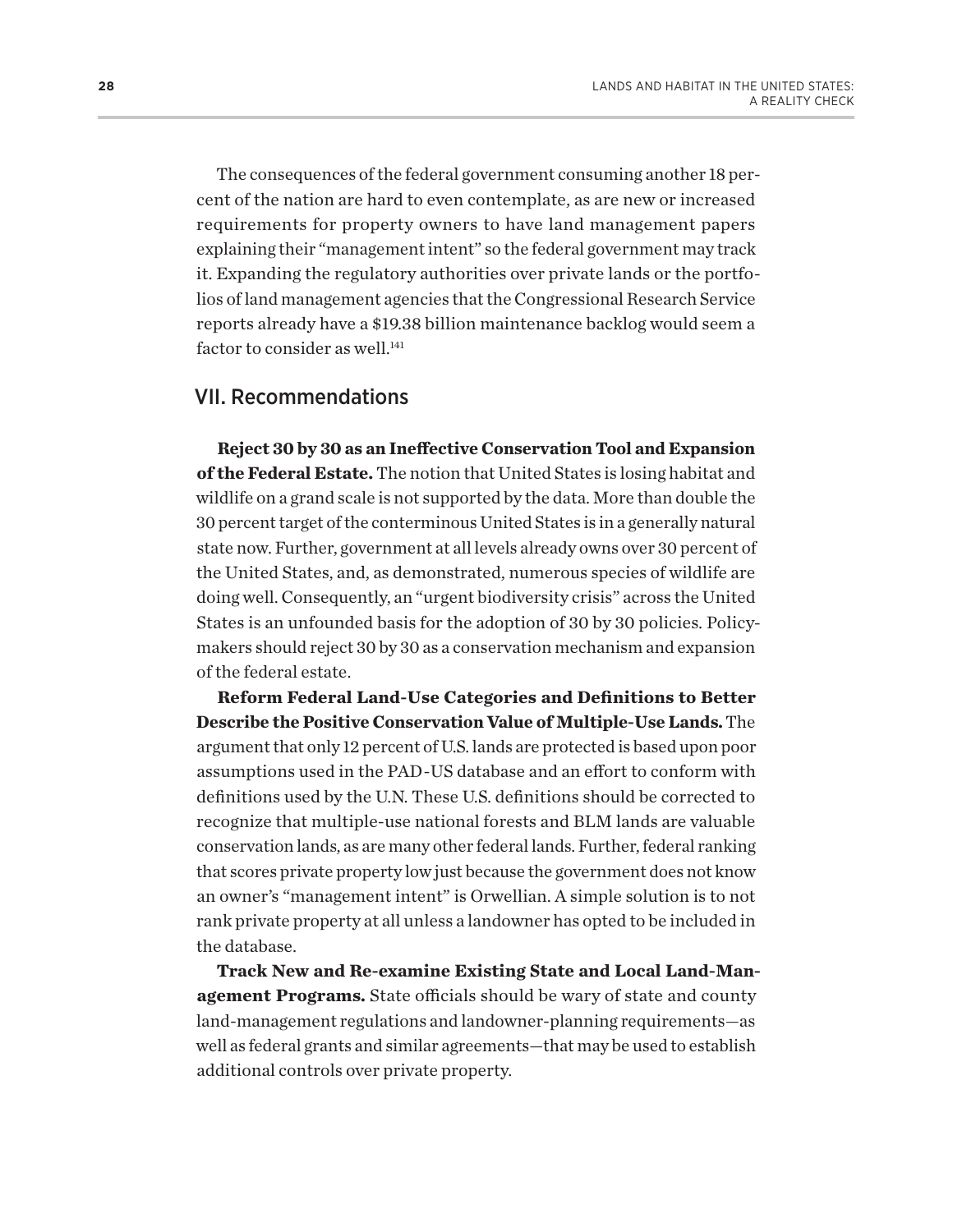# <span id="page-31-0"></span>VIII. Conclusion

Too often, common knowledge is missing the knowledge component. Examining the actual data on land use, ownership, regulation—and the populations of carnivores, ungulates, birds or prey, and many other species—exposes just such a case. Contrary to the familiar, agenda-driven story, development or conversion of habitat to urban and agricultural use is not rapidly growing, nor are all U.S. species generally becoming ever more endangered. Left unchallenged, this misinformation provides undue support for wrong-headed, economically harmful polices upon an already enormous government estate, to enlarge it even further and impose economically destructive and burdensome regimes on those private lands that have, so far, escaped it.

Because of the vast geography involved, it can be difficult to reconcile one's own observations with larger trends, and statements about rapidly disappearing football fields of nature can seem to ring true. Most Americans make observations of land cover from within suburban or urban areas that are by definition more developed.<sup>142</sup> Areas in closer proximity to developed areas are more likely to be developed and thus are more likely to be observed, and such development affects a larger proportion of the natural land covers that are rarer in generally developed areas. Americans move about by road, and land along roads, being accessible and possibly having access to utilities, is more likely to be developed and seen. Concerns about sprawl along a more developed coastal area or loss of habitat within large areas that were converted to agricultural use such as the Corn Belt can be real, but they should be put in perspective. Even long distances travelled by road are a small sample. Americans often go to a park, forest, or other natural area as if it is the exception and they are coming from the norm when, in fact, the opposite is true. Scroll across the nation—or, better yet, Alaska—on Google Earth to see firsthand.

There are specific sites or situations where wildlife or other natural resources are somehow threatened, but deforestation, agricultural conversion, and urbanization are nowhere near posing a national threat to biodiversity. The nation's lands and wildlife are in generally much better condition than portrayed. Americans are the beneficiaries of this legacy right now and have a truly positive story and invaluable experience that can guide others. Americans should be generally optimistic about the state of their lands and wildlife.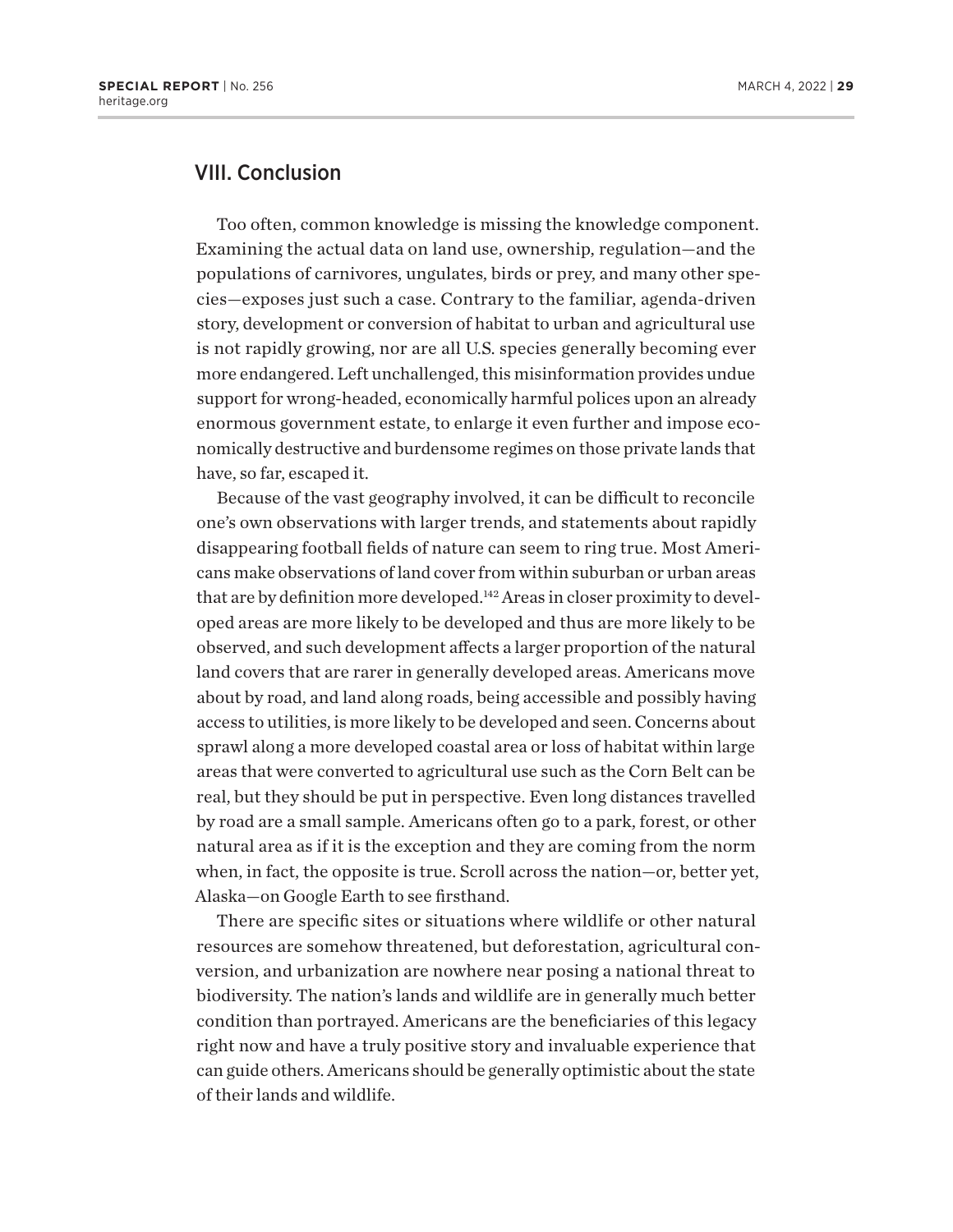# <span id="page-32-0"></span>Appendix 1: Land Ownership

**Methodology**: Data are provided below and in a linked table. In the linked table, columns "Manager Name" and "Acres" are drawn from the file "PADUS Version 2.1: PROTECTION STATUS by Manager Name and GAP Status Code; ACRES BY National (US States and Territories)."[143](#page-49-0) These columns identify acreage of lands managed by federal agencies; states with state agencies aggregated by type; county, local, or regional government entities (aggregated by type); and with easements held by nongovernmental entities. Some of the smaller acreage land managers identified by the USGS are not included.

The column titled "Comparison" uses acreage data for states from the U.S. Census Bureau.<sup>144</sup>

A separate column, "CRS Acreage Figures," includes acreage reported by the Congressional Research Service (CRS) for some of the same agencies using data drawn from those agencies*.* [145](#page-49-0) Methodologies used by the USGS and the CRS, as well as the dates the data were gathered, differ. The CRS, for example, excludes lands administered by federal agencies under easements, leases, contracts, or other arrangements. With some exceptions, the figures are generally similar.

The column "Agency Acreage Figure" generally provides acreage figures drawn directly from documents or websites of the relevant agencies.

# FEDERAL LAND MANAGERS

## **Total Federal Land Managers**

*Acres/Square Miles:* 657,413,198/1,027,208

*Comparison:* Alaska, California, Maine, Texas, and Vermont (1,027,712 square miles)

## **Bureau of Land Management (DOI)**

*Acres/Square Miles:* 243,397,601/380,309 *Comparison:* Arkansas, Texas, and Washington (379,723) *CRS Acres Figure*[146](#page-49-0)*/Agency Acres Figure:* 244,400,000/245 million *Notes and Comments:* The BLM states that it oversees 245 million surface acres and that it is "a little bit less than the size of Texas." The BLM also manages 700 million acres of the subsurface mineral estate.<sup>[147](#page-50-0)</sup>

**U.S. Forest Service (USDA)** *Acres/Square Miles:* 191,821,323/299,721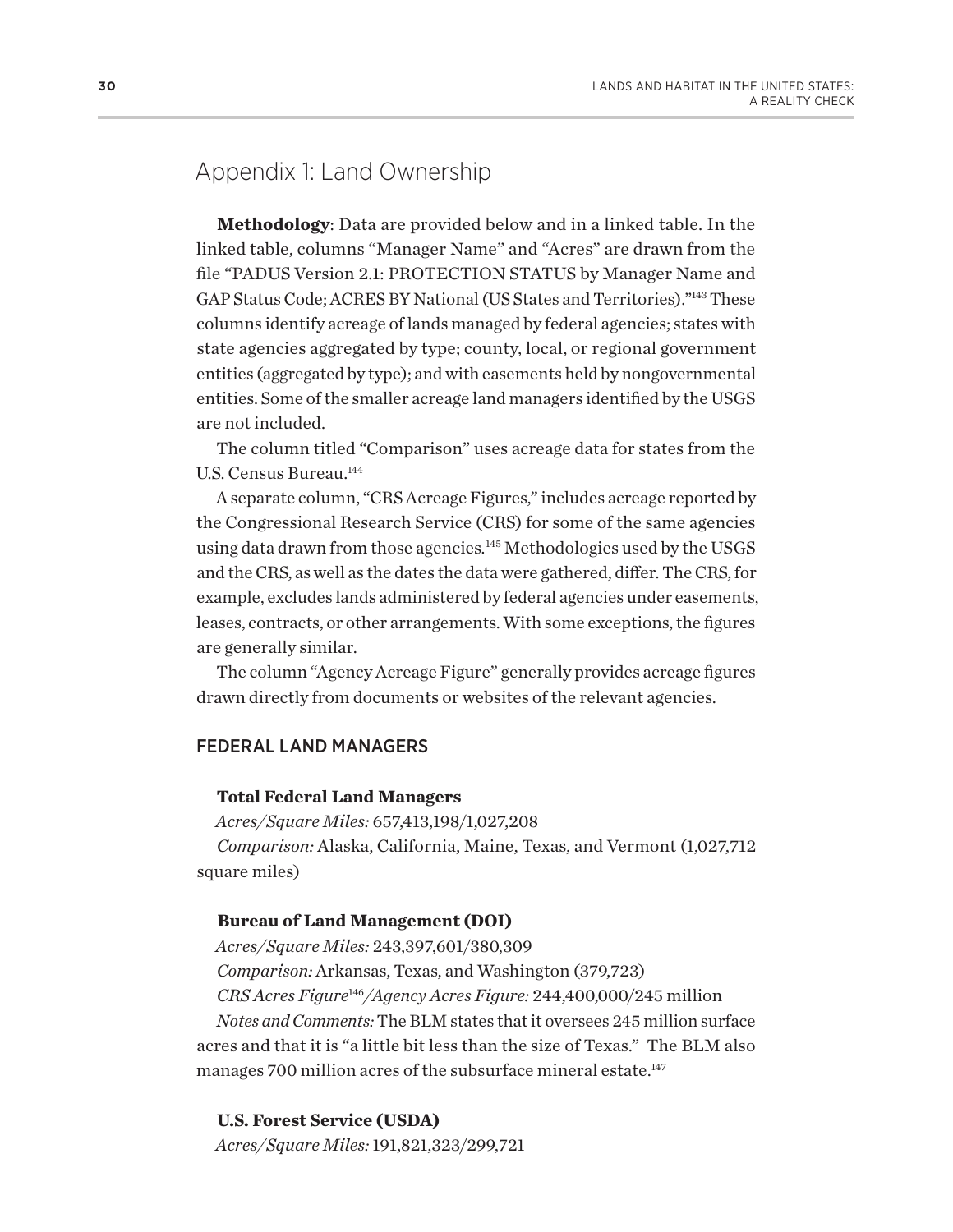<span id="page-33-0"></span>*Comparison:* California and Montana (301,325) *CRS Acres Figure/Agency Acres Figure:* 192,900,000/193 million *Notes and Comments:* The USFS reports 193 million acres, 154 national forests, 20 national grasslands, 36.6 million acres of wilderness, and 5,000 miles of Wild and Scenic Rivers[.148](#page-50-0)

# **U.S. Fish and Wildlife Service (DOI)**

*Acres/Square Miles:* 107,310,588/167,673 *Comparison:* California, Delaware, and Maryland (167,435) *CRS Acres Figure/Agency Acres Figure:* 89,200,000/95 million *Notes and Comments:* The USFWS reports 95 million acres and 760 million acres of submerged lands and waters in 567 National Wildlife Refuges.<sup>149</sup>

## **National Park Service (DOI)**

*Acres/Square Miles:* 80,407,562/125,637

*Comparison:* Iowa and North Dakota (124,858)

*CRS Acres Figure/Agency Acres Figure:* 79,900,000/more than 85 million *Notes and Comments:* The NPS reports 85 million acres in 423 individual units that include national parks, monuments, preserves, lakeshores, seashores, rivers, wild and scenic riverways, scenic trails, historic trails, military parks, battlefield parks, battlefield sites, battlefields, historical parks, historic sites, memorials, recreation areas, and parkways.[150](#page-50-0)

#### **U.S. Department of Defense**

*Acres/Square Miles:* 20,038,302/31,310

*Comparison:* New Jersey and West Virginia (31,392)

*CRS Acres Figure/Agency Acres Figure:* 8.8 million acres<sup>151</sup>/26,362,000<sup>[152](#page-50-0)</sup> *Notes and Comments:* "DoD manages a reported 26.9 million acres of land worldwide…[and] [i]ncludes government owned land, public land, public land withdrawn for military use, licensed and permitted land and acreage of foreign land used by DoD…. More than 98% of that land is located in the United States or in U.S. Territories.["153](#page-50-0)

# **Army Corps of Engineers (DOD)**

*Acres/Square Miles:* 6,308,829/9,858 *Comparison:* Maryland (9,707) *CRS Acres Figure/Agency Acres Figure:* Not reported. *Notes and Comments:* n/a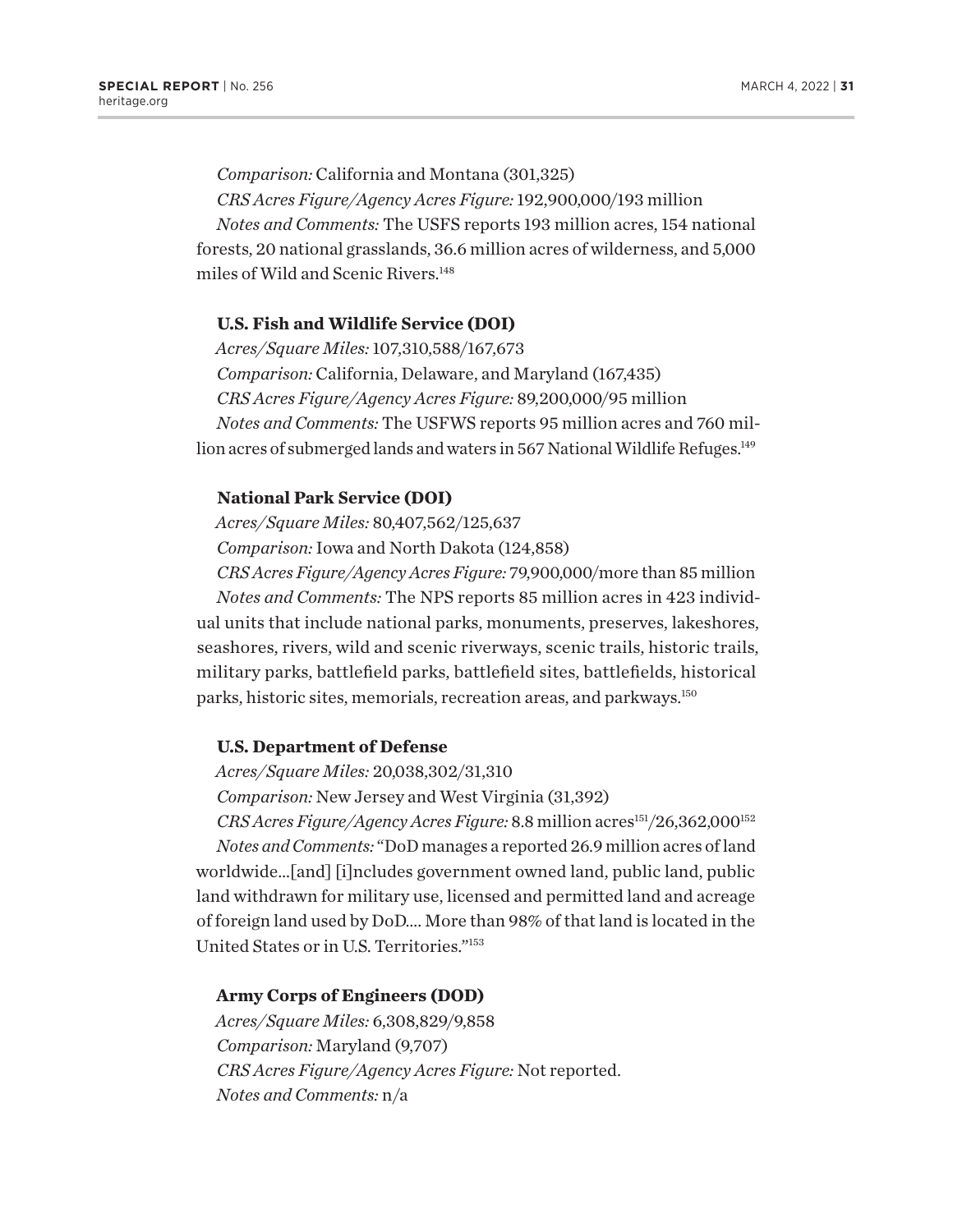#### <span id="page-34-0"></span>**Natural Resources Conservation Service (USDA)**

*Acres/Square Miles:* 4,187,803/6,543

*Comparison:* Hawaii (6,423)

*CRS Acres Figure/Agency Acres Figure:* Not reported/more than 5 million *Notes and Comments:* The NRCS reports more than 5 million acres in conservation easements.[154](#page-50-0) There are NRCS easements of varying duration, including permanent easements.[155](#page-50-0) "NRCS works with regulators to help producers get predictability for their use of voluntary conservation systems or practices, giving them peace of mind they can sustain agricultural production in the future…. Under the Agricultural Land Easements component, NRCS helps Indian tribes, state and local governments and non-governmental organizations protect working agricultural lands and limit non-agricultural uses of the land. Under the Wetlands Reserve Easements component, NRCS helps to restore, protect and enhance enrolled wetlands…. The Healthy Forests Reserve Program (HFRP) helps landowners restore, enhance and protect forestland resources on private lands through easements and financial assistance.["156](#page-50-0)

#### **U.S. Department of Energy**

*Acres/Square Miles:* 1,711,338/2,674

*Comparison:* > Delaware (1,949)

*CRS Acres Figure/Agency Acres Figure:* Not Reported/2.4 million acres *Notes and Comments:* "DOE is the fourth largest federal land manager, conducting its mission at 50 major sites on 2.4 million acres across the country."[157](#page-50-0) The NPS is actually the fourth-largest federal land manager.

### **Bureau of Reclamation (DOI)**

*Acres/Square Miles:* 1,582,615/2,473

*Comparison:* > Delaware (1,949)

*CRS Acres Figure/Agency Acres Figure:* approximately 6 million acres/7.8 million acres including 1.7 million in easements

*Notes and Comments:* The Bureau of Reclamation reports 7.8 million acres of Reclamation land and easements.[158](#page-50-0) Some of the acreage reported by the Bureau of Reclamation may have been included in other PAD-US land manager categories such as "Regional Water Agency."

#### **Agricultural Research Service (USDA)**

*Acres/Square Miles:* 331,289/518 *Comparison:* < Rhode Island (1,034)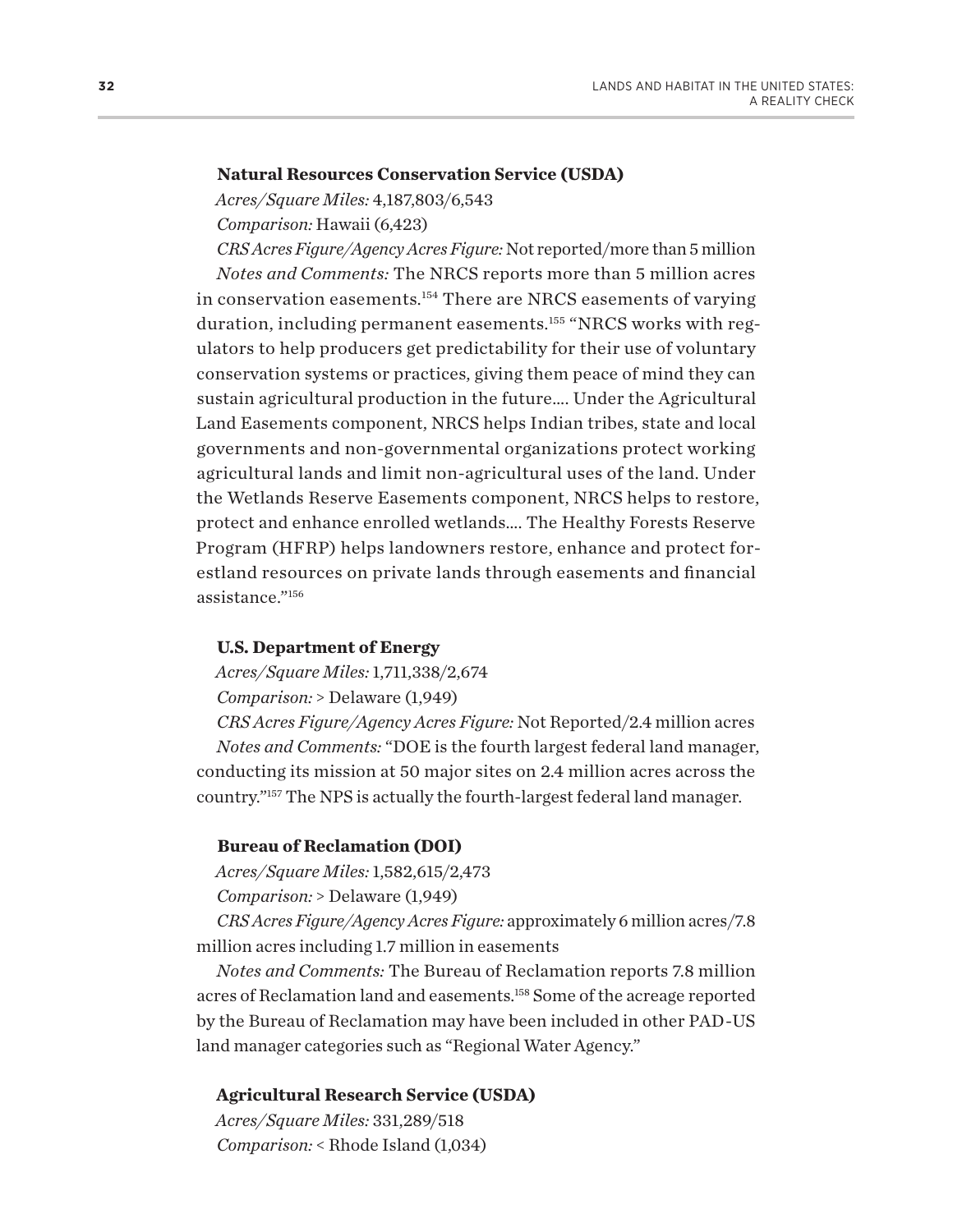<span id="page-35-0"></span>*CRS Acres Figure/Agency Acres Figure:* Not reported/around 400,000 (includes three foreign locations)

*Notes and Comments:* "ARS-owned real property assets include…approximately 400,000 acres of land at 105 domestic [locations], 3 foreign locations, and 60 worksites."[159](#page-50-0)

# **Tennessee Valley Authority (TVA)**

*Acres/Square Miles:* 293,820/459 *Comparison:* < Rhode Island (1,034) *CRS Acres Figure/Agency Acres Figure:* not reported/around 293,000 *Notes and Comments:* The TVA reports 293,000 acres.[160](#page-50-0) National Oceanic and Atmospheric Administration (DOC) *Acres/Square Miles:* 1,168/2 *Comparison:* n/a *CRS Acres Figure/Agency Acres Figure:* n/a *Notes and Comments:* n/a Other or Unknown Federal Land *Acres/Square Miles:* 20,960 / 33 *Comparison:* n/a *CRS Acres Figure/Agency Acres Figure:* n/a *Notes and Comments:* n/a

# STATE LAND MANAGERS

**Total State Lands**

*Acres/Square Miles:* 194,773,760/304,334 *Comparison*: Louisiana and Texas (304,436)

**State Departments of Natural Resources:** 122,641,142 acres/91,627 square miles

**State Land Boards:** 25,890,318 acres/40,454 square miles **State Fish and Wildlife:** 16,265,942 acres/25,416 square miles **State Departments of Land:** 12,948,552 acres/20,232 square miles **State Park and Recreation:** 7,176,679 acres/11,214 square miles **State Departments of Conservation:** 5,566,590 acres/8,698 square miles

**Other or Unknown State Land:** 4,284,825 acres/6,695 square miles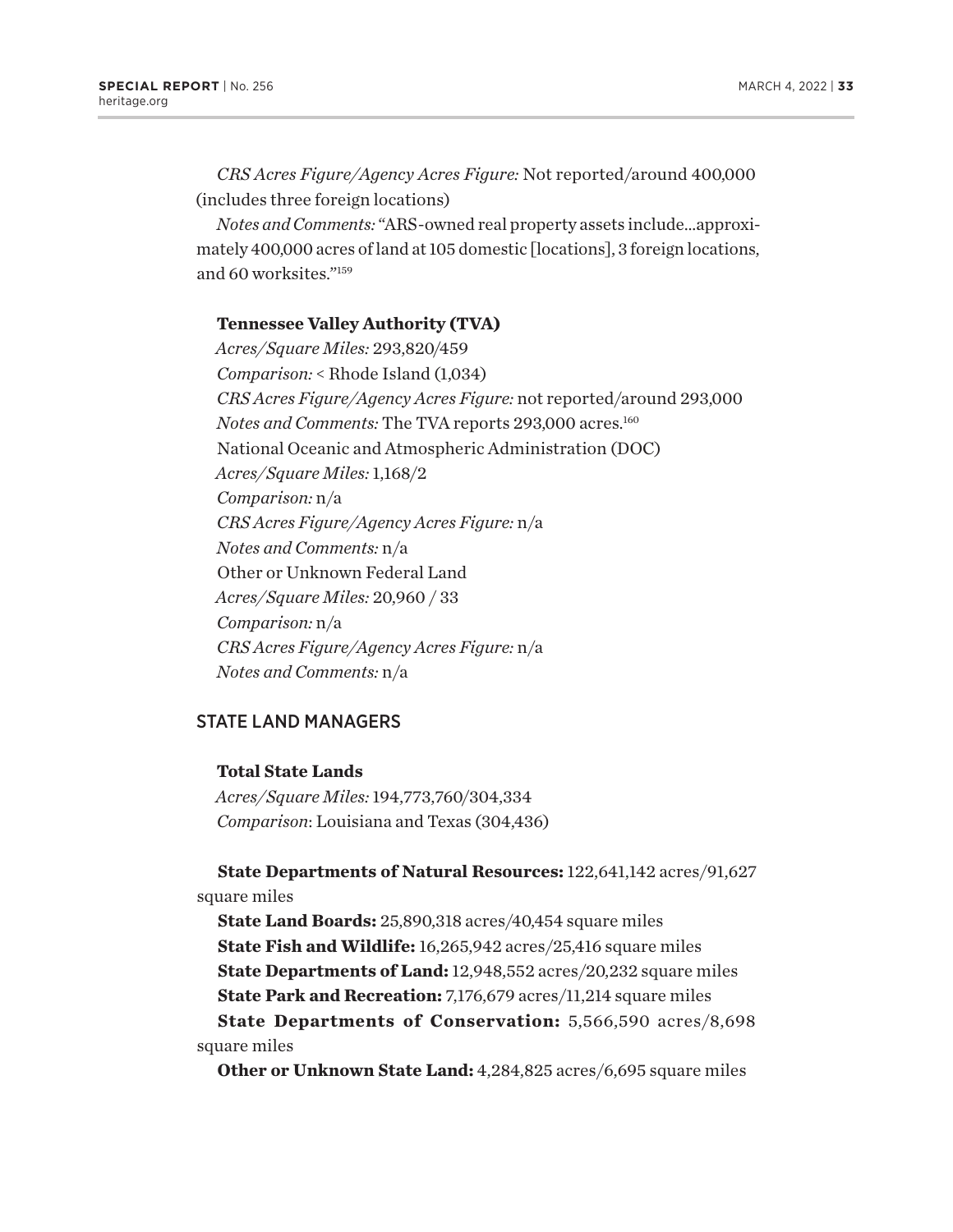# County, Local, Other Government Land Managers (aggregated)

## **Total County Land**

*Acres/Square Miles:* 10,007,258 /15,637 *Comparison*: Hawaii and New Hampshire (15,376) **County Land:** 5,800,890 acres/9,064 square miles **Regional Water Districts:** 2,087,665 acres/3,262 square miles **Regional Agency Land:** 1,047,830 acres/1,637 square miles **City Land:** 478,738 acres/748 square miles **Other Unknown Local Government:** 592,135 acres/925 square miles

# American Indian Lands

# **Total American Indian Lands** *Acres/Square Miles:* 101,717,474/158,934 *Comparison*: > California (155,779)

# NGO LAND and Easements

# **Nongovernmental Organizations**

*Acres/Square Miles:* 13,209,388/20,640 *Comparison*: > Maryland and Vermont (18,924)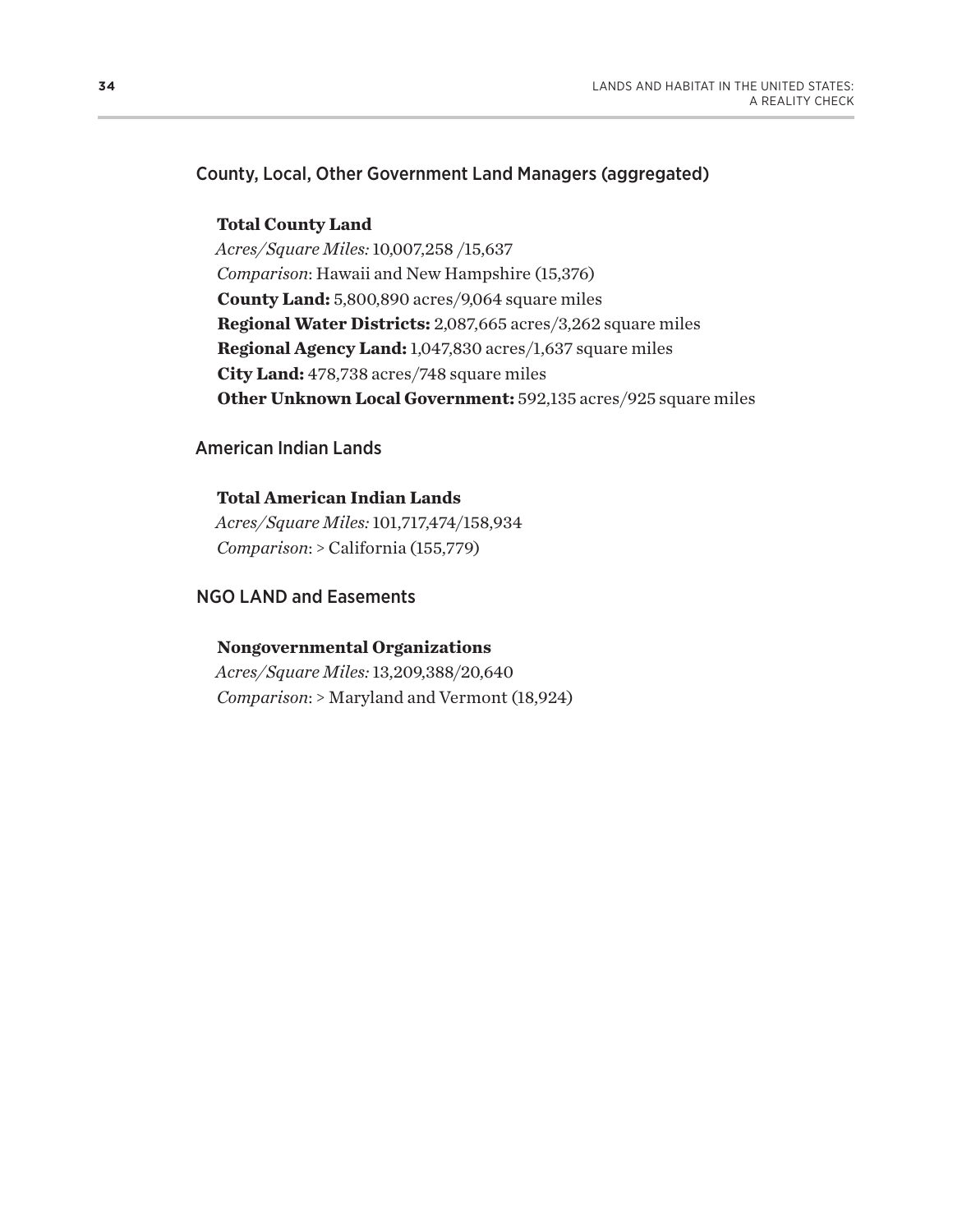# <span id="page-37-0"></span>Appendix 2: Federal Regulatory Regimes, Designations, and Federally Regulated Resources

**Methodology:** Data are provided below and in a linked table. This table includes federal land regulatory regimes; acreage of land with natural resources that are subject to additional regulatory provisions when occurring on federal or nonfederal lands; and federal designations that range from those having direct or potentially indirect regulatory consequences to others that effectively constitute recognition of some environmental, historic, or other attribute of the land in question. The table is not exhaustive (excluding, for example, BLM Areas of Critical Environmental Concern or USFS Research Natural Areas) but captures some of the important regulatory regimes or areas potentially subject to them and designations. This includes wilderness areas and areas reserved for consideration as wilderness; national monuments; the acreage and river miles of currently designated and areas proposed to be designated as ESA critical habitat, an estimated acreage of privately owned wetlands (much of which is subject to regulation under the Clean Water Act); and a number of national and some international designations. Information on the table is drawn predominantly from the reports or websites of administering agencies.

#### **Wilderness Areas**

#### *Units:* >800 designated wilderness areas

*Notes and Comments:* "A network of more than 800 designated wilderness areas managed by four federal agencies that protect over 111 million acres of land and water in the United States."[161](#page-50-0) "The Wilderness Act, directly and by cross-reference in virtually all subsequent wilderness statutes, generally prohibits commercial activities; motorized uses; and roads, structures, and facilities in designated wilderness areas.["162](#page-50-0)

## **Wilderness Study Area**

#### *Units:* 491 BLM Wilderness Study Areas

*Notes and Comments:* "Bureau of Land Management and National Forest System (Forest Service) Wilderness Study Areas (WSAs) are designated by Congress for further study before final designation as wilderness. Fish and Wildlife Service WSAs are identified and established through the inventory component of a wilderness review and include all areas that are still undergoing the wilderness review process. These lands are managed in the same manner as designated wilderness, so that, if they become wilderness, their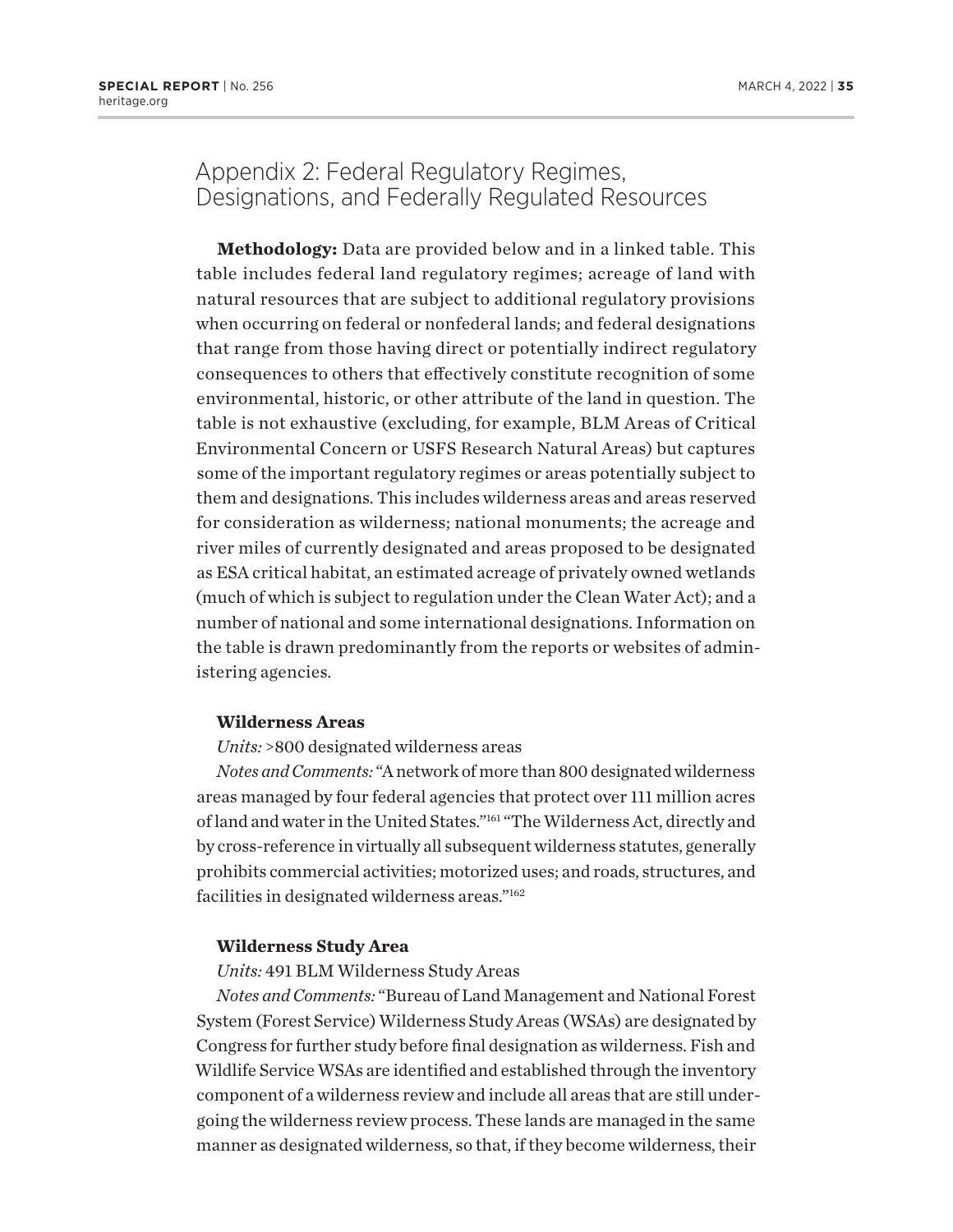<span id="page-38-0"></span>wilderness character is preserved."[163](#page-50-0) "The Bureau of Land Management is responsible for…491 wilderness study areas…that contain about 12.6 million acres."<sup>164</sup>

#### **National Forest Roadless Areas**

*Units:* Inventoried roadless areas

*Notes and Comments:* "To address the management and protection of the 58.5 million acres of inventoried roadless areas…the Clinton Administration developed regulations that would keep all roadless areas free from most development…. [U]nder the Clinton policy, road construction, reconstruction, and timber harvesting are prohibited on most of the inventoried roadless areas within the National Forest System.["165](#page-50-0)

### **National Monuments**

*Units:* 129 National Monuments

*Notes and Comments:* As large as the 372,848,597-acre Papahānaumokuākea Marine National Monument in the Pacific or the 2,294,072-acre Misty Fords in Alaska on land with some sites smaller than an acre[.166](#page-50-0) Five marine national monuments totaling almost 760 million acres have been proclaimed. Unlike national parks, national monuments are simply established by presidential proclamation under the Antiquities Act, which states that the monuments shall be "historic landmarks, historic and prehistoric structures, and other objects of historic or scientific interest that are situated upon the lands owned or controlled by the Government of the United States" and "the limits of which in all cases shall be confined to the smallest area compatible with proper care and management of the objects to be protected[.167](#page-50-0) Presidential proclamations for marine national monuments refer to "submerged lands."[168](#page-50-0)

#### **Wild and Scenic Rivers**

#### *Units:* 226 rivers/river segments

*Notes and Comments:* "As of March 12, 2019…the National System protects 13,413 miles of 226 rivers in 41 states and the Commonwealth of Puerto Rico; this is less than one half of one percent of the nation's rivers…. Currently, there are three rivers or river systems under 'authorized' study—two under Section 5(a) of the Wild and Scenic Rivers Act and one under Section 2(a) (ii). This does not include those that might be under assessment as part of normal agency land-planning processes.["169](#page-50-0)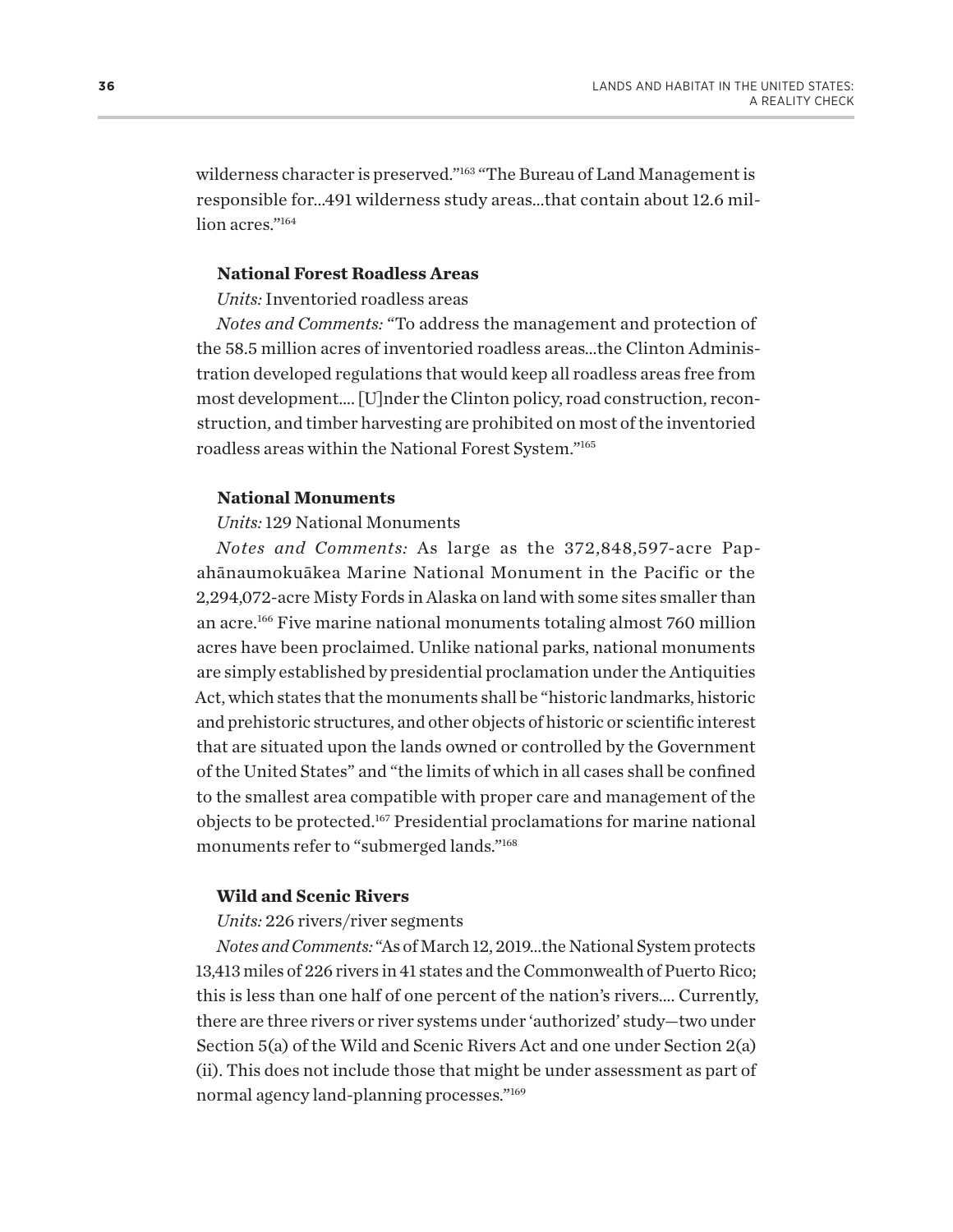#### <span id="page-39-0"></span>**National Heritage Areas / Corridors**

*Units:* 55 National Heritage Areas *Notes and Comments:* "55 National Heritage Areas.["170](#page-50-0)

#### **National Historic Site and National Register of Historic Places**

*Units:* 96,000 listed properties

*Notes and Comments:* "The more than 96,000 properties listed (as of 2020) in the National Register represent 1.8 million contributing resources—buildings, sites, districts, structures, and objects.["171](#page-50-0) The NPS has stated, "Some States and communities have enacted preservation laws or ordinances that apply to National Register listed properties…. Section 106 of the National Historic Preservation Act of 1966 requires that Federal agencies allow the Advisory Council on Historic Preservation an opportunity to comment on all projects affecting historic properties either listed in or determined eligible for listing in the National Register. The Advisory Council oversees and ensures the consideration of historic properties in the Federal planning process."[172](#page-50-0)

#### **National Historic Landmarks (NHLs)**

*Units:* > 2,600 National Historic Landmarks *Notes and Comments:* "over 2,600 NHLs.["173](#page-50-0) National Natural Landmarks (NNLs) *Units:* about 600 National Natural Landmarks

*Notes and Comments:* "Sites are designated by the Secretary of the Interior, with landowner concurrence, and…nearly 600 landmarks have received the NNL designation."[174](#page-50-0) "Of the existing landmark sites approximately onehalf are administered solely by public agencies (e.g., Federal, State, county, or municipal governments), nearly one-third are owned entirely by private parties and the remaining are owned or administered by a mixture of public and private owners.["175](#page-50-0)

#### **Endangered Species Critical Habitat (Land)**

*Units:* Final 111,896,952 acres/Proposed 2,182,795 acres

*Notes and Comments:* For comparison, California's land area is 99,698,701 acres. USFWS reports "distinct critical habitat acres." Calculation of critical habitat acres from the accessed USFWS CSV file indicates 254,317,624 acres or 397,371 square miles final critical habitat and 2,188,542 acres or 3,420 square miles proposed critical habitat. (Figures are rounded.) The distinction from the column labeled "units" may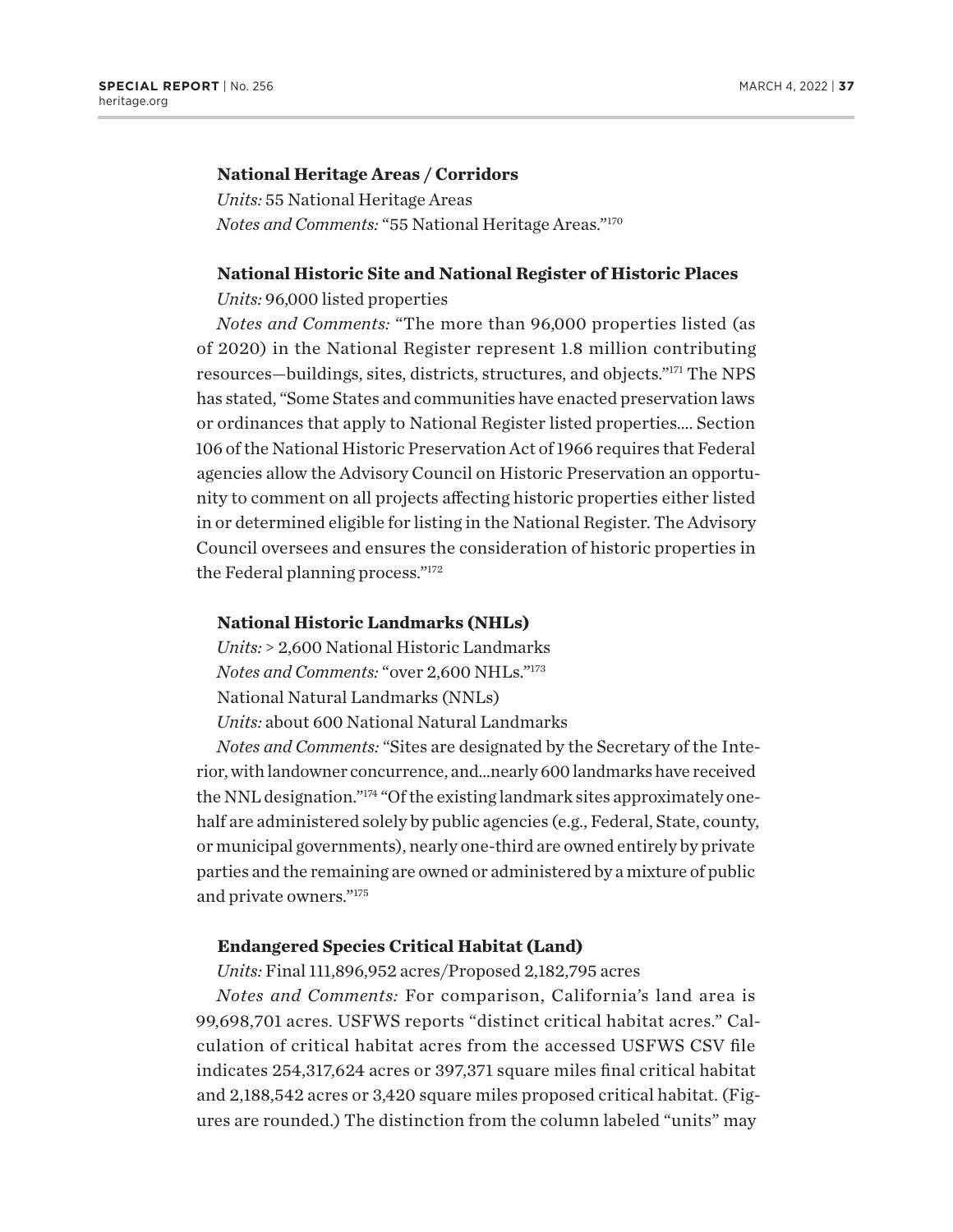<span id="page-40-0"></span>be that this larger figure includes overlapping acres of critical habitats, and the USFWS's figure does not[.176](#page-50-0) According to the USFWS: "Critical habitat designations do not affect activities by private landowners if there is no federal 'nexus'—that is, no federal funding or permits required to carry out the activity."[177](#page-51-0)

### **Endangered Species Critical Habitat (CH) (River)**

*Units:* Final: 34,166 river miles/Proposed: 2083 river miles

*Notes and Comments:* The USFWS reports "distinct critical habitat river miles." Calculation of critical habitat river miles from the accessed USFWS CSV file indicates 48,823 final CH river miles and 2,227 proposed CH river miles (figures rounded). The distinction from the column labeled "units" may be that this larger figure includes overlapping river miles of critical habitats, and the USFWS's figure does not.<sup>178</sup> According to the USFWS: "Critical habitat designations do not affect activities by private landowners if there is no federal 'nexus'—that is, no federal funding or permits required to carry out the activity.["179](#page-51-0)

#### **Wetlands (Nonfederal)**

*Units:* 111,227,500 acres/173,793 square miles

*Notes and Comments:* "NRCS estimated 111,227,500 acres of palustrine and estuarine wetlands on non-Federal lands in 2017."[180](#page-51-0) "Estimated 110.1 million acres…of wetlands in the conterminous United States in 2009…. The difference in the national estimates of wetland acreage between 2004 and 2009 was not statistically significant."[181](#page-51-0)

## International Designations in the U.S.

#### **Biosphere Reserves**

#### *Units:* 28 biosphere reserves

*Notes and Comments:* "The US Biosphere Network (USBN) is made up of 28 internationally recognized areas" that incorporate "national parks, state parks, national forests, national marine sanctuaries as well as private lands…. Communities and partners within them work together to advance positive relationships between people and nature at large geographic scales" to achieve "a harmonious relationship between people and the environment."[182](#page-51-0) Biosphere reserves include a "Core Area" (e.g., National Park or National Forest land), a surrounding "Managed Use Area," and an outer ring called an "Area of Partnership and Cooperation." The Congragee Biosphere Reserve in South Carolina has a Core Protected Area that "includes 15,269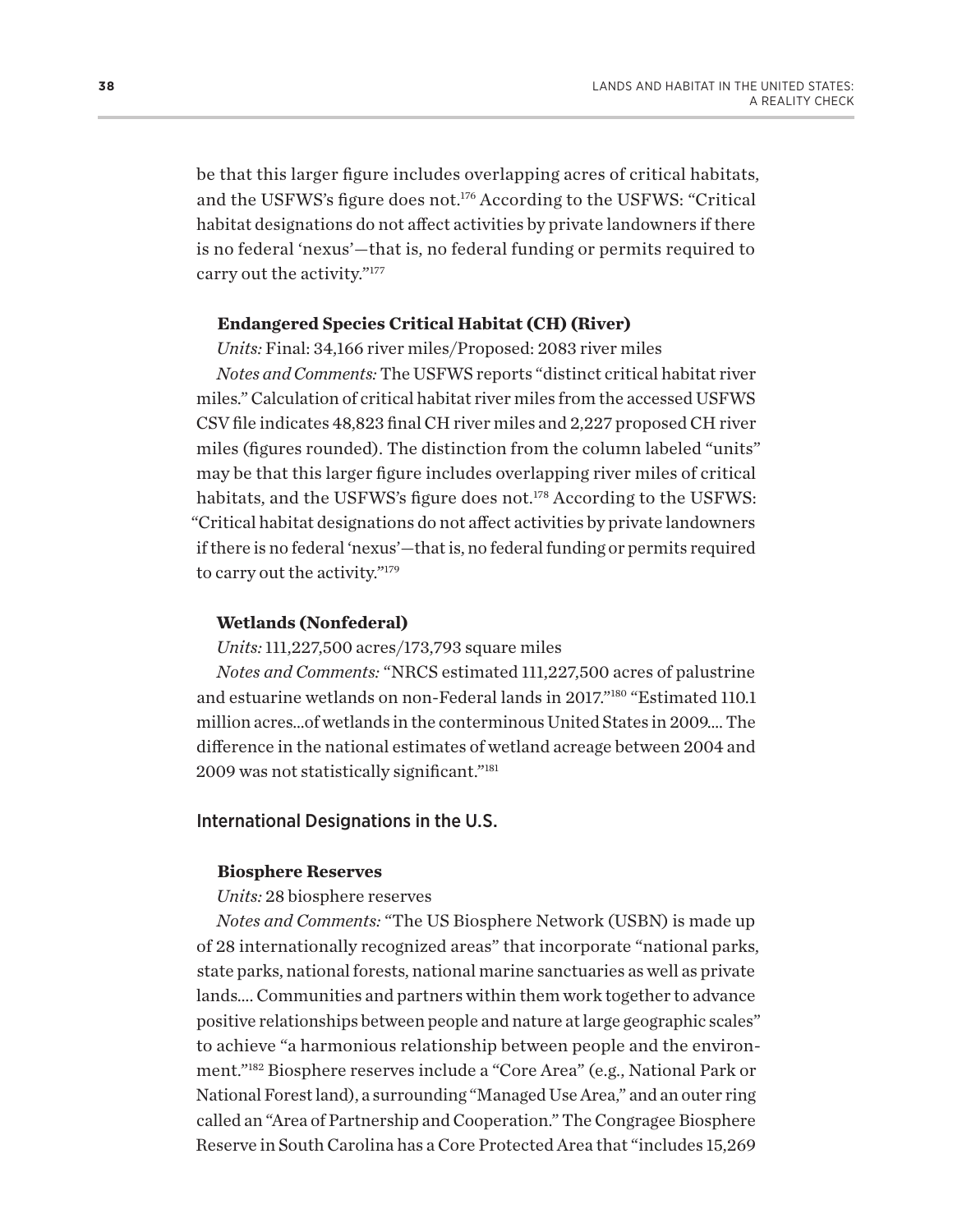<span id="page-41-0"></span>acres of Congaree National Park," the "Managed Use Area contains 5,557 acres of wilderness and 5,713 acres of non-wilderness," and the "Area of Partnership and Cooperation…where people work together to conserve and use resources. This area surrounds the Park, and contains large portions of Calhoun, Kershaw, Richland, and Sumter counties.["183](#page-51-0) During the Trump Administration, seventeen U.S. Biosphere Reserves were removed at the request of the United States[.184](#page-51-0)

# **World Heritage Sites**

*Units:* 24 World Heritage Sites/19 tentative sites

*Notes and Comments:* There are 24 U.S. "[p]roperties inscribed on the World Heritage List" and 19 "[s]ites on the Tentative List.["185](#page-51-0)

## **Ramsar / Wetland of International Significance**

*Units:* 41 sites

*Notes and Comments:* "41 sites designated as Wetlands of International Importance (Ramsar Sites), with a surface area of 1,884,551 hectares [4,656,827 acres].["186](#page-51-0)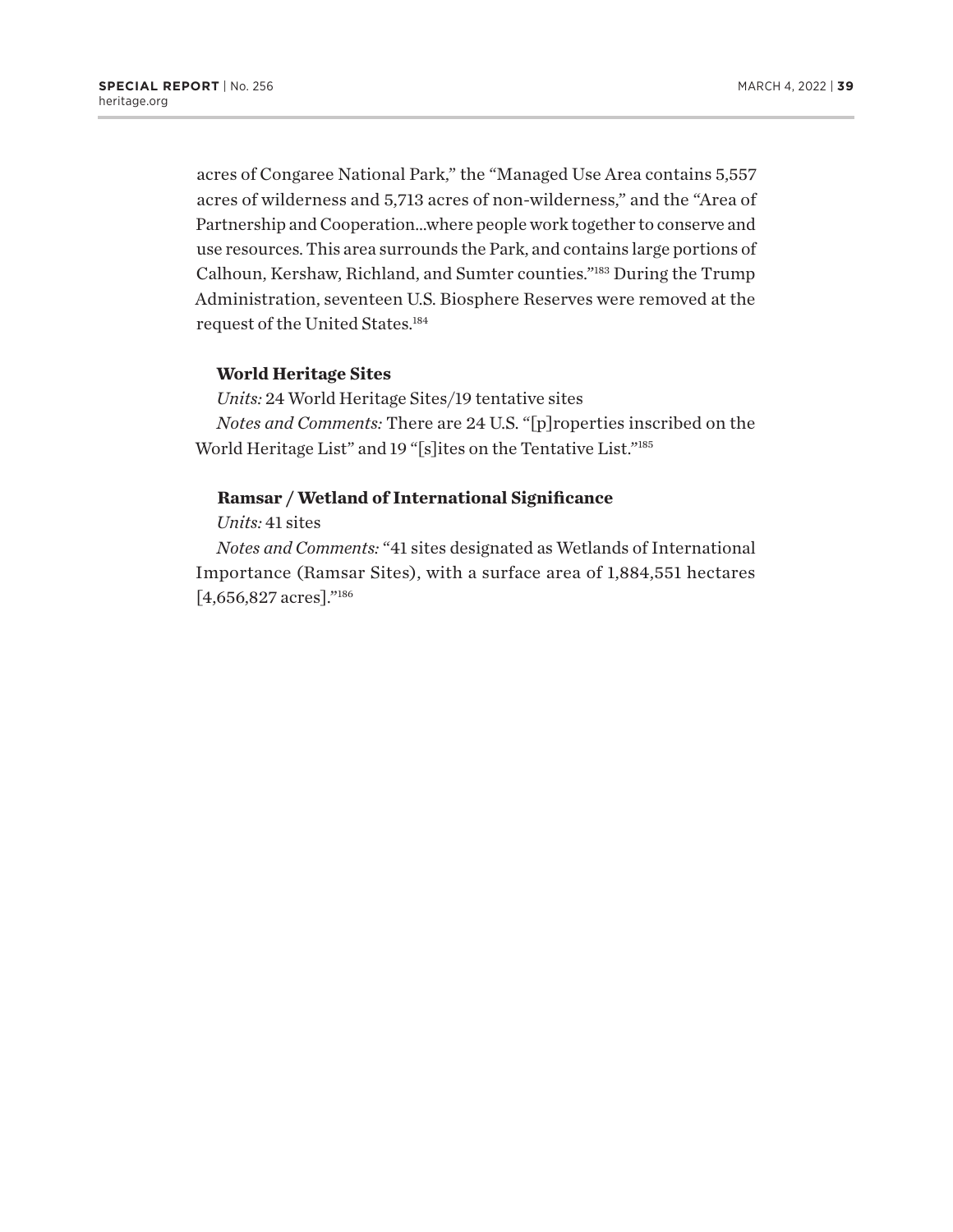# <span id="page-42-0"></span>Appendix 3: Wildlife Populations

**Methodology:** Data for Appendix 3 was drawn primarily from the International Union for Conservation of Nature's (IUCN's) Red List, the NatureServe Explorer database (NatureServe), the USFWS's Environmental Conservation Online System (ECOS), the National Marine Fisheries Service (NMFS) species directory for endangered and threatened species, and NMFS's webpage for marine mammal stock assessments (MMSA). Data for bird species was also drawn from the Cornell Ornithology Lab's All About Birds website (AAB) and the Partners in Flight database of bird populations (PIF). These websites can be searched by a species common name and/or scientific name. Population statistics for some birds was drawn from the USFWS's Migratory Bird Data Center (MBDC), where reports are available by year and species or for the group waterfowl. Taxonomic information was taken from the Integrated Taxonomic Information System (ITIS), a database managed by U.S., Canadian, and Mexican agencies including the USFWS, USGS, NPS, USDA, National Oceanic and Atmospheric and Administration, Environmental Protection Agency, NASA, and NatureServe. ITIS may also be searched by common or scientific name as well. Data in Appendix 3 drawn from these sources are indicated in the table by the acronyms found above.

For the IUCN ranking, ranks range (best to worst) as follows: LC (Least Concern), NT (Near Threatened), VU (Vulnerable), EN (Endangered), CR (Critically Endangered), EW (Extinct in the Wild). EW would include, for example, a species for which there are no known wild populations but living members in a zoo, aquarium, or captive breeding facility. The IUCN may also rank species as NE (Not Evaluated) or DD (Data Deficient).<sup>[187](#page-51-0)</sup>

NatureServe's ranking system (from worst to best) for a species globally is as follows: GX (Presumed Extinct), GH (Possibly Extinct), G1 (Critically Imperiled), G2 (Imperiled), G3 (Vulnerable), G4 (Apparently Secure), G5 (Secure). NatureServe has the additional rankings of GU (Unrankable), GNR (Not Ranked), and GNA (Not Applicable). The system is also used at the national and state levels by substituting an N or an S for the G, respectively[.188](#page-51-0) Individual state rankings are not included.

The column "AAB [All About Birds] Conservation Status" notes whether a bird is on a watch list and usually includes a numerical value indicating the Continental Concern Score. Birds are assigned a numerical score from 4 to 20.[189](#page-51-0) A score of up to 13 corresponds with an AAB "Low Concern" ranking, with the exception of birds that rate 13 but also have a steeply declining population trend. These and birds scoring 14 or higher are included on a watch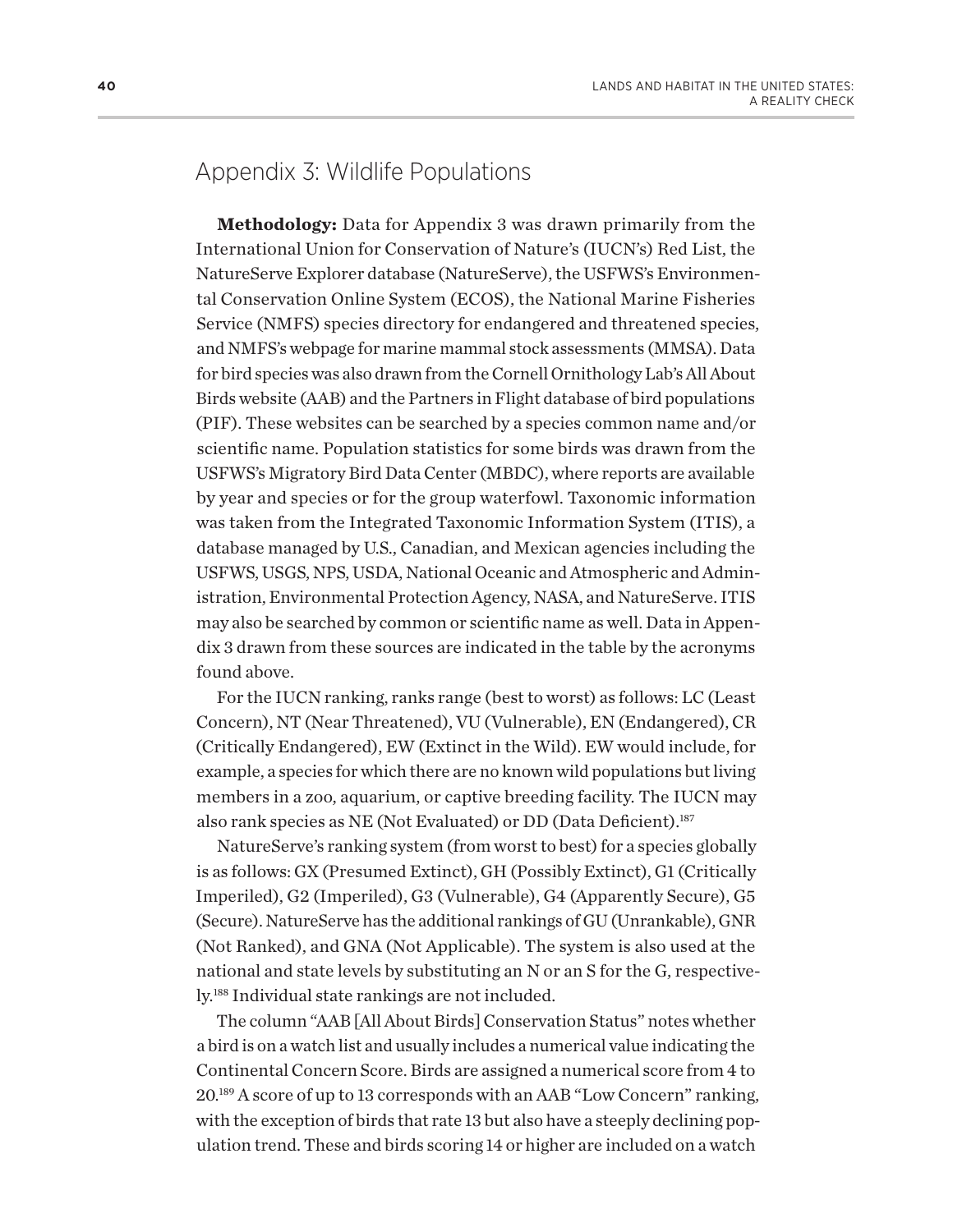<span id="page-43-0"></span>list[.190](#page-51-0) In some instances, the numerical score provided on the AAB website appears to be dated. For purposes of comparison with a familiar species, the AAB record for the blue jay, *Cyanocitta cristata*, indicates the species is of "low concern," scores an 8, and has a U.S. population of 15,000,000.<sup>[191](#page-51-0)</sup>

The final column indicating if the species, subspecies, or DPS of the species is or was included on the federal list of threatened and endangered species relies upon data from ECOS, typically drawing from the text of a species profile or linked documents such as listing rules, species status assessments, and recovery plans.<sup>192</sup>

[Appendix Table 1 is available online.](http://thf-reports.s3.amazonaws.com/2022/SR256_appendix-table-1.pdf)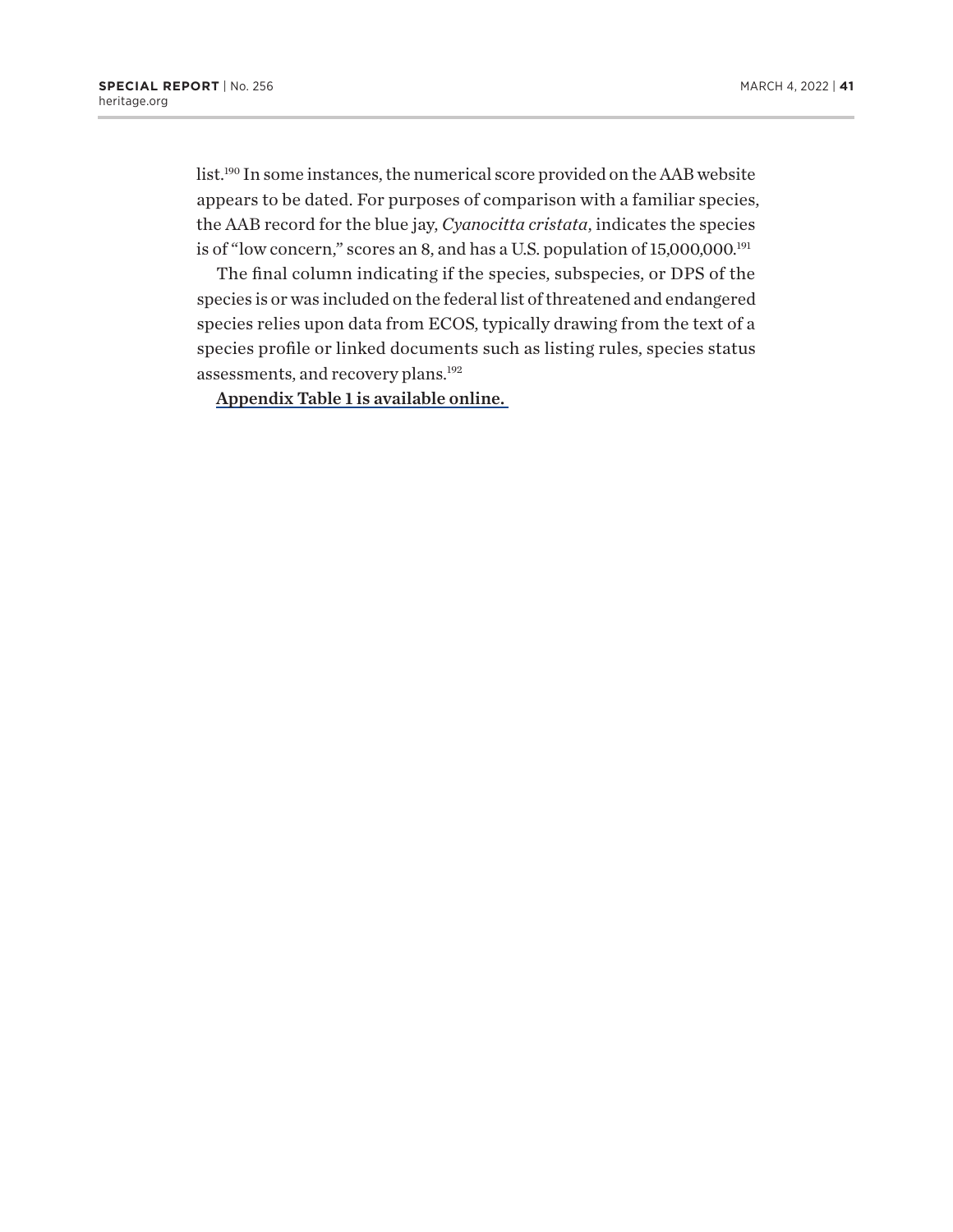# <span id="page-44-0"></span>**Endnotes**

- [1.](#page-4-0) News release, "Top Leaders Endorse the Goal to Protect 30% of the Planet by 2030," National Geographic, September 28, 2020, https://blog .nationalgeographic.org/2020/09/28/top-leaders-endorse-the-goal-to-protect-30-of-the-planet-by-2030/ (accessed June, 9, 2021).
- [2](#page-4-0). United Nations, "United Nations Summit on Biodiversity," https://www.un.org/pga/75/united-nations-summit-on-biodiversity/ (accessed April 9, 2021).
- [3](#page-5-0). United Nations, "United Nations Summit on Biodiversity," Leaders' Dialogue 1, Key Issues, https://www.un.org/pga/75/united-nations-summit-on -biodiversity/ (accessed April 9, 2021). The summit website also states, "Sustainable consumption and production will require decoupling the concept of a good life from perpetual economic growth."
- [4.](#page-5-0) Executive Order 14008, "Tackling the Climate Crisis at Home and Abroad," January 27, 2021.
- [5](#page-5-0). Ibid.
- [6](#page-5-0). News release, "Fact Sheet: President Biden to Take Action to Uphold Commitment to Restore Balance on Public Lands and Waters, Invest in Clean Energy Future," U.S. Department of the Interior, January 27, 2021, https://www.doi.gov/pressreleases/fact-sheet-president-biden-take-action-uphold -commitment-restore-balance-public-lands (accessed November 2, 2021).
- [7.](#page-6-0) News release, "Landsat Archive Hits 8-Million," U.S. Geological Survey, August 2, 2018, https://www.usgs.gov/core-science-systems/nli/landsat/ august-2-2018-usgs-landsat-archive-hits-8-million?qt-science\_support\_page\_related\_con=2#qt-science\_support\_page\_related\_con (accessed April 12, 2021), and NASA, "Landsat Overview," https://www.nasa.gov/mission\_pages/landsat/overview/index.html (accessed April 12, 2021). Landsat 7 and Landsat 8 are currently in a near-polar orbit, with the offset satellites repeating orbital patterns every 16 days, enabling each spot on earth to be measured by one of the satellites every eight days.
- [8](#page-6-0). Multi-Resolution Land Characteristics Consortium, https://www.mrlc.gov (accessed April 12, 2021).
- [9](#page-6-0). Collin Homer et al., "Conterminous United States Land Cover Change Patterns 2001–2016 from the 2016 National Land Cover Database," *ISPRS Journal of Photogrammetry and Remote Sensing*, Vol. 162 (April 2020), pp. 184–199, https://www.sciencedirect.com/science/article/pii/S0924271620300587 ?via%3Dihub (accessed April 12, 2021).
- [10](#page-6-0). Ibid., Table 2, p. 188.
- [11](#page-6-0). Ibid., Table 3, p. 189.
- [12](#page-6-0). Ibid., p. 184.
- [13](#page-8-0). Ibid., p. 192.
- [14](#page-9-0). Multi-Resolution Land Characteristics Consortium, "National Land Cover Database 2001 (NLCD2001) Statistics," https://www.mrlc.gov/data/statistics/ national-land-cover-database-2001-nlcd2001-statistics (accessed April 13, 2021). Figures do not total 100 percent due to rounding.
- [15](#page-9-0). Ibid.
- [16](#page-9-0). Ibid. Other land covers in Alaska include 38.37 percent dwarf shrub and shrub/scrub; 22.42 percent forest; 14.18 percent open water; 7.65 percent bare rock, sand, or clay; 6.53 percent grassland, herbaceous, or sedge; 6.46 percent wetlands; 4.26 percent perennial ice and snow; and 0.03 percent moss.
- [17](#page-9-0). Ibid., and U.S. Census Bureau, *United States Summary: 2010, Population and Housing Unit Counts, 2010 Census of Population and Housing*, September 2012, Tables 1 and 18, pp. 1 and 41, https://www.census.gov/prod/cen2010/cph-2-1.pdf (accessed April 7, 2021).
- [18](#page-9-0). U.S. Census Bureau, *United States Summary: 2010, Population and Housing Unit Counts, 2010 Census of Population and Housing*, Tables 1 and 18, pp. 1 and 41; Federal Highway Administration, "Highway Statistics—2017," Table HM-60, August 23, 2018, https://www.fhwa.dot.gov/policyinformation/ statistics/2017/hm60.cfm (accessed April 13, 2021); U.S. Census Bureau, "Annual Estimates of the Resident Population for the United States, Regions, States, and the District of Columbia: April 1, 2010 to July 1, 2020," https://www.census.gov/programs-surveys/popest/technical-documentation/ research/evaluation-estimates.html (accessed April 12, 2021); and U.S. Forest Service, "The Forests of Connecticut," April 2004, https://www.fs.fed.us /ne/newtown\_square/publications/resource\_bulletins/pdfs/2004/ne\_rb160.pdf (accessed April 21, 2021). In this instance, and generally elsewhere when the area of a state is used for comparative purposes, total land area is used.
- [19](#page-9-0). Homer et al., "Conterminous United States Land Cover Change Patterns 2001–2016," Table 2, p. 188.
- [20](#page-9-0). ESRI, "Impervious Surface Analysis," https://www.arcgis.com/apps/MapJournal/index.html?appid=6dcd43f424f94e9b81f52ac829cd000d (accessed April 13, 2021).
- [21](#page-9-0). Homer et al., "Conterminous United States Land Cover Change Patterns 2001–2016," p. 187.
- [22](#page-11-0). Multi-Resolution Land Characteristics Consortium, "National Land Cover Database 2019 (NLCD2019) Legend," https://www.mrlc.gov/data/legends/ national-land-cover-database-2016-nlcd2016-legend (accessed November 2, 2021).
- [23](#page-11-0). Homer et al., "Conterminous United States Land Cover Change Patterns 2001–2016," Table 2, p. 188. Some of Table 2's "% of CONUS 2016" and "Net Change, 2001–2016" figures appear to be miscalculated and were recalculated for this analysis.

[24](#page-11-0). Ibid., p. 196.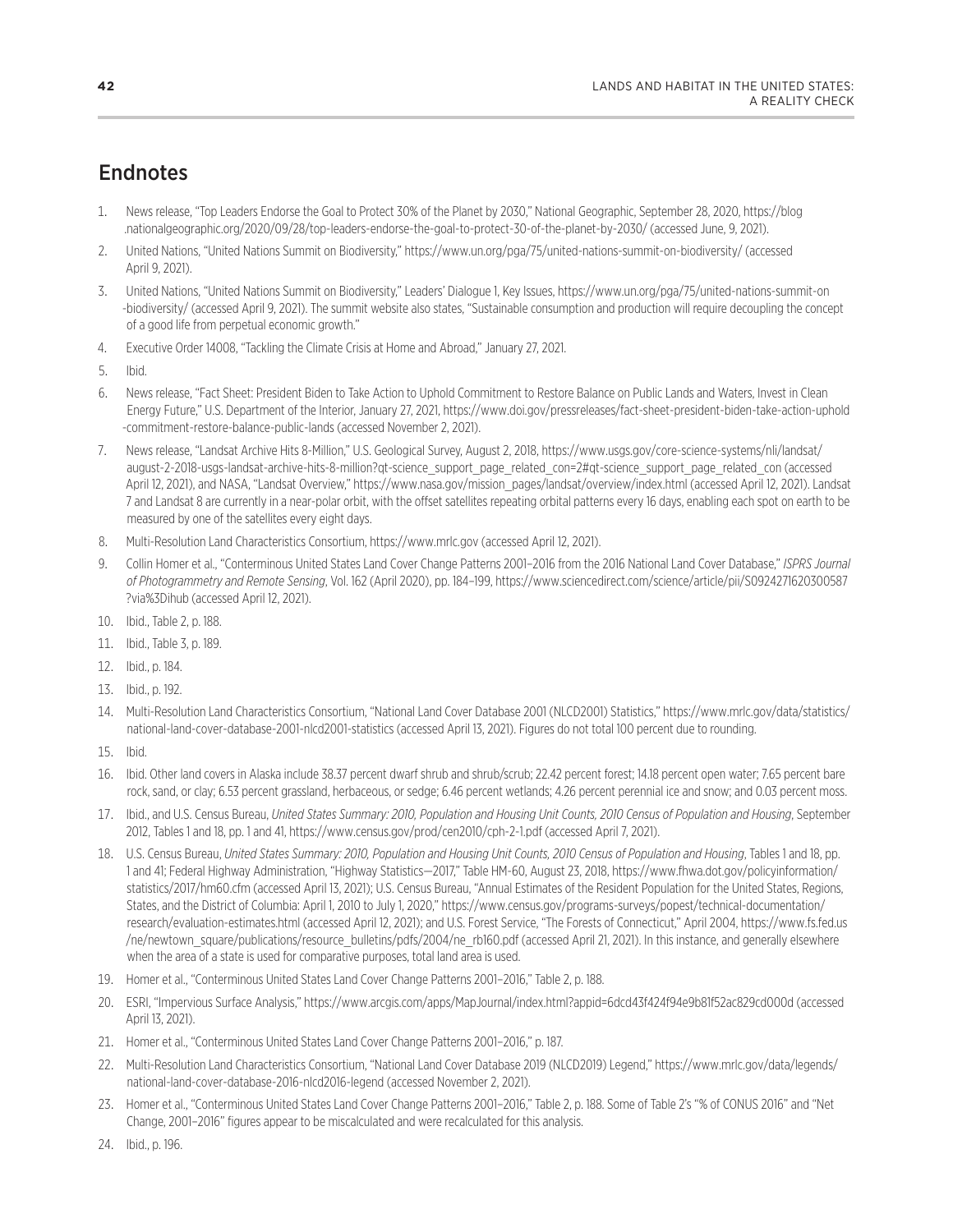- <span id="page-45-0"></span>[25](#page-11-0). Ibid., Table 2, p. 188.
- [26](#page-11-0). United Nations, "United Nations Summit on Biodiversity," Leaders' Dialogue 1, Key Issues.
- [27](#page-11-0). USFS, "National Report on Sustainable Forests—2010," June 2011, p. I-12, https://www.fs.fed.us/research/sustain/docs/national-reports/2010/2010 -sustainability-report.pdf (accessed April 13, 2021).
- [28](#page-11-0). Homer et al., "Conterminous United States Land Cover Change Patterns 2001–2016," Table 2, p. 188.
- [29](#page-11-0). Douglas W. MacCleery, *American Forests: A History of Resilience and Recovery* (Durham, NC: Forest History Society, 2011), pp. 1–2 and 14.
- [30.](#page-11-0) Ibid., p. 30.
- [31.](#page-12-0) Bill McKibben, "An Explosion of Green," *The Atlantic*, April 1995, https://www.theatlantic.com/magazine/archive/1995/04/an-explosion-of-green /305864/ (accessed November 9, 2021).
- [32.](#page-12-0) Economic Research Service, "Total Forest-Use Land, by Region and States, United States, 1945–2012," August 28, 2017, https://www.ers.usda.gov/ data-products/major-land-uses/major-land-uses/ (accessed November 9, 2021), and Economic Research Service, "Rural Parks and Wildlife Areas, 1945–2012, by State: Federal and State Parks, Wilderness Areas, and Wildlife Refuges," August 28, 2017, https://www.ers.usda.gov/data-products /major-land-uses/major-land-uses/ (accessed April 21, 2021). Park and wildlife lands are the majority of the special-use category for Connecticut, Maine, Massachusetts, New Hampshire, Rhode Island, and Vermont.
- [33.](#page-12-0) Natural Resources Conservation Service, Non-Federal Rural Land, by Land Use Cover/Use, database, 2017 Natural Resources Inventory, U.S. Department of Agriculture, https://www.nrcs.usda.gov/Internet/NRCS\_RCA/reports/nri\_nat.html (accessed, April 14, 2021). NRCS notes, "Current estimates cover the contiguous 48 States, Hawaii, and the Caribbean Area."
- [34.](#page-12-0) USFS, "National Report on Sustainable Forests—2010," June 2011, pp. II-11–18, https://www.fs.fed.us/research/sustain/national-report.php (accessed November 9, 2021), and MacCleery, *American Forests*, p. 47.
- [35.](#page-12-0) Forest Information and Analysis, "Trend Data," Forest area by average stand diameter, https://www.fia.fs.fed.us/slides/major-trends.pdf (accessed April 14, 2021).
- [36.](#page-12-0) U.S. Department of Agriculture, Forest Inventory and Analysis One-Click Fact Sheets for AL, AR, GA, FL, KY, MS, NC, OK, SC, TX, and VA, dated from 2017 to 2021, https://public.tableau.com/views/FIA\_OneClick\_V1\_2/StateSelection?%3AshowVizHome=no (accessed December 12, 2021). Growth measured in millions of cubic feet.
- [37.](#page-12-0) Homer et al., "Conterminous United States Land Cover Change Patterns 2001–2016."
- [38.](#page-12-0) Natural Resources Conservation Service, "2017 Natural Resources Inventory," https://www.nrcs.usda.gov/Internet/NRCS\_RCA/reports/nri\_nat.html (accessed April 14, 2021).
- [39.](#page-13-0) Multi-Resolution Land Characteristics Consortium, "National Land Cover Database (NLCD) 2016," https://www.mrlc.gov/national-land-cover-database -nlcd-2016 (accessed June 16, 2021).
- [40.](#page-13-0) U.S. Census Bureau, "U.S. and World Population Clock," https://www.census.gov/popclock/ (accessed April 14, 2021), and Economic Research Service, "Latest US Agricultural Trade Data," April 8, 2021, https://www.ers.usda.gov/data-products/foreign-agricultural-trade-of-the-united-states-fatus/us -agricultural-trade-data-update (accessed April 14, 2021).
- [41.](#page-13-0) Daren Bakst and Gabriella Beaumont Smith, "No, We Don't Need to Transform the American Food System," The Daily Signal, February 26, 2021, https://www.dailysignal.com/2021/02/26/no-we-dont-need-to-transform-the-american-food-system.
- [42.](#page-13-0) News release, "Satellite Shows High Productivity from U.S. Corn Belt," NASA, March 31, 2014, https://www.nasa.gov/press/goddard/2014/march/ satellite-shows-high-productivity-from-us-corn-belt/ (accessed April 1, 2021).
- [43.](#page-13-0) Ibid.
- [44.](#page-13-0) Homer et al., "Conterminous United States Land Cover Change Patterns 2001–2016," Table 2, p. 188.
- [45.](#page-13-0) National Resources Conservation Service, "2017 Natural Resources Inventory," National Wetlands, Wetlands and Deepwater Habitats on Water Areas and Non-Federal Land, https://www.nrcs.usda.gov/Internet/NRCS\_RCA/reports/nri\_wet\_nat.html (accessed March 14, 2021).
- [46.](#page-14-0) U.S. Geological Survey, "Protected Areas Database of the United States (PAD-US) 2.1 Summary Statistics by GAP Status Code," file: "GAP\_Sts\_ National (US States and Territories) PADUS2-1 May2021.xls," https://www.sciencebase.gov/catalog/item/6064e14cd34eff1443414d7e (accessed November 9, 2021).
- [47.](#page-14-0) Bureau of Land Management, *Public Land Statistics 2019*, Vol. 204 (June 2020), p. 7, https://www.blm.gov/sites/blm.gov/files/ PublicLandStatistics2019.pdf (accessed November 9, 2021).
- [48.](#page-14-0) U.S. Geological Survey, "Gap Analysis Project," https://www.usgs.gov/core-science-systems/science-analytics-and-synthesis/gap/science/protected -areas (accessed June 16, 2021).
- [49.](#page-14-0) U.S. Geological Survey, "Protected Areas Database of the United States (PAD-US) 2.1 Summary Statistics by GAP Status Code."

[50](#page-14-0). Ibid.

[51](#page-14-0). Ibid.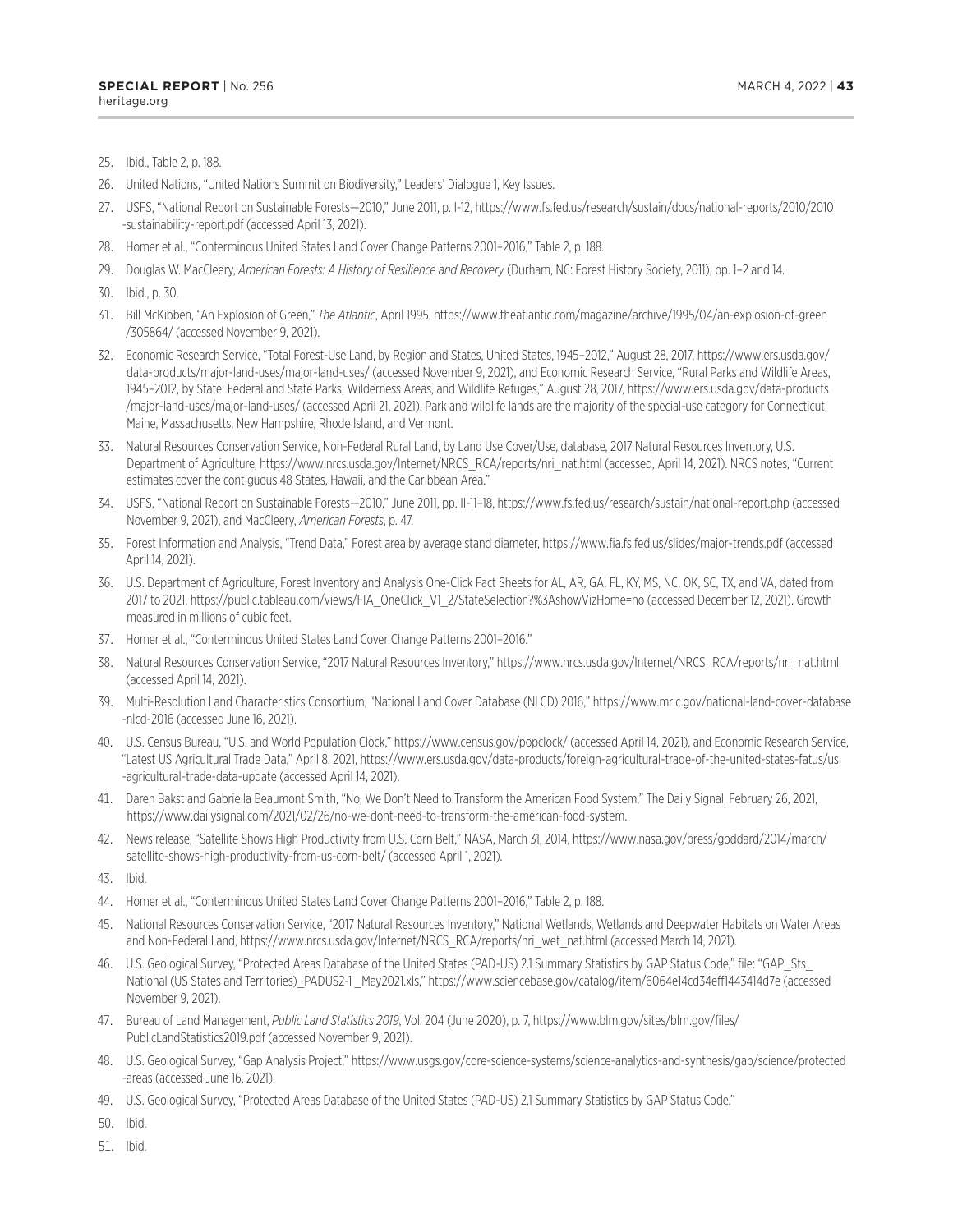- <span id="page-46-0"></span>[52](#page-14-0). Ibid. The 36 percent figure excludes all "American Indian lands" and includes other or unknown federal, state, and local government land. United Nations, "Demographic Yearbook 2012," Table 3, https://unstats.un.org/unsd/demographic/products/dyb/dyb2012.htm (accessed November 17, 2021).
- [53](#page-14-0). U.S. Geological Survey, "Protected Areas Database of the United States (PAD-US) 2.1," Summary, https://www.sciencebase.gov/catalog/item /5f186a2082cef313ed843257 (accessed November 17, 2021), and National Conservation Easement Database, "Completeness," 2021, https://www .conservationeasement.us/completeness/ (accessed November 9, 2021). "The National Conservation Easement Database (NCED) is estimated to contain 49% of publicly-held easements across the United States" and "90% of non-profit-held easements."
- [54](#page-15-0). See Table 2, Critical Habitat notes.
- [55](#page-15-0). ESA, §§ 9(a)(1)(B) and (3)(19). The term *take* means to harass, harm, pursue, hunt, shoot, wound, kill, trap, capture, or collect or to attempt to engage in any such conduct.
- [56](#page-15-0). National Register of Historic Places, "What Are the Results of Listing?," Wayback Machine, May 13, 2009, https://web.archive.org/web /20090513155721/https://www.nps.gov/nr/results.htm (accessed November 6, 2021). The NPS has stated, "Some States and communities have enacted preservation laws or ordinances that apply to National Register listed properties…. Section 106 of the National Historic Preservation Act of 1966 requires that Federal agencies allow the Advisory Council on Historic Preservation an opportunity to comment on all projects affecting historic properties either listed in or determined eligible for listing in the National Register. The Advisory Council oversees and ensures the consideration of historic properties in the Federal planning process."
- [57](#page-15-0). U.N. Environmental Programme, "Protected areas data for the United States," UNEP-WCMC Technical Briefing Note, December, 2016, https://www .unep-wcmc.org/system/dataset\_file\_fields/files/000/000/526/original/Protected\_areas\_data\_for\_the\_United\_States.pdf?1528210721 (accessed June 16, 2021).
- [58](#page-15-0). U.S. Geological Survey, "PAD-US Data Overview," https://www.usgs.gov/core-science-systems/science-analytics-and-synthesis/gap/science/pad-us -data-overview (accessed June 17, 2021).
- [59](#page-16-0). Environmental Conservation Online System, "FWS-Listed U.S. Species by Taxonomic Group," https://ecos.fws.gov/ecp/report/species-listings-by-tax -group-totals (accessed June 17, 2021).
- [60](#page-16-0). Smithsonian Institution, "Beetles (Coleoptera)," https://www.si.edu/spotlight/buginfo/beetle (accessed June 17, 2021).
- [61](#page-16-0). Andrea S. Laliberte and William J. Ripple, "Range Contractions of North American Carnivores and Ungulates," *BioScience*, Vol. 54, No. 2 (February 2004), pp. 123–138, https://www.researchgate.net/publication/247844450\_Range\_Contractions\_of\_North\_American\_Carnivores\_and\_Ungulates (accessed November 2, 2021). Oxford University Press indicates the paper has been cited 300 times. Oxford University Press, "Range Contractions of North American Carnivores and Ungulates: Overview of Attention for Article Published in BioScience, January 2004," Article Metrics, https:// oxfordjournals.altmetric.com/details/1750705 (accessed November 9, 2021).
- [62](#page-16-0). Laliberte and Ripple, "Range Contractions," Table 2, p. 126.
- [63](#page-16-0). Ibid.
- [64](#page-16-0). Ibid.
- [65](#page-16-0). Ibid.
- [66](#page-16-0). NatureServe Explorer, "Puma concolor, Cougar," https://explorer.natureserve.org/Taxon/ELEMENT\_GLOBAL.2.101637/Puma\_concolor (accessed February 2, 2021).
- [67](#page-18-0). Ibid. A book published almost a decade before NatureServe's record review includes mountain lion population estimates from state agencies that, in aggregate, range from 24,455 to 32,562, excluding animals in Montana, Texas, and Wyoming. See C. Anderson et al., "Mountain Lion Management in North America: Canada," Table 4, in S. Negri and M. Hornocker, eds., *Mountain Lion: Ecology and Management* (Chicago: University of Chicago Press, 2009).
- [68](#page-18-0). NatureServe Explorer, "Puma concolor."
- [69](#page-18-0). NatureServe Explorer, "Statuses," https://explorer.natureserve.org/AboutTheData/Statuses (accessed February 19, 2021).
- [70.](#page-18-0) Humane Society of the United States, "State of the Mountain Lion," Table 1, p. 26, https://www.humanesociety.org/sites/default/files/docs/HSUS State\_Of\_The\_Mountain\_Lion.pdf (accessed February 19, 2021).
- [71.](#page-18-0) Ibid.
- [72.](#page-18-0) Ibid.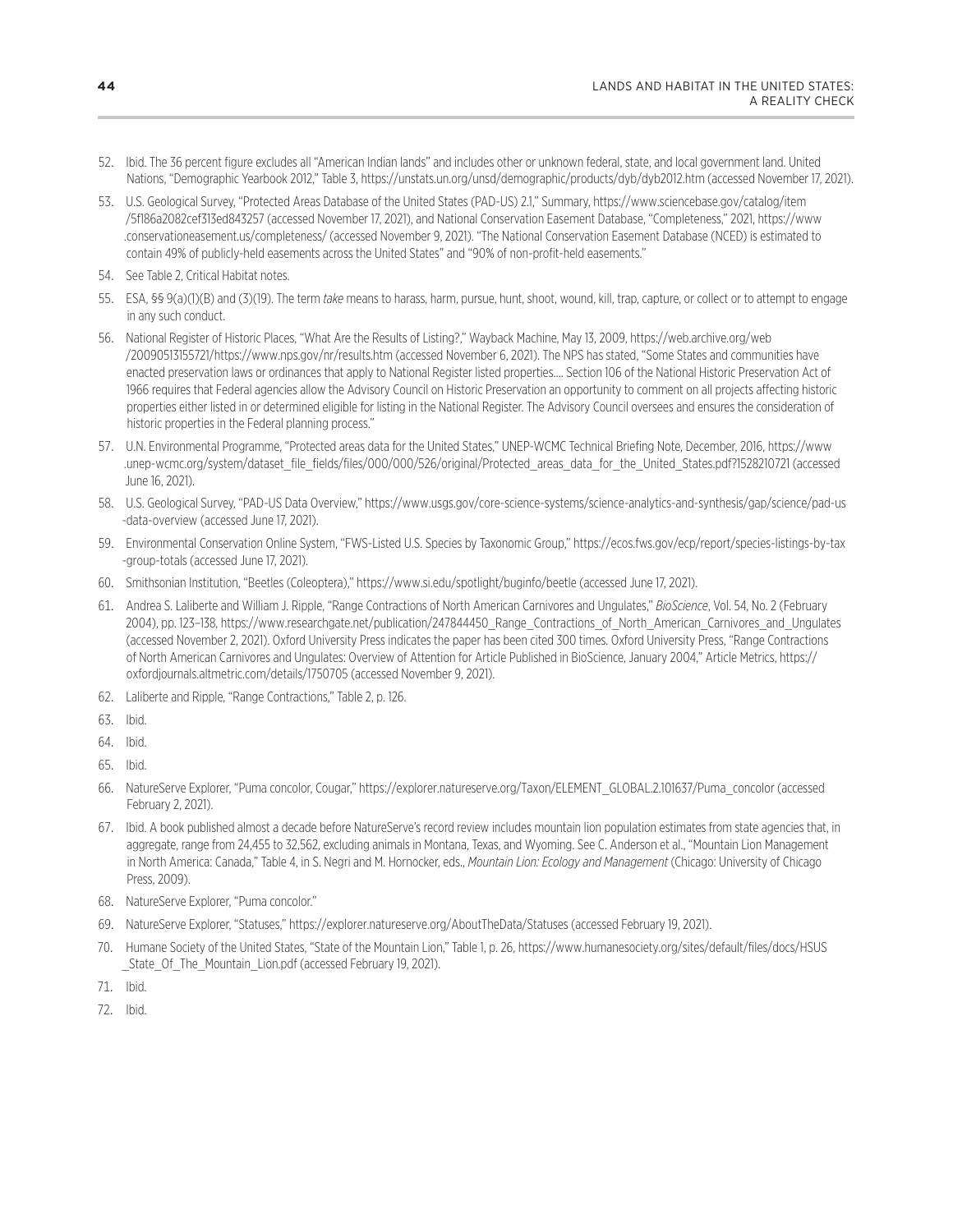- <span id="page-47-0"></span>[73.](#page-18-0) See Ken Haddad, "Michigan DNR: 12 Confirmed Cougar Sightings in 2020," Click on Detroit, December 16, 2020, https://www.clickondetroit.com /news/michigan/2020/12/16/michigan-dnr-12-confirmed-cougar-sightings-in-2020/ (accessed February 17, 2021); Minnesota Department of Natural Resources, "Presumed or Known Cougar Observations in Minnesota since 2004," October 9, 2020, https://files.dnr.state.mn.us/wildlife /cougar/sightings.pdf (accessed June 16, 2021); Mike Stunson, "Rare Mountain Lion Sighting Is One of Just 29 in Kansas Since 1904, Officials Say," *Kansas City Star*, November 30, 2020, https://www.kansascity.com/news/state/kansas/article247501285.html (accessed February 17, 2021); Ed Godfrey, "Explaining the Mystery of Mountain Lions in Oklahoma," *Oklahoman*, January 17, 2021, https://www.oklahoman.com/story/sports/columns /2021/01/17/explaining-the-mystery-about-mountain-lions-in-oklahoma/321906007/ (accessed June 16, 2021); news release, "ARGFC Confirms Mountain Lion Sighting Near Mammoth Spring," Arkansas Game and Fish Commission, May 27, 2018, https://www.agfc.com/en/news/2018/05/27 /agfc-confirms-mountain-lion-sighting-near-mammoth-spring/ (accessed June 17, 2021); KNOE, "Cougar Sighting Verified in Northeast Louisiana," December 20, 2016, https://www.knoe.com/content/news/Cougar-sighting-verified-in-Northeast-Louisiana-407650085.html (accessed June 17, 2021); Edward McKinley, "Mountain Lions Went Extinct in Missouri in the 1920s. They May Be Making a Comeback," *Kansas City Star*, July 3, 2018, https://www.kansascity.com/news/state/missouri/article213543184.html (accessed June 17, 2021); and Bob Dohr, "A Man Called 911 to Report He Was Being Attacked by a Mountain Lion. He Wasn't, Police Say," *Milwaukee Journal Sentinel*, May 6, 2020, https://www.jsonline.com/story/communities/ southwest/news/hales-corners/2020/05/06/hales-corners-police-respond-report-mountain-lion-attack/5176898002/ (accessed June 17, 2021).
- [74.](#page-18-0) News Channel 9, "Video: More Tennessee Cougar Encounters; DNA Tests Confirm a Female," December 11, 2015, https://newschannel9.com/sports /outdoors/video-more-tennessee-cougar-encounters-dna-tests-confirm-a-female (accessed June 16, 2021), and Ethan Shaw, "Iowa's First Female Puma Could Be the Latest Sign of Mountain Lions on the Move," Earthtouch News, July 4, 2017, https://www.earthtouchnews.com/conservation/ conservation/iowas-first-female-puma-could-be-the-latest-sign-of-mountain-lions-on-the-move/ (accessed June 17, 2021).
- [75.](#page-18-0) National Wildlife Federation, "Mountain Lion," https://www.nwf.org/Educational-Resources/Wildlife-Guide/Mammals/Mountain-Lion (accessed April 9, 2021).
- [76.](#page-19-0) For more, see James B. Trefethen, *An American Crusade for Wildlife* (Missoula, MT: Boone and Crockett Club, 1975); MacCleery, *American Forests*; U.S. Fish and Wildlife Service, *Restoring American Wildlife, 1937-1987: The First 50 Years of the Federal Aid in Wildlife Restoration* (Washington, DC: U.S. Government Printing Office, 1987); Peter Matthiessen, *Wildlife in America* (New York: Viking Press, 1987); and R. J. Smith, *The Public Benefits of Private Conservation*, special report within 15th Annual Report of the Council on Environmental Quality, August 1984, https://www.slideshare.net/whitehouse/ august-1984-the-fifteenth-annual-report-of-the-council-on-environmental-quality (accessed June 15, 2021).
- [77.](#page-19-0) W. H. Gross, "History of Punt Guns," NRA Family, May 31, 2021, https://www.nrafamily.org/articles/2021/5/13/throwback-thursday-history-of-punt -guns (accessed June 17, 2021); Detroit Public Library, Digital Commons, Deer carcasses awaiting shipment to their hunters, DPA0229, Circa 1913; and Trefethen, *An American Crusade for Wildlife*, pp. 35–36 and 163.
- [78.](#page-19-0) NPS, "Birth of a National Park," February 5, 2020, https://www.nps.gov/yell/learn/historyculture/yellowstoneestablishment.htm (accessed November 3, 2021).
- [79.](#page-19-0) James Barnett, "Early History of Tree Seedling Nurseries in the South," U.S. Forest Service, 2013, https://www.fs.fed.us/rm/pubs/rmrs\_p069/rmrs \_p069\_042\_046.pdf (accessed June 17, 2021).
- [80](#page-19-0). Thomas E. Dahl and Gregory J. Alford, "Technical Aspects of Wetlands: History of Wetlands in the Conterminous United States," U.S. Geological Survey, p. 21, https://www.fws.gov/wetlands/documents/History-of-Wetlands-in-the-Conterminous-United-States.pdf (accessed June 17, 2021).
- [81](#page-19-0). NRCS, "Honoring 86 years of NRCS—A Brief History," https://www.nrcs.usda.gov/wps/portal/nrcs/detail/national/about/history/?cid=nrcs143 \_021392 (accessed November 3, 2021).
- [82](#page-19-0). Bureau of Land Management, "About Livestock Grazing on Public Lands," https://www.blm.gov/programs/natural-resources/rangelands-and-grazing /livestock-grazing/about (accessed June 17, 2021).
- [83](#page-19-0). Joseph M. Speakman, "Into the Woods: The First Year of the Civilian Conservation Corps," *Prologue Magazine*, National Archives and Records Administration, Vol. 38, No. 3 (Fall 2006), https://www.archives.gov/publications/prologue/2006/fall/ccc.html (accessed June 17, 2021).
- [84](#page-19-0). Trefethen, *An American Crusade for Wildlife*, pp. 122, 181–194, and 228–229; U.S. Fish and Wildlife Service, *Restoring American Wildlife, 1937–1987*, pp. 1–30; and U.S. Fish and Wildlife Service, "Fish and Aquatic Conservation," https://www.fws.gov/fisheries/fac\_program.html (accessed June 16, 2021). Among the hatcheries' less-lauded undertakings was the wide-scale introduction of common carp. U.S. Fish and Wildlife Service, "Common Carp (*Cyprinus carpio*) Ecological Risk Screening Summary," March 18, 2019, https://www.fws.gov/Fisheries/ANS/erss/highrisk/ERSS-Cyprinus-carpio \_Final.pdf (accessed June 16, 2021).
- [85](#page-20-0). U.S. Fish and Wildlife Service, *Restoring American Wildlife*, pp. 1–30.
- [86](#page-20-0). Smith, *The Public Benefits of Private Conservation*.
- [87](#page-20-0). Trefethen, *An American Crusade for Wildlife*, pp. 138–142, 193, and 242.
- [88](#page-20-0). For example, these would include the Rocky Mountain Elk Foundation, the Peregrine Fund, the National Wild Turkey Federation, the Ruffed Grouse Society, and Trout Unlimited.
- [89](#page-22-0). CNN, "More Than 100,000 Rare Gorillas Found in Congo," August 6, 2008, http://edition.cnn.com/2008/WORLD/africa/08/05/congo.gorillas/index .html (accessed November 3, 2021).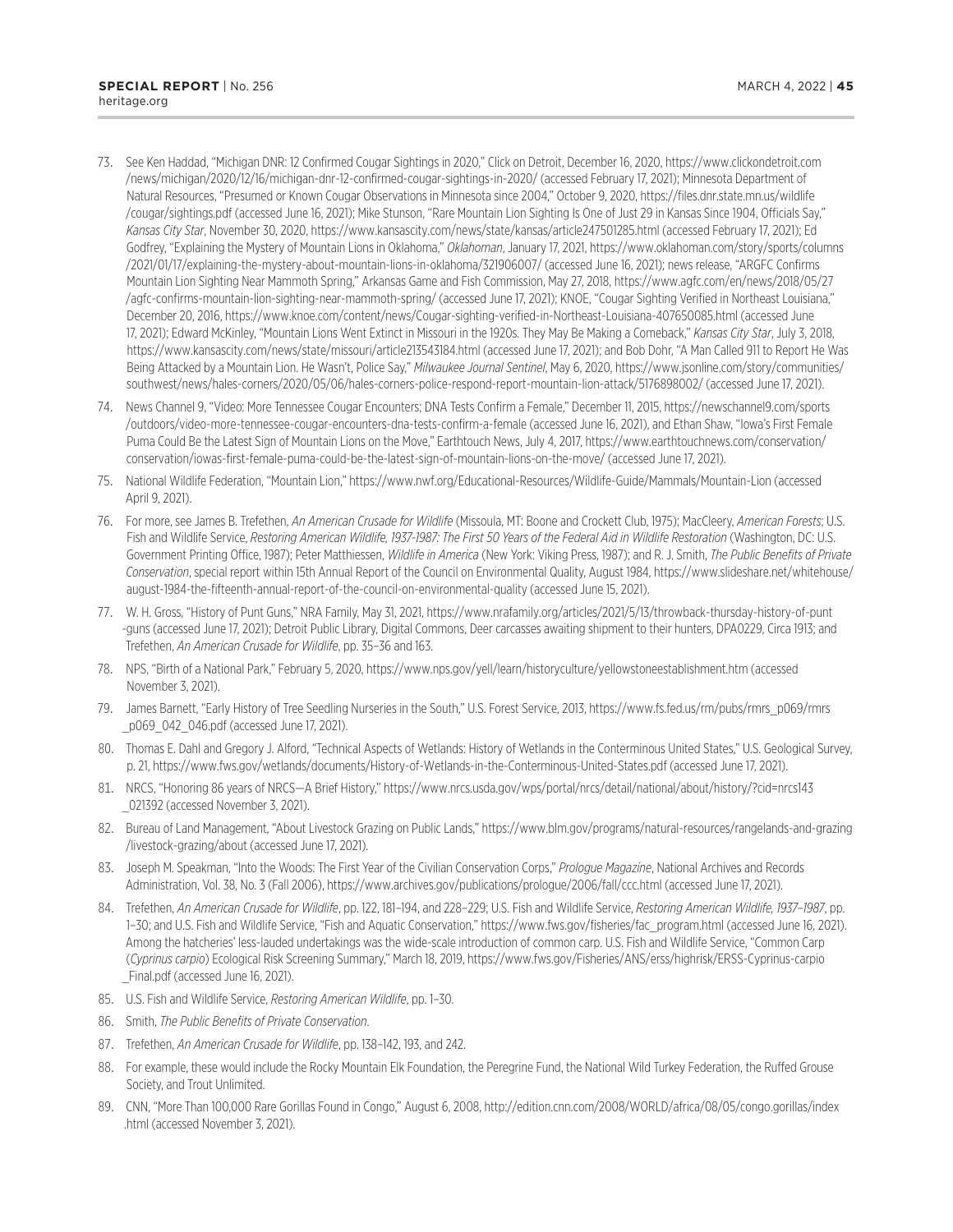- <span id="page-48-0"></span>[90](#page-22-0). Animal Diversity Web, "Gorilla: Western Gorilla," University of Michigan Museum of Zoology, https://animaldiversity.org/accounts/Gorilla\_gorilla/ (accessed June 14, 2021).
- [91](#page-22-0). See James Roelle et al., eds., "Recovery of the Black-Footed Ferret: Progress and Continuing Challenges, proceedings of the Symposium on the Status of the Black-Footed Ferret and Its Habitat," U.S. Geological Survey, January 28–29, 2004, https://pubs.er.usgs.gov/publication/sir20055293 (accessed June 17, 2021); Alaska Department of Fish and Game, "Wood Bison," http://www.adfg.alaska.gov/index.cfm?adfg=woodbison.main (accessed June 17, 2021); Sumner Matteson, Scott Craven, and Donna Compton, "The Trumpeter Swan," Trumpeter Swan Society, p. 3, https://www .trumpeterswansociety.org/file\_download/inline/c8129782-dff3-4710-9e24-71a9772c6405 (accessed June 16, 2021); and U.S. Fish and Wildlife Service, "Southern Sea Otter Five-Year Review: Summary and Evaluation," September 15, 2015, https://www.fws.gov/ventura/docs/species/sso/Southern%20 Sea%20Otter%205%20Year%20Review.pdf (accessed June 17, 2021).
- [92](#page-22-0). Wikipedia, "Lazurus Taxon," https://en.wikipedia.org/wiki/Lazarus\_taxon (accessed November 3, 2021).
- [93](#page-22-0). See Robert Gordon, "Correcting Falsely 'Recovered' and Wrongly Listed Species and Increasing Accountability and Transparency in the Endangered Species Program," Heritage Foundation *Backgrounder* No. 3300, April 16, 2018, https://www.heritage.org/environment/report/correcting-falsely -recovered-and-wrongly-listed-species-and-increasing.
- [94](#page-22-0). Endangered Species Act, Definitions Section (3)(16). "The term 'species' includes any subspecies of fish or wildlife or plants, and any distinct population segment of any species of vertebrate fish or wildlife which interbreeds when mature."
- [95](#page-22-0). Implementation of the Endangered Species Act of 1973, Committee on Resources, majority staff, 109th Congress, May 2005.
- [96](#page-23-0). U.S. Fish and Wildlife Service, "Recovery Plan for the Sonoran Pronghorn, Second Version," November 2016, p. 5, https://www.fws.gov/southwest/ es/arizona/Documents/SpeciesDocs/SonoranPronghorn/FINAL\_Sonoran\_Pronghorn\_Recovery%20Plan\_2nd%20Revision\_11-16-16.pdf (accessed November 11, 2021).
- [97](#page-23-0). Environmental Conservation Online System, "Columbian white-tailed deer (*Odocoileus virginianus leucurus*," https://ecos.fws.gov/ecp/species/154 (accessed June 16, 2021).
- [98](#page-23-0). Environmental Conservation Online System, "FWS-Listed U.S. Species by Taxonomic Group," and Integrated Taxonomic Information System, "Thomomys mazama," https://www.itis.gov (accessed November 3, 2021).
- [99](#page-23-0). ECOS, "FWS-Listed U.S. Species by Taxonomic Group."
- [100.](#page-23-0) Integrated Taxonomic Information System, *Polyborus plancus audubonii*, *Felis concolor coryi*, and *Bison bison athabascae*, https://www.itis.gov (accessed November 3, 2021).
- [101.](#page-23-0) Lawrence Liebesman and Rofe Dentson, *Endangered Species Deskbook* (Washington, DC: Environmental Law Institute, 2003), pp. 13–14.
- [102.](#page-23-0) Michigan Department of Natural Resources, "Brainworm," https://www.michigan.gov/dnr/0,4570,7-350-79136\_79608\_85016-26502--,00.html, accessed 3/30/21; Animal and Plant Health Inspection Service, "Cervids: Chronic Wasting Disease," (June 2, 2020). https://www.aphis.usda.gov/aphis/ ourfocus/animalhealth/animal-disease-information/cervid/cervids-cwd/cervid-cws-specifics, (accessed 3/30/21).
- [103.](#page-24-0) Karl Puckett, "Plague Wipes Out Prairie Dogs, Ferrets at Montana's UL Bend," *Great Falls Tribune*, May 23, 2019, https://www.greatfallstribune.com/ story/news/2019/05/23/plague-wipes-out-prairie-dogs-ferrets-montanas-ul-bend/1208628001/ (accessed March 30, 2021).
- [104.](#page-24-0) As previously noted, the Administration claims, "Approximately 60% of land in the continental U.S. is in a natural state, but we are losing a football field worth of it every 30 seconds." A football field is about 1.3 acres, so 1.3 acres every 30 seconds would be 1,366,560 acres lost per year. About "60% of land in the continental United States" is 1,135,150,432 acres. That figure divided by 1,366,560 acres per year is over 8 centuries.
- [105.](#page-24-0) U.S. Geological Survey, "Protected Areas Database of the United States (PAD-US) 2.1 Summary Statistics by GAP Status Code;" and United Nations, *Demographic Yearbook*.
- [106.](#page-24-0) Ibid. The 12 percent figure was derived from a previous version of the PAD-US. Newer data indicate 13 percent.
- [107.](#page-25-0) U.S. Geological Survey, "GAP Status Code Assignment: Assumptions, Criteria, and Methods," updated February 2021, p. 2, https://www.usgs.gov/ media/files/gap-status-code-assignment-assumptions-criteria-and-methods (accessed June 6, 2021).
- [108.](#page-25-0) Ibid., p. 3.
- [109.](#page-25-0) Ibid.
- [110.](#page-25-0) Ibid., p. 2.
- [111.](#page-25-0) Ibid., p. 1.
- [112.](#page-25-0) Ibid., p. 5, and Table A: Dichotomous Key for Gap Status Code Assignment.
- [113.](#page-25-0) Ibid., p. 2.
- [114.](#page-25-0) Ibid., Table A.
- [115.](#page-25-0) Ibid., p. 1.
- [116.](#page-25-0) U.S. Government Accountability Office, *Mining on Federal Lands: More Than 800 Operations Authorized to Mine and Total Mineral Production Is Unknown*, GAO–20–461R, May 28, 2020, https://www.gao.gov/products/gao-20-461r (accessed November 3, 2021).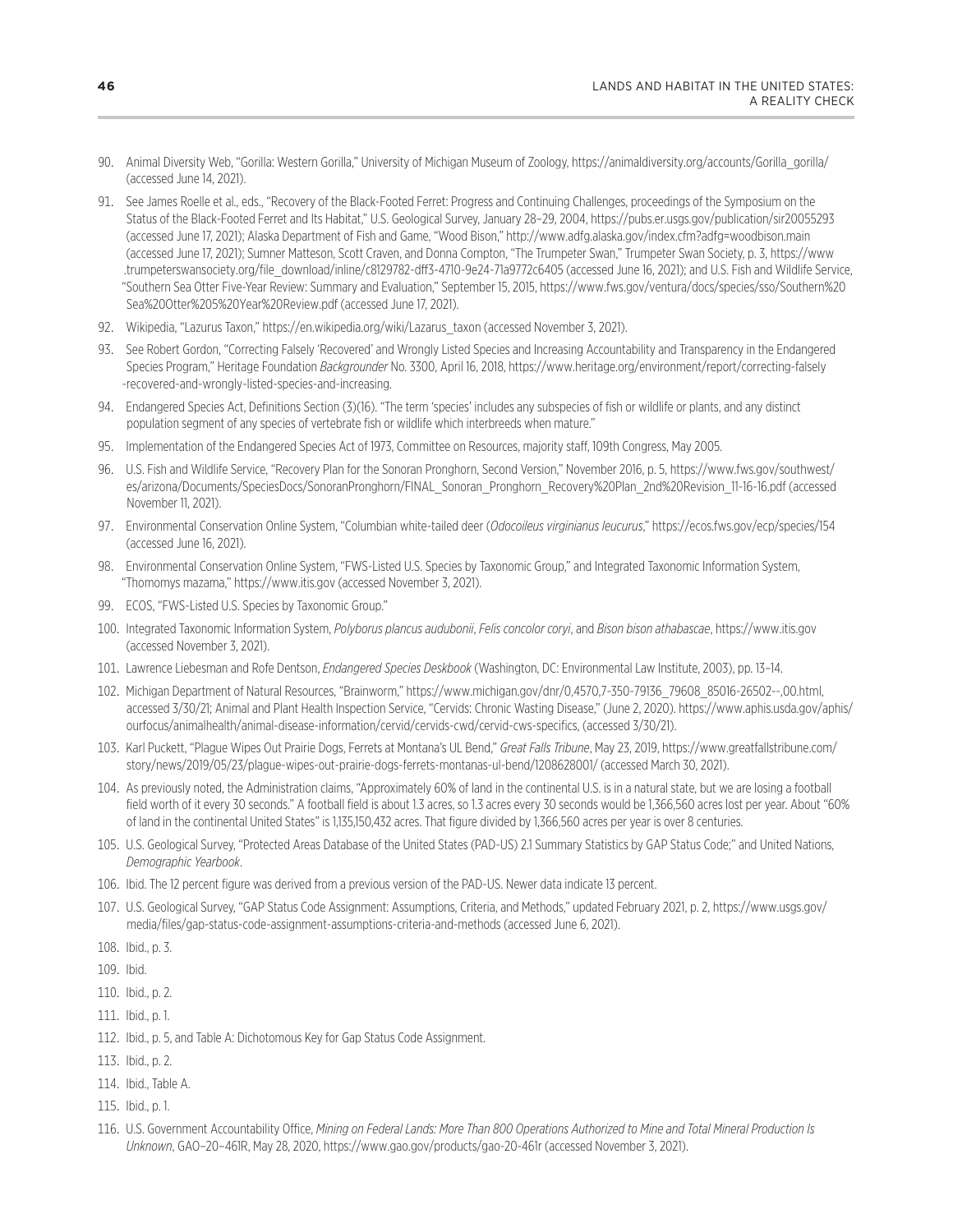- <span id="page-49-0"></span>[117.](#page-25-0) "Approximately 73 percent of the 191 million acres of national forests are considered forested. Of that forested land, 35 percent is available for regularly scheduled timber harvest and about ½ of 1 percent of those trees are harvested in any 1 year." U.S. Forest Service, "Today: Environmental Protection," https://www.fs.fed.us/forestmanagement/aboutus/today.shtml (accessed November 3, 2021).
- [118.](#page-26-0) U.S. Geological Survey, "Protected Areas Database of the United States (PAD-US) 2.1 Summary Statistics by GAP Status Code."

[119.](#page-26-0) Ibid.

[120.](#page-26-0) Ibid.

- [121.](#page-26-0) Lindsay Rosa and Jacob Malcom, "Getting to 30x30: Guidelines for Decision-makers," Defenders of Wildlife, 2020, p. 5, https://defenders.org/sites/ default/files/2020-07/getting-to-30x30-guidelines-for-decision-makers.pdf (accessed November 3, 2021).
- [122.](#page-26-0) Heather C. Bingham et al., "User Manual for the World Database on Protected Areas and World Database on Other Effective Area-Based Conservation Measures: 1.6," U.N. Environmental Programme World Conservation Monitoring Centre, 2019, p. 13, http://wcmc.io/WDPA\_Manual (accessed June 4, 2021). (Emphasis added.)
- [123.](#page-27-0) Rosa and Malcom, "Getting to 30X30," p. 5.
- [124.](#page-27-0) Ibid., p. 10.
- [125.](#page-27-0) U.S. Geological Survey, "Protected Areas Database of the United States (PAD-US) 2.1 Summary Statistics by GAP Status Code."
- [126.](#page-27-0) Rosa and Malcom, "Getting to 30X30," p. 10.
- [127.](#page-27-0) Ibid.
- [128.](#page-27-0) Ibid., p. 11.
- [129.](#page-27-0) E. Dinerstein et al., "A Global Deal for Nature: Guiding Principles, Milestones, and Targets," *Science Advances*, Vol. 19, No. 5 (April 2019), p. 4, https:// pubmed.ncbi.nlm.nih.gov/31016243/ (accessed November 11, 2021).
- [130.](#page-28-0) National Climate Task Force, "Conserving and Restoring America the Beautiful," May 6, 2021, p. 6, https://www.doi.gov/sites/doi.gov/files/report -conserving-and-restoring-america-the-beautiful-2021.pdf (accessed November 11, 2021).
- [131.](#page-28-0) Ibid., p. 16.
- [132.](#page-28-0) Ibid., pp. 10 and 12.
- [133.](#page-28-0) For comparison, while China and the United States have roughly similar land areas, U.N. data indicates 42,826 protected areas for the United States and 122 for China. Protected Planet, "Explore Protected Areas and OECMs," https://www.protectedplanet.net/en/ (accessed November 17, 2021).
- [134.](#page-28-0) National Climate Task Force, "Conserving and Restoring America the Beautiful," pp. 16–17.
- [135.](#page-29-0) Ibid., p. 17.
- [136.](#page-29-0) See, for example, U.S. Geological Survey, "The National Map," https://www.usgs.gov/core-science-systems/national-geospatial-program/national -map (accessed May 10, 2021). Other federal maps address, for example, species' ranges, bird ranges, wildlife diseases, geology, critical habitat, wetlands, ecological regions, soil types, forest diseases, pests, and abiotic damage.
- [137.](#page-29-0) U.S. Geological Survey, "Protected Areas Database of the United States (PAD-US) 2.1 Summary Statistics by GAP Status Code."
- [138.](#page-29-0) Daniel P. Bigelow and Allison Borchers, "Major Uses of Land in the United States," Economic Research Service, 2012, p. 42, https://www.ers.usda.gov/ webdocs/publications/84880/eib-178.pdf?v=2802.9 (accessed June 17, 2021).
- [139.](#page-29-0) U.S. Fish and Wildlife Service, "Critical Habitat Mapper, Final Critical Habitat Endangered and Threatened Species," https://www.sciencebase.gov/ catalog/item/537f6ab2e4b021317a86eb98 (accessed June 17, 2021), and U.S. Environmental Protection Agency, "Section 404 of the Clean Water Act," https://www.epa.gov/cwa-404/partnerships-landowners-under-cwa-section-404 (accessed June 17, 2021).
- [140.](#page-29-0) Ron Salz, "FWS National Realty Approved Acquisition Boundaries," U.S. Fish and Wildlife Service, updated August 30, 2021, https://gis-fws.opendata .arcgis.com/datasets/dae48a3dcd654e7ea09d386cae052eab/explore?location=39.868133%2C-83.508756%2C4.62 (accessed November 5, 2021).
- [141.](#page-30-0) Carol Hardy Vincent and Laura Hanson, "Federal Land Ownership: Overview and Data," Congressional Research Service *Report for Congress*, updated February 21, 2020, https://crsreports.congress.gov/product/pdf/R/R42346 (accessed November 3, 2021).
- [142.](#page-31-0) "More than 80 percent of the U.S. population now lives in metropolitan areas of 50,000 or more people." U.S. Fish and Wildlife Service, "National Report on Sustainable Forests—2010," pp. 1–6.
- [143.](#page-32-0) U.S. Geological Survey, "Protected Areas Database of the United States (PAD-US) 2.1 Summary Statistics by GAP Status Code."
- [144.](#page-32-0) U.S. Census Bureau, *United States Summary: 2010, Population and Housing Unit Counts, 2010 Census of Population and Housing*, September 2012, Tables 1 and 18, pp. 1 and 41.
- [145.](#page-32-0) Vincent and Hanson, "Federal Land Ownership: Overview and Data."
- [146.](#page-32-0) Excludes lands administered by a federal agency under easements, leases, contracts, or other arrangements.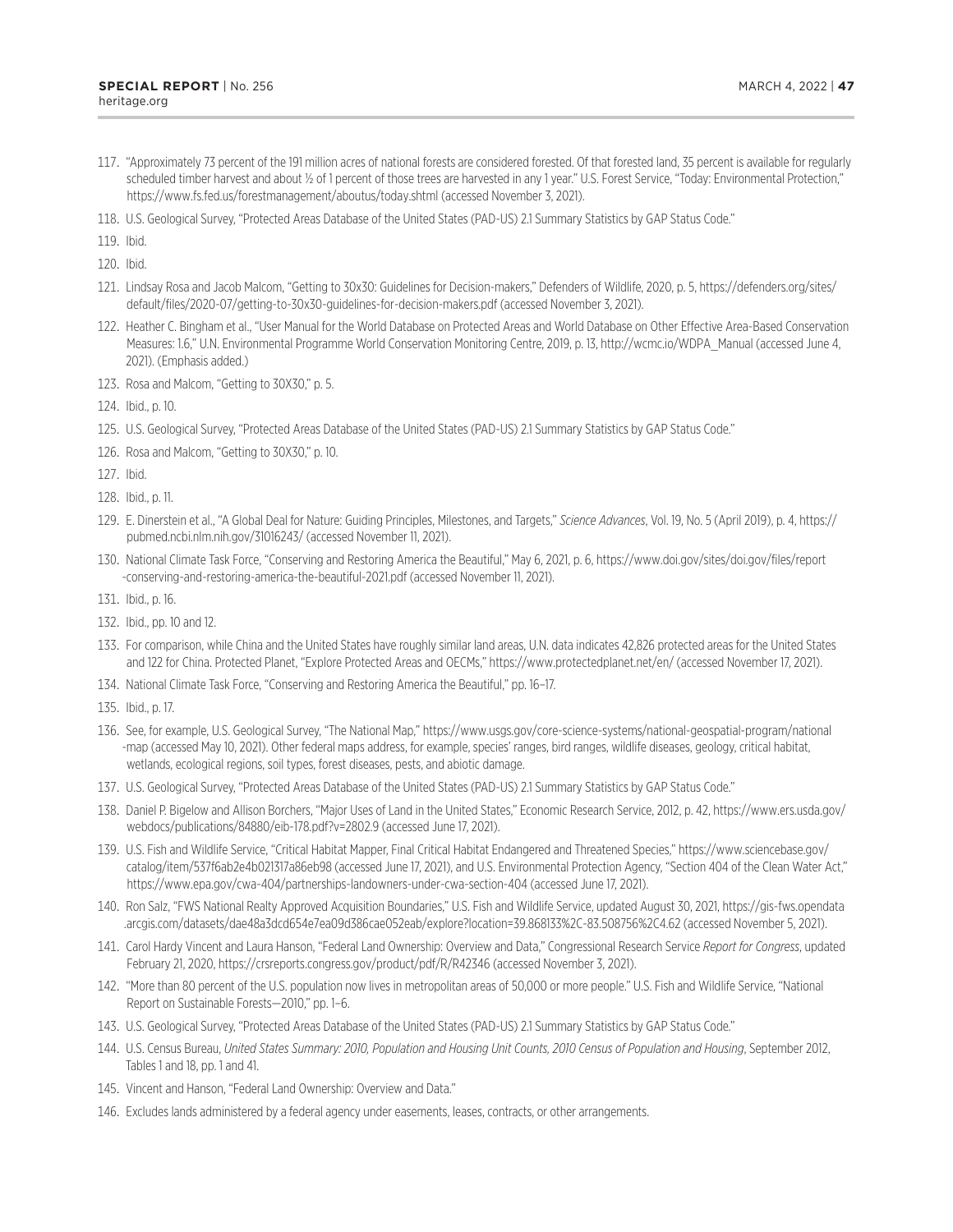- <span id="page-50-0"></span>[147.](#page-32-0) U.S. Department of Interior, "8 Things You Didn't Know About the Bureau of Land Management," https://www.doi.gov/blog/8-things-you-didnt-know -about-bureau-land-management (accessed November 10, 2021).
- [148.](#page-33-0) U.S. Forest Service, "By the Numbers," U.S. Department of Agriculture, September 2013, https://www.fs.usda.gov/about-agency/newsroom/by-the -numbers (accessed November 10, 2021).
- [149.](#page-33-0) U.S. Forest Service, "Public Lands and Waters," June 8, 2021, https://www.fws.gov/refuges/about/public-lands-waters/ (accessed November 10, 2021).
- [150.](#page-33-0) National Park Service, "About Us," January 21, 2021, https://www.nps.gov/aboutus/faqs.htm (accessed November 10, 2021).
- [151.](#page-33-0) Excludes land managed by the U.S. Army Corps of Engineers.
- [152.](#page-33-0) Calculated including in U.S. territories.
- [153.](#page-33-0) U.S. Department of Defense, "Base Structure Report—Fiscal Year 2018 Baseline: A Summary of the Real Property Inventory Data," pp. 15–16, https:// www.acq.osd.mil/eie/Downloads/BSI/Base Structure Report FY18.pdf (accessed November 10, 2021).
- [154.](#page-34-0) News release, "USDA Celebrates 5 Million Acres Enrolled in Conservation Easements," Natural Resources Conservation Service, April 2, 2021, https:// www.nrcs.usda.gov/wps/portal/nrcs/detail/national/newsroom/releases/?cid=NRCSEPRD1760829 (accessed November 10, 2021).
- [155.](#page-34-0) Natural Resources Conservation Service, "Agriculture Conservation Easement Program," https://www.nrcs.usda.gov/wps/portal/nrcs/detail/national/ programs/easements/acep/?cid=stelprdb1242695 (accessed November 10, 2021).
- [156.](#page-34-0) Natural Resources Conservation Service, "Protecting and Enhancing our Natural Resources," https://www.nrcs.usda.gov/wps/portal/nrcs/main/ national/programs/easements/ (accessed November 10, 2021).
- [157.](#page-34-0) U.S. Department of Energy, "Property Management," https://www.energy.gov/lm/services/property-management (accessed November 10, 2021).
- [158.](#page-34-0) Bureau of Reclamation, "About Us—Fact Sheet," May 6, 2021, https://www.usbr.gov/main/about/fact.html (accessed November 10, 2021).
- [159.](#page-35-0) Agriculture Research Service, "Real Property Management Branch," November 14, 2021, https://www.ars.usda.gov/people-locations/people-list -offices/?modeCode=03-18-20-00 (accessed November 15, 2021).
- [160.](#page-35-0) Tennessee Valley Authority, "TVA Land Policy," https://www.tva.com/environment/environmental-stewardship/land-management/tva-land-policy (accessed November 10, 2021).
- [161.](#page-37-0) National Park Service, "Other Federal Wilderness Lands," March 24, 2020, https://www.nps.gov/subjects/wilderness/other-federal-wilderness-lands .htm (accessed August 2, 2021).
- [162.](#page-37-0) Ann Riddle and Katie Hoover, "Wilderness: Overview, Management, and Statistics," Congressional Research Service *Report for Congress*, July 24, 2019, p. 6, https://crsreports.congress.gov/product/pdf/RL/RL31447 (accessed August 2, 2021).
- [163.](#page-38-0) Wilderness Connect, "Designation," University of Montana, https://wilderness.net/learn-about-wilderness/designation.php (accessed August 3, 2021).
- [164.](#page-38-0) Bureau of Land Management, "Wilderness and Wilderness Study Areas," https://www.blm.gov/programs/national-conservation-lands/wilderness (accessed August 3, 2021).
- [165.](#page-38-0) Riddle and Katie Hoover, "Wilderness: Overview, Management, and Statistics," p. 8.
- [166.](#page-38-0) National Park Service, "Archeology Program: About the Antiquities Act," August 3, 2021, https://www.nps.gov/archeology/sites/antiquities/about.htm (accessed August 3, 2021), and National Park Service, "Antiquities Act: Maps, Facts, and Figures," August 3, 2021, https://www.nps.gov/archeology/ sites/antiquities/MonumentsList.htm (accessed August 3, 2021).
- [167.](#page-38-0) Antiquities Act of 1906.
- [168.](#page-38-0) Establishment of the Northwestern Hawaiian Islands Marine National Monument, Proclamation 8031, June 15, 2006, https://georgewbush-whitehouse .archives.gov/news/releases/2006/06/20060615-18.html (accessed August 3, 2021).
- [169.](#page-38-0) National Wild and Scenic Rivers System, "Interagency Coordinating Council," https://www.rivers.gov/council.php (accessed August 3, 2021).
- [170.](#page-39-0) National Park Service, "National Heritage Areas," https://www.nps.gov/subjects/heritageareas/index.htm (accessed August 3, 2021).
- [171.](#page-39-0) National Park Service, "What Is the National Register of Historic Places?," April 27, 2021, https://www.nps.gov/subjects/nationalregister/what-is-the -national-register.htm (accessed November 10, 2021).
- [172.](#page-39-0) National Register of Historic Places, "What Are the Results of Listing?"
- [173.](#page-39-0) National Park Service, "Making Tangible the American Experience," September 3, 2021, https://www.nps.gov/subjects/nationalhistoriclandmarks/ index.htm (accessed November 10, 2021).
- [174.](#page-39-0) National Park Service, "National Natural Landmarks Program," https://www.nps.gov/orgs/1211/index.htm (accessed August 3, 2021).
- [175.](#page-39-0) National Park Service, "National Natural Landmarks Directory," May 19, 2021, https://www.nps.gov/subjects/nnlandmarks/nation.htm (accessed August 3, 2021).
- [176.](#page-40-0) Environmental Conservation Online System, "USFWS Threatened and Endangered Species Active Critical Habitat Report," July 1, 2021, https://ecos.fws .gov/ecp/report/critical-habitat (accessed August 3, 2021).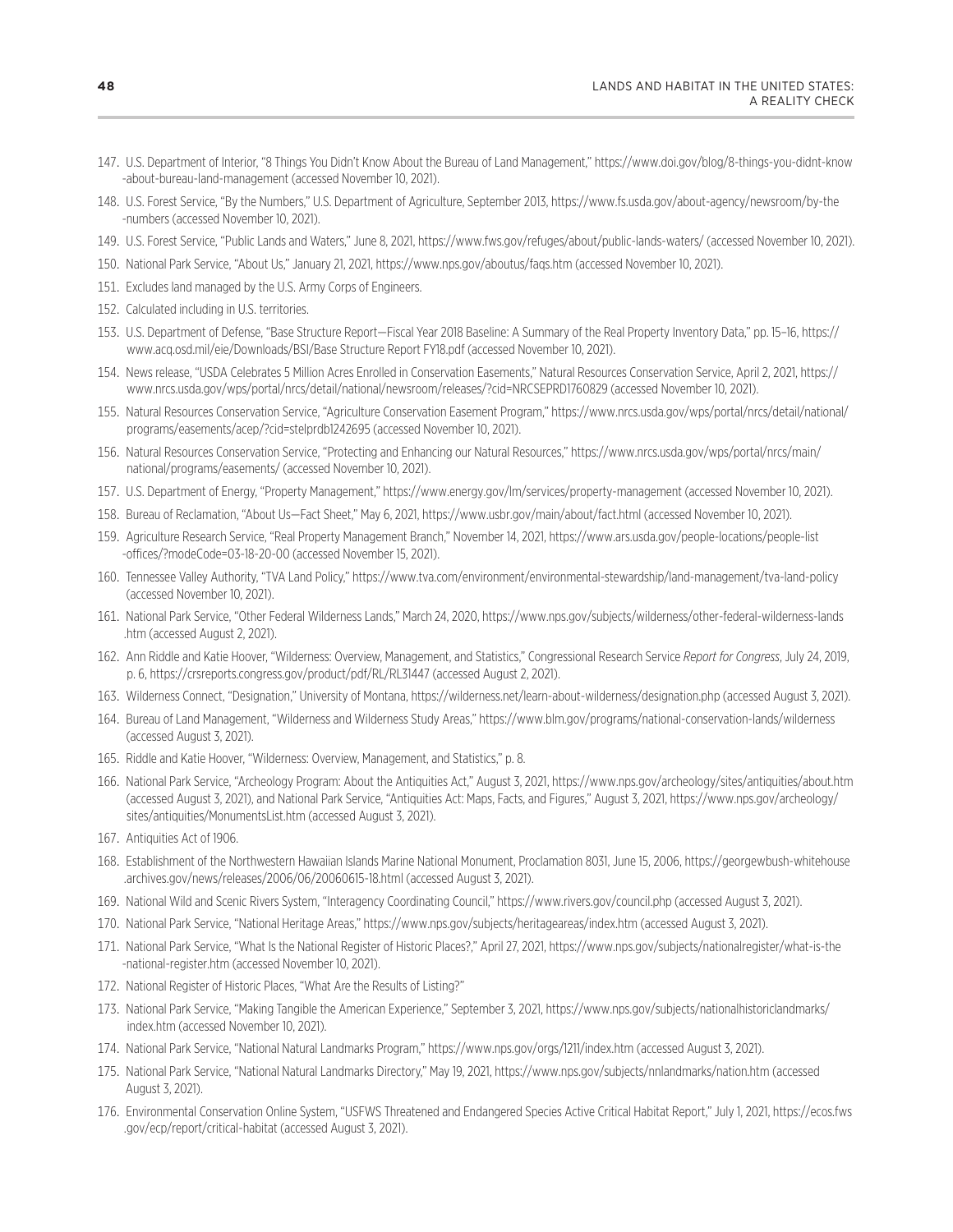- <span id="page-51-0"></span>[177.](#page-40-0) U.S. Fish and Wildlife Service, "Critical Habitat Under the Endangered Species Act," June 13, 2017, https://www.fws.gov/southeast/endangered -species-act/critical-habitat/ (accessed November 10, 2021).
- [178.](#page-40-0) Environmental Conservation Online System, "USFWS Threatened and Endangered Species Active Critical Habitat Report."
- [179.](#page-40-0) U.S. Fish and Wildlife Service, "Critical Habitat Under the Endangered Species Act."
- [180.](#page-40-0) U.S. Department of Agriculture and Center for Survey Statistics and Methodology, Iowa State University, "Summary Report: 2017 National Resources Inventory," pp. 6–16, Table 18, https://www.nrcs.usda.gov/Internet/FSE\_DOCUMENTS/stelprdb1262239.pdf (accessed November 10, 2021).
- [181.](#page-40-0) T. E. Dahl, "Status and Trends of Wetlands in the Conterminous United States 2004 to 2009," U.S. Fish and Wildlife Service, September 2011, https://www.fws.gov/wetlands/documents/Status-and-Trends-of-Wetlands-in-the-Conterminous-United-States-2004-to-2009.pdf (accessed November 10, 2021).
- [182.](#page-40-0) National Park Service, "US Biosphere Network," October 28, 2021, https://www.nps.gov/subjects/connectedconservation/us-biosphere-network.htm (accessed November 10, 2021).
- [183.](#page-41-0) Web page at https://www.nps.gov/cong/learn/biosphere-reserve.htm retrieved through the Wayback Machine (Webarchive.org) on March 8, 2021.
- [184.](#page-41-0) Lorraine Chow, "U.S. Quietly Removes 17 Sites from UN Biosphere Reserve Network," EcoWatch, June 15, 2017, https://www.ecowatch.com/un -biosphere-reserve-2442151611.html (accessed November 10, 2021).
- [185.](#page-41-0) U.N. Educational, Scientific and Cultural Organization, "United States of America," https://whc.unesco.org/en/statesparties/us (accessed November 10, 2021).
- [186.](#page-41-0) Ramsar, "United States of America," https://www.ramsar.org/wetland/united-states-of-america (accessed November 10, 2021).
- [187.](#page-42-0) International Union for Conservation of Nature, "The IUCN Red List of Threatened Species," https://www.iucnredlist.org (accessed November 5, 2021).
- [188.](#page-42-0) NatureServe, "NatureServe Global Conservation Status Ranks," https://explorer.natureserve.org/AboutTheData/Statuses (accessed March 29, 2021).
- [189.](#page-42-0) Cornell Ornithology Laboratory, "All About Birds," https://www.allaboutbirds.org/guide/search (accessed November 11, 2021). Once selecting the record for a bird, users should see several colored radio buttons with the furthest right accessing conservation information, including a score taken from the North American Bird Conservation Initiative's State of North American Birds reports.
- [190.](#page-43-0) North American Bird Conservation Initiative, "State of North American Birds 2016," https://www.stateofthebirds.org/2016/resources/species -assessments/ (accessed June 17, 2021).
- [191.](#page-43-0) Cornell Ornithology Laboratory, "All About Birds," Blue Jay, https://www.allaboutbirds.org/guide/blue\_jay (accessed April 11, 2021), and Partners in Flight Databases, "Population Estimates," https://pif.birdconservancy.org/population-estimate-database-scores/ (accessed April 11, 2021).
- [192.](#page-43-0) For government information on a particular federally endangered or threatened species, see ECOS, "Threatened and Endangered Species," https:// ecos.fws.gov/ecp/ (accessed December 1, 2021).